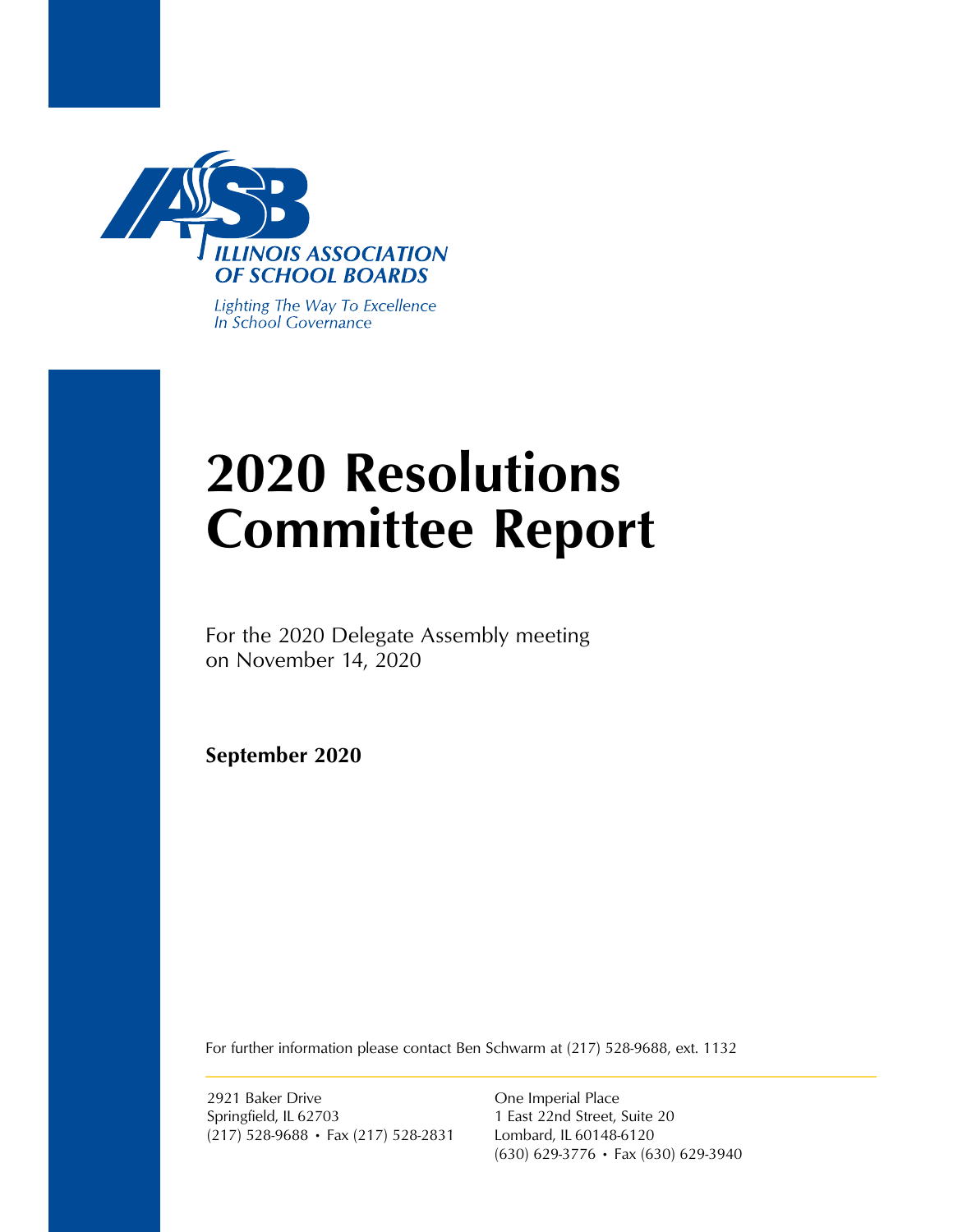TO: Board Members and Administrators FROM: Simon Kampwerth Jr., Resolutions Committee Chair DATE: September, 2020 SUBJECT: 2020 Resolutions Committee Report to the Membership

Thank you for your interest in the 2020 Resolutions Committee Report to the Membership. Proposals set forth in this report will be acted upon at the virtual Annual Meeting of the IASB Delegate Assembly, which convenes at 10 a.m. on Saturday, November 14, 2020.

The Resolutions Process is vital to the Association's mission, and the Delegate Assembly is one of the most important functions conducted by IASB. It gives member districts ownership in the Association and the opportunity to establish the direction of the Association and its major policies. Every member district has a delegate, a vote, and a voice.

Participation in the resolutions process is important. Submitting new resolutions, discussing the resolutions at your local board meeting, sharing your insight with other boards and sending a well-informed delegate to the assembly all are key actions for you to take.

This booklet is provided in the fall and is intended to allow your board time to discuss the resolutions. We hope that this will increase participation and enthusiasm from member districts.

With the cancellation of the 2020 Joint Annual Conference, and the Delegate Assembly being conducted virtually, there will be changes in our procedures. Your board will have to choose its delegate and register that delegate with IASB in advance. This will ensure that only voting delegates will have access to the link for the virtual assembly. More details on when and how to do this will be forthcoming.

On behalf of the Resolutions Committee, thank you for your interest in the Resolutions Process.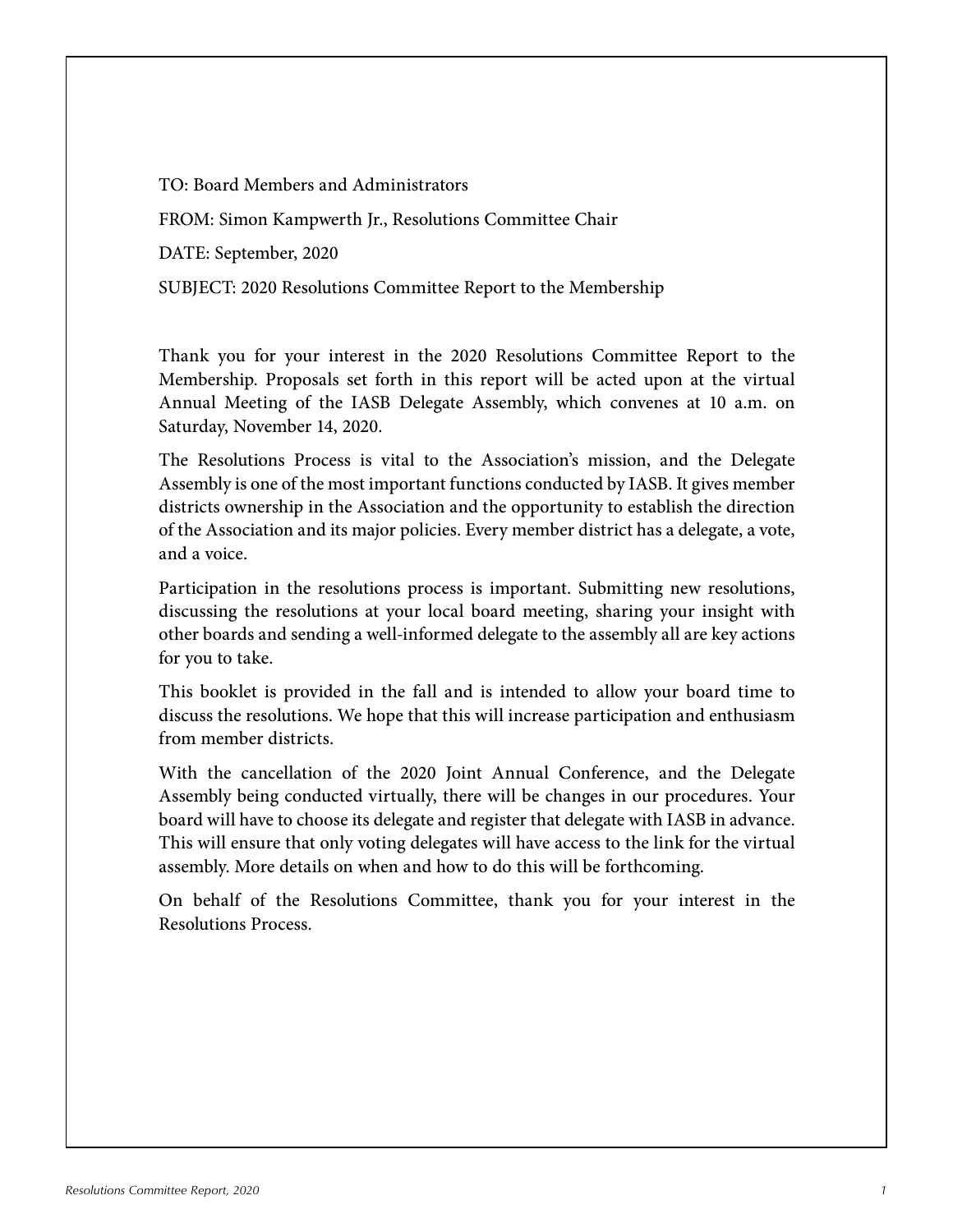### **Service of the following school board members on the 2020 Resolutions Committee is acknowledged with sincere appreciation.**

## **DELEGATE ASSEMBLY AGENDA**

- 1. Call to Order
- 2. Report of the Credentials Committee
- 3. Approval of Delegate Assembly Business Rules
- 4. President's Report, Tom Neeley
- 5. Executive Director's Report, Thomas Bertrand, Ph.D.
- 6. Financial Report, Linda Eades
- 7. Election of Officers A. Nominating Committee Report, Joanne Osmond, Nominating Committee Chair
- 8. Resolutions Committee Report, Simon Kampwerth Jr.
	- A. New Resolutions
	- B. Reaffirmation of Existing Positions
- 9. Belief Statements
- 10. Deletions and Amendments of Existing Positions
- 11. Adjournment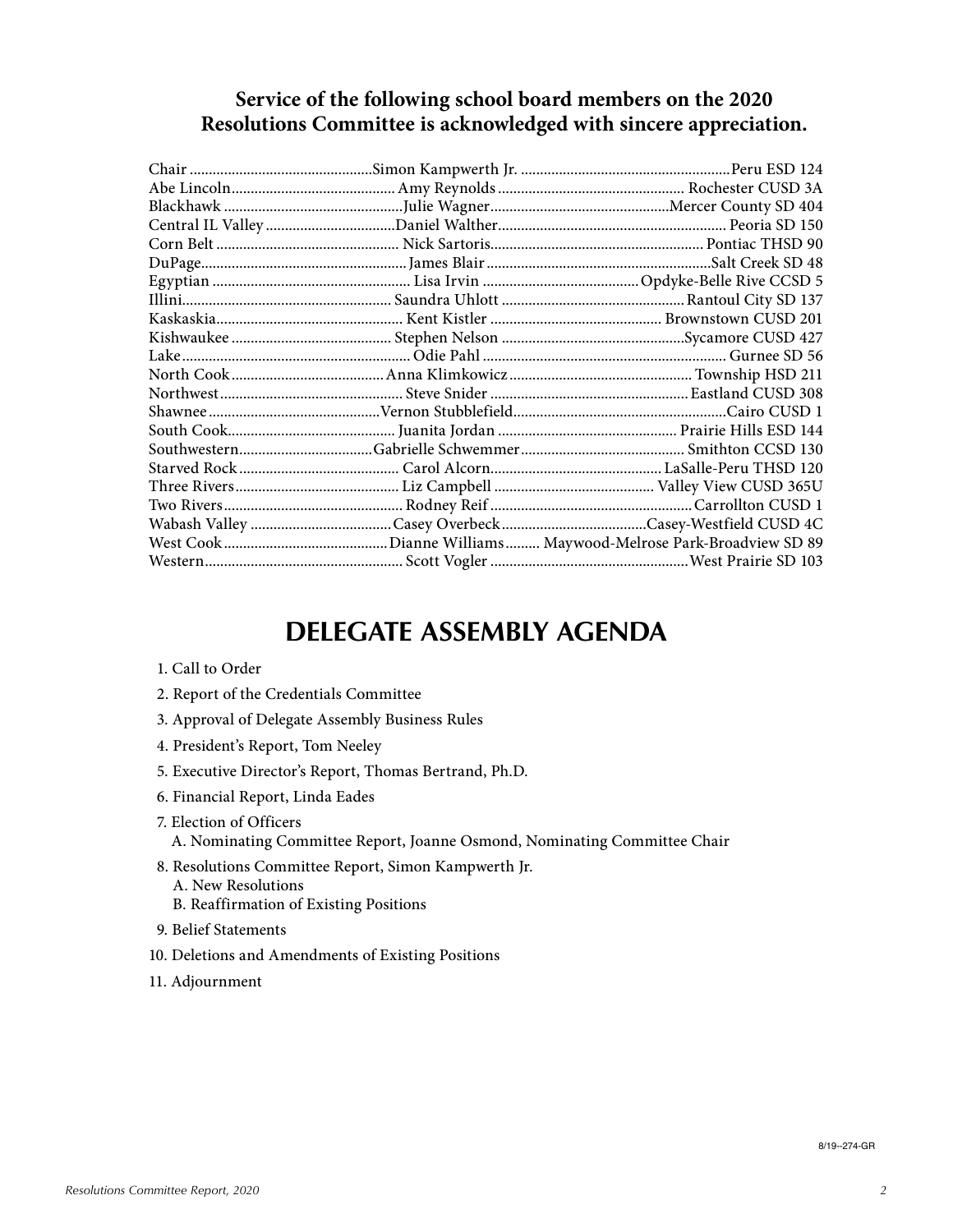## **TABLE OF CONTENTS**

| $\bf Resolutions\; Proceedings 1.17$ |
|--------------------------------------|
|                                      |
|                                      |
|                                      |
|                                      |
|                                      |
|                                      |
|                                      |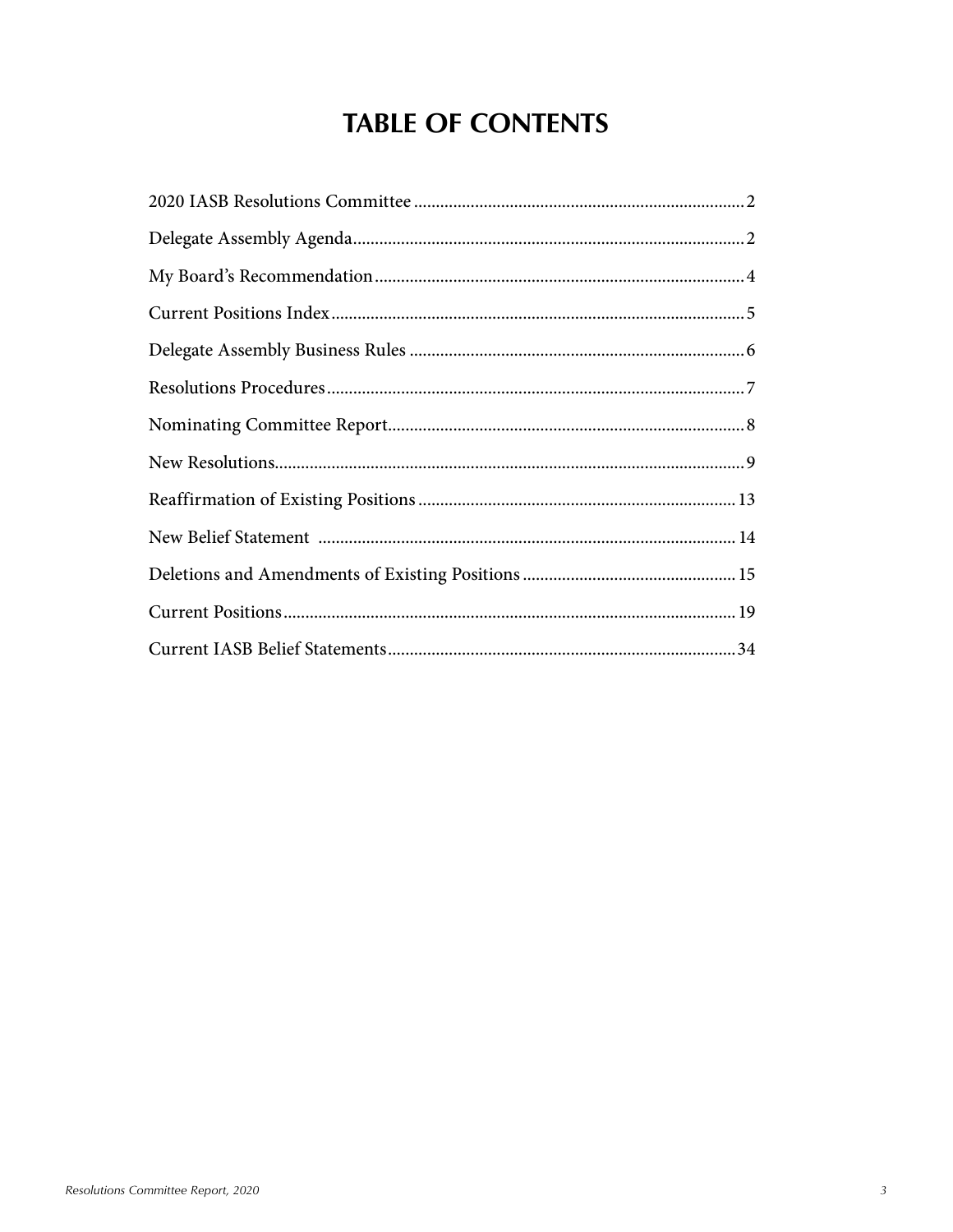## **My Board's Recommendation**

*Support Oppose*

### **NEW RESOLUTIONS**

- $\Box$  1. Loan Program
- $\Box$   $\Box$  2. Gun Storage
- q a. School Report Card
- $\Box$  4. Pre-K Teacher Licensure
- $\Box$  5. Teacher Shortage
- $\Box$  6. E-Learning on Election Day
- $\Box$   $\Box$  7. Local Control Pandemic
- $\Box$  8. Local Control Pandemic

### **REAFFIRMATION OF EXISTING POSITIONS**

q q 9. Position Statement 1.16 Charter Schools – Renewal of Charters q 10. Position Statement 1.17 Charter Schools – At-Risk Students **q** 11. Position Statement 2.27 State Authorized Charter School Funding

## **NEW BELIEF STATEMENTS**

 $\Box$  12. Equity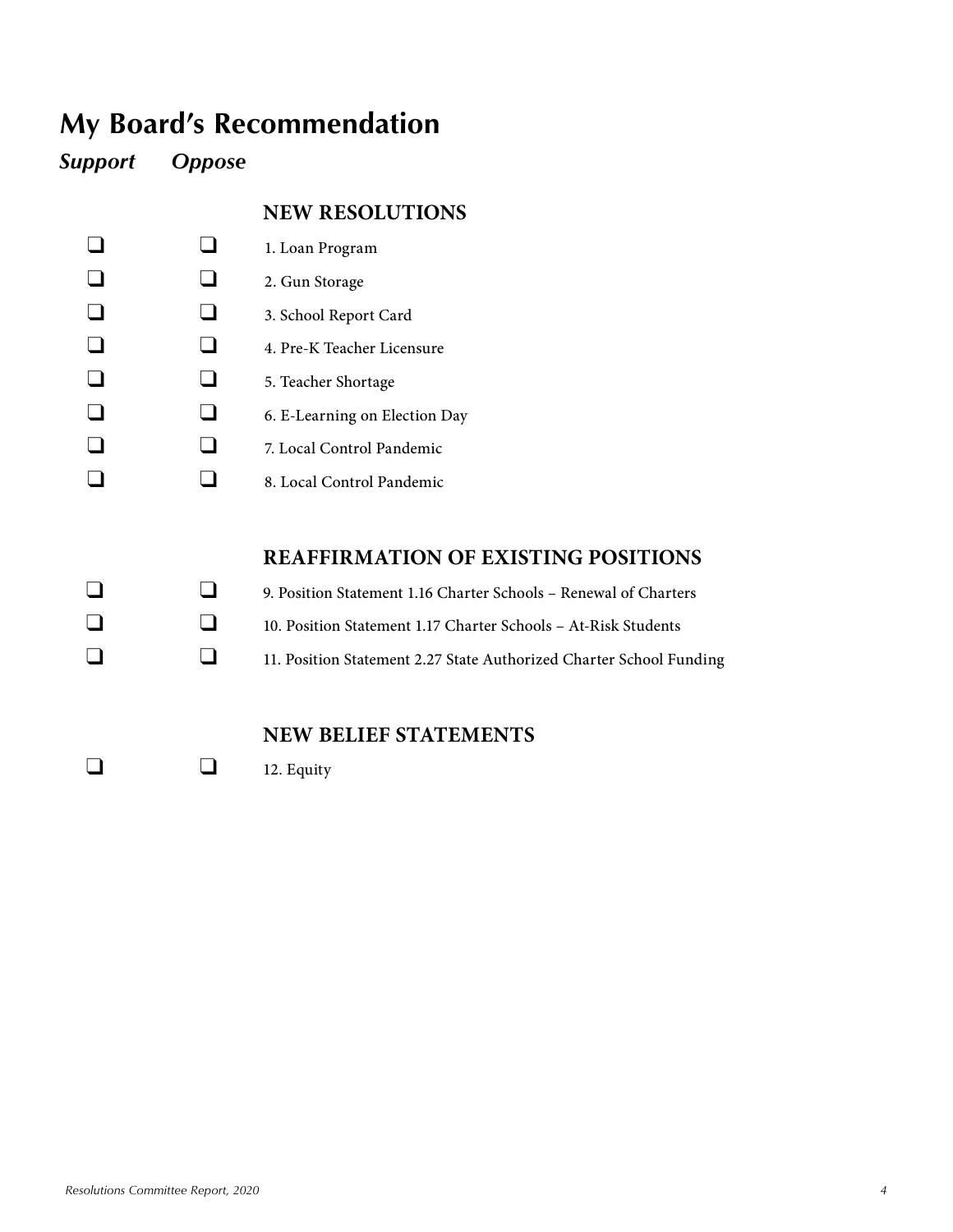## **CURRENT POSITIONS INDEX**

| Background Checks - Substitute Teachers (5.14)30              |  |
|---------------------------------------------------------------|--|
|                                                               |  |
|                                                               |  |
|                                                               |  |
|                                                               |  |
| Board Member - Travel Reimbursement (4.03)28                  |  |
|                                                               |  |
|                                                               |  |
|                                                               |  |
|                                                               |  |
|                                                               |  |
|                                                               |  |
|                                                               |  |
| Capital Funding for School Construction (2.12)22              |  |
| Categorical Reductions Prospective Only (2.26)23              |  |
| Changes in School Accounting Practices (2.40)25               |  |
|                                                               |  |
|                                                               |  |
|                                                               |  |
|                                                               |  |
|                                                               |  |
| Constitutional Amendment on School Funding (2.22)23           |  |
|                                                               |  |
|                                                               |  |
| Corporate Personal Property Replacement Tax (2.05) 22         |  |
|                                                               |  |
|                                                               |  |
|                                                               |  |
|                                                               |  |
|                                                               |  |
| Discipline for Special Education Students (1.07) 19           |  |
|                                                               |  |
|                                                               |  |
| Educational Labor Relations Board Procedures (6.03) 30        |  |
|                                                               |  |
|                                                               |  |
| Effective Date and State Board Rules and Regulations (3.05)28 |  |
|                                                               |  |
|                                                               |  |
| Energy Savings Funding and Borrowing (2.56)26                 |  |
|                                                               |  |
| ESP Progressive Disciplinary Procedures (5.06) 29             |  |
| Every Student Succeeds Act - Military Recruitment (1.10)20    |  |
|                                                               |  |
| Freedom of Information Act Changes (6.20)31                   |  |
|                                                               |  |
|                                                               |  |
|                                                               |  |
|                                                               |  |
|                                                               |  |
|                                                               |  |
|                                                               |  |
|                                                               |  |
|                                                               |  |
| Illinois Educational Labor Relations Act (5.07)29             |  |

| Impact Fees for Residential Development (2.42)25             |  |
|--------------------------------------------------------------|--|
|                                                              |  |
|                                                              |  |
|                                                              |  |
|                                                              |  |
|                                                              |  |
|                                                              |  |
|                                                              |  |
| Local Tax Collection and Distribution (2.15) 22              |  |
|                                                              |  |
|                                                              |  |
|                                                              |  |
| Multi-County School District GSA Offset (2.25)23             |  |
|                                                              |  |
|                                                              |  |
|                                                              |  |
|                                                              |  |
|                                                              |  |
|                                                              |  |
|                                                              |  |
| Periodic Review of State and Federal Mandates (6.02)30       |  |
|                                                              |  |
|                                                              |  |
|                                                              |  |
|                                                              |  |
|                                                              |  |
|                                                              |  |
|                                                              |  |
|                                                              |  |
| Property Tax Assessment and Collection (2.31)24              |  |
|                                                              |  |
|                                                              |  |
|                                                              |  |
|                                                              |  |
|                                                              |  |
|                                                              |  |
|                                                              |  |
|                                                              |  |
|                                                              |  |
|                                                              |  |
| School as Polling Place Reimbursement (7.09) )33             |  |
|                                                              |  |
|                                                              |  |
| School Board Elections - Seating New Members (7.11)33        |  |
|                                                              |  |
|                                                              |  |
|                                                              |  |
|                                                              |  |
|                                                              |  |
| School District Reorganization Voting Requirements (7.02) 32 |  |
|                                                              |  |
|                                                              |  |
|                                                              |  |
|                                                              |  |
|                                                              |  |
|                                                              |  |
|                                                              |  |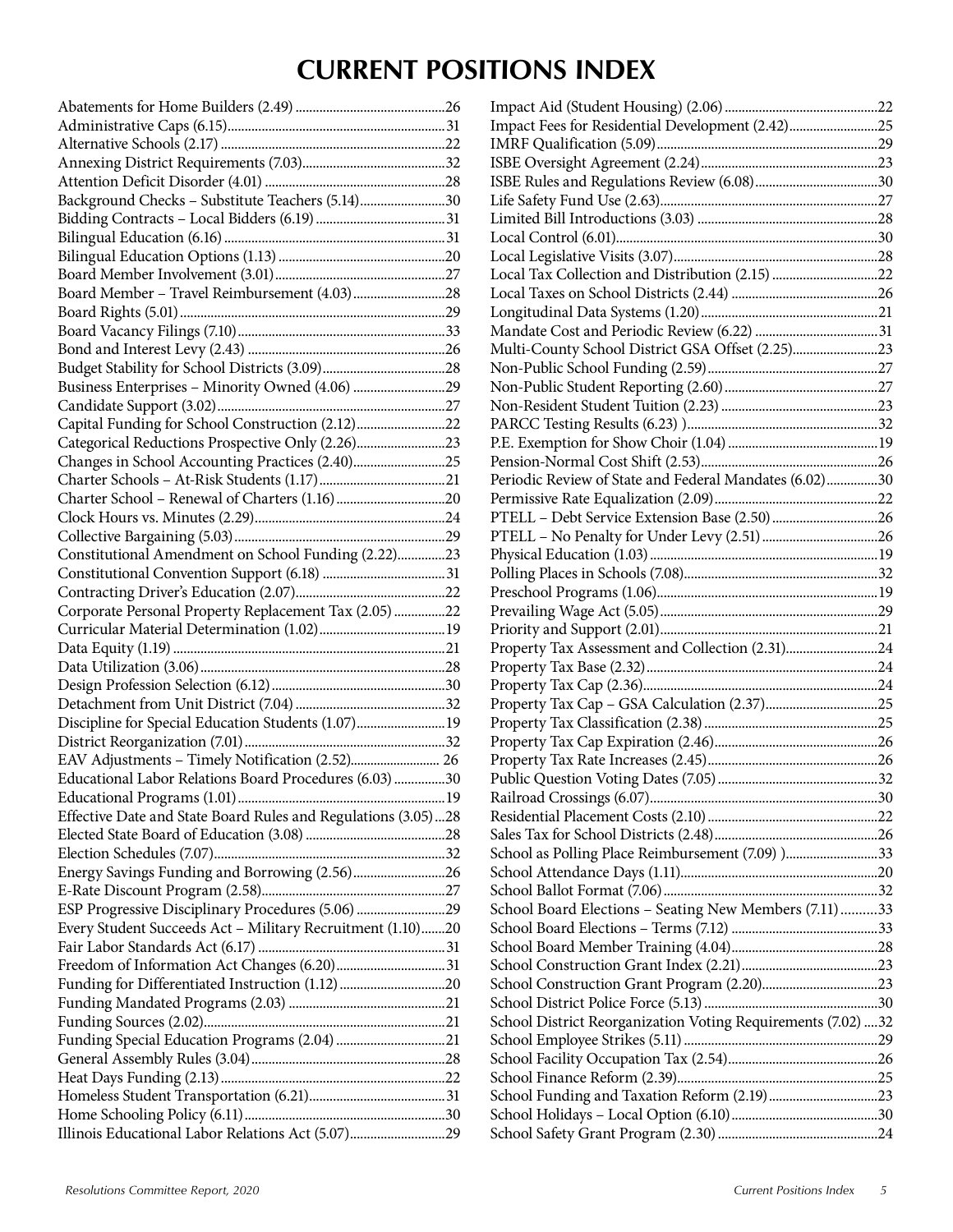|                                                         | .32 |
|---------------------------------------------------------|-----|
|                                                         | .28 |
|                                                         | .24 |
| Special Education Student Transportation Cost (2.28)    | .24 |
|                                                         |     |
|                                                         |     |
|                                                         | .28 |
|                                                         | .22 |
|                                                         |     |
|                                                         |     |
| State Authorized Charter School Funding (2.27) 24       |     |
|                                                         |     |
| State Board of Education Membership (6.05)30            |     |
|                                                         |     |
|                                                         | .20 |
|                                                         | .20 |
|                                                         |     |
| Student Retention and High School Completion (1.05)  19 |     |
|                                                         | .30 |
|                                                         |     |

|                                                           | .22 |
|-----------------------------------------------------------|-----|
|                                                           |     |
|                                                           |     |
|                                                           |     |
|                                                           | .24 |
|                                                           | .26 |
|                                                           | 25  |
|                                                           | 22  |
|                                                           | 29  |
|                                                           | .29 |
|                                                           |     |
|                                                           | 23  |
|                                                           | .27 |
|                                                           | .26 |
| Unemployment Compensation) (Substitute Teachers) (5.04)29 |     |
|                                                           | .20 |
|                                                           |     |
|                                                           |     |
|                                                           |     |

## **DELEGATE ASSEMBLY BUSINESS RULES**

- **1. Business Procedures** Robert's Rules of Order Newly Revised shall govern.
- **2. Credentials** Delegates shall be registered with the Credentials Committee.
- **3. Delegate Seating** Only those delegates seated in the reserved section will be permitted to participate in the business session.
- **4. Recognition by Chair** Delegates wishing to speak on a motion shall rise and be recognized by the Chair before speaking. They shall give their full name and the name of the board they represent.
- **5. Debate on the Floor** No delegate shall speak in debate more than twice on the same question and no longer than five minutes at one time. No delegate shall speak a second time on the same question until all persons have had an opportunity to speak at least once.
- **6. Calls for the Question** A delegate may "call for the question" to end debate on a motion. The delegate may not make such a motion if, immediately preceding the motion, he or she has engaged in discussion of the motion or otherwise participated in the debate. A motion, a second, and a 2/3 majority vote is required to end debate.
- **7. Consent Agenda** Use of a Consent Agenda to expedite the proceedings is authorized. Proposed resolutions which have been recommended "Do Adopt" by the Resolutions Committee may appear on a Consent Agenda.
- **8. Appeals**  Those delegates wishing to appeal a "Do Not Adopt" recommendation of the Resolutions Committee, and have met the notice provisions required by Article IX, Section 5 of the IASB Constitution, shall have a period of time not to exceed five minutes in which to explain why the proposed action should be considered by the Delegate Assembly. Appeals shall only be accepted from

the submitter of the proposed resolution that has received the negative recommendation of its proposal. Those proposed resolutions that have received a "Do Not Adopt" recommendation from the Resolutions Committee, and of which the committee has not received a timely written appeal of the negative recommendation from the submitting entity, will not be considered by the Delegate Assembly.

- **9. Reaffirmation of Existing Position Statements** The Delegate Assembly has the authority to reaffirm existing Position Statements. Proposals to reaffirm an existing position may be initiated by member school boards or the Resolutions Committee. All such proposals shall be submitted through the same procedure as all other resolutions and shall meet all criteria and constitutional timelines applicable to all resolutions.
- **10. Other Recognition** Members of the Resolutions Committee and IASB staff shall be given the privilege of the floor at the discretion of the presiding officer.
- **11. Voting** The indications to signify voting shall be specified by the presiding officer.
- **12. Nomination** the consent of any nominee from the floor during the election of officers must be secured in writing prior to presentation to the Delegate Assembly, as required in Article IV, Section 1, of the IASB Constitution.
- **13. Remote Participation**  The 2020 Resolutions Committee and Delegate Assembly will allow for remote participation by delegates. This is not a precedent for future meetings of the Delegate Assembly, but will only be utilized during times of a statewide emergency as proclaimed by the Governor. In such cases, the Board of Directors may modify rules 4-7 as deemed necessary to accommodate remote participation technology and assembly decorum.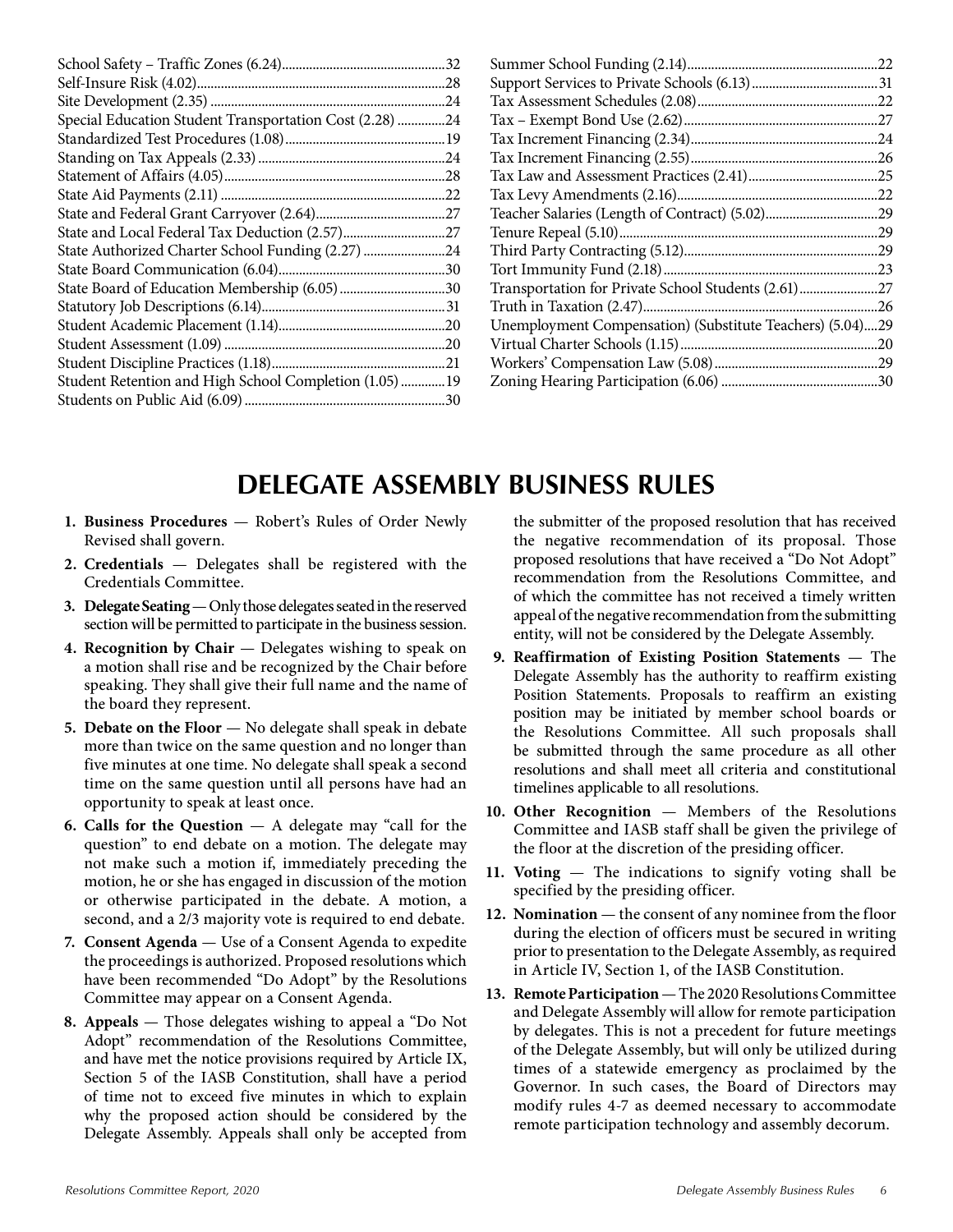## **RESOLUTIONS PROCEDURES**

**1. Types of Resolutions** — (Article IX, Section 1) Resolutions may be either in the form of a position statement or a belief statement. Position statements address issues affecting or concerning local boards of education; they direct the Association's advocacy efforts. Belief statements express significant values commonly held by local boards of education; they may or may not call for action to be taken by the Association.

**2. Proposals** — (Article IX, Section 2) Resolutions for proposed position statements or belief statements may be proposed by any Active Member, Association Division, the Association's Board of Directors, or the Resolutions Committee. Resolutions to be published and distributed to the Active Members must be submitted to the Resolutions Committee at least 150 days prior to the Annual Meeting of the Delegate Assembly.

**3. Presentation of Resolutions** — (Article IX, Section 3) The Resolutions Committee shall review all proposed resolutions, distribute a final draft of proposed resolutions to the membership not less than 45 days prior to the Annual Meeting of the Delegate Assembly, and may recommend the approval or disapproval of any resolution to the Delegate Assembly. The Resolutions Committee has the prerogative to determine which resolutions are to be presented to the Delegate Assembly; and whether they are presented as position statements or belief statements. However, all resolutions that are timely submitted to the Resolutions Committee according to Section 2 above, must be distributed to Active Members not less than 45 days prior to the Annual Meeting of the Delegate Assembly.

**4. Annual Review** — (Article IX, Section 4) The Resolutions Committee shall annually review currently in force position statements and belief statements to determine whether they are consistent with the current positions or beliefs of Association members. The Resolutions Committee shall recommend that the Delegate Assembly amend or rescind any position statement or belief statement that is not consistent with the current positions or beliefs of Association members. All position statements and belief statements currently in force will be published annually and distributed to Active Members prior to the Annual Meeting of the Delegate Assembly.

**5. Appeals** — (Article IX, Section 5) Any Active Member, Association Division, or Association Board of Directors, that has submitted a proposal that has received a negative recommendation from the Resolutions Committee, shall have the right to appeal the decisions of the Resolutions Committee at the Annual Meeting of the Delegate Assembly. Notice of appeal must be submitted in writing to the Resolutions Committee. The committee must be in receipt of the written appeal no later than the close of business eight calendar days before the Annual Meeting of the Delegate Assembly. A majority of the delegates present and voting at the Annual Meeting of the Delegate Assembly is required for consideration of appeals.

**6. Amendments to Resolutions** — (Article IX, Section 6) Any proposed amendment to a resolution that does not meet the time requirements as set in Section 3 above shall be immediately remanded to the Resolutions Committee for consideration.

**7. Late Resolutions** — (Article IX, Section 7), Resolutions which are not presented to the Resolutions Committee at least 150 days prior to the Annual Meeting of the Delegate Assembly may be considered only by the following procedure: Such resolutions may be proposed by an Active Member, Association Division, Association Board of Directors, or the Resolutions Committee and submitted in writing to the Resolutions Committee. Any resolution which is not submitted in the manner described above shall not be considered by the Delegate Assembly. Late resolutions shall be considered for approval by the Resolutions Committee. The Resolutions Committee may recommend approval or disapproval of the late resolution to the Delegate Assembly. Any such resolution disapproved by the Resolutions Committee may be appealed by a seventy-five (75)% majority vote of the delegates present. Delegates seeking authority to present late resolutions at the Annual Meeting of the Delegate Assembly shall provide copies for all delegates present at the meeting, including rationale and relevant supporting documentation.

**8. Order of Resolutions** — Each resolution to be adopted will be considered in the following order of categories: Educational Programs, Financing Public Education, Legislative Activity, Board Operations and Duties, Board Employee Relations, Local State Federal Relations, and District Organization and Elections. Reaffirmation or deletion of existing positions will be done with a single motion unless a delegate wishes a particular position or positions to be considered separately.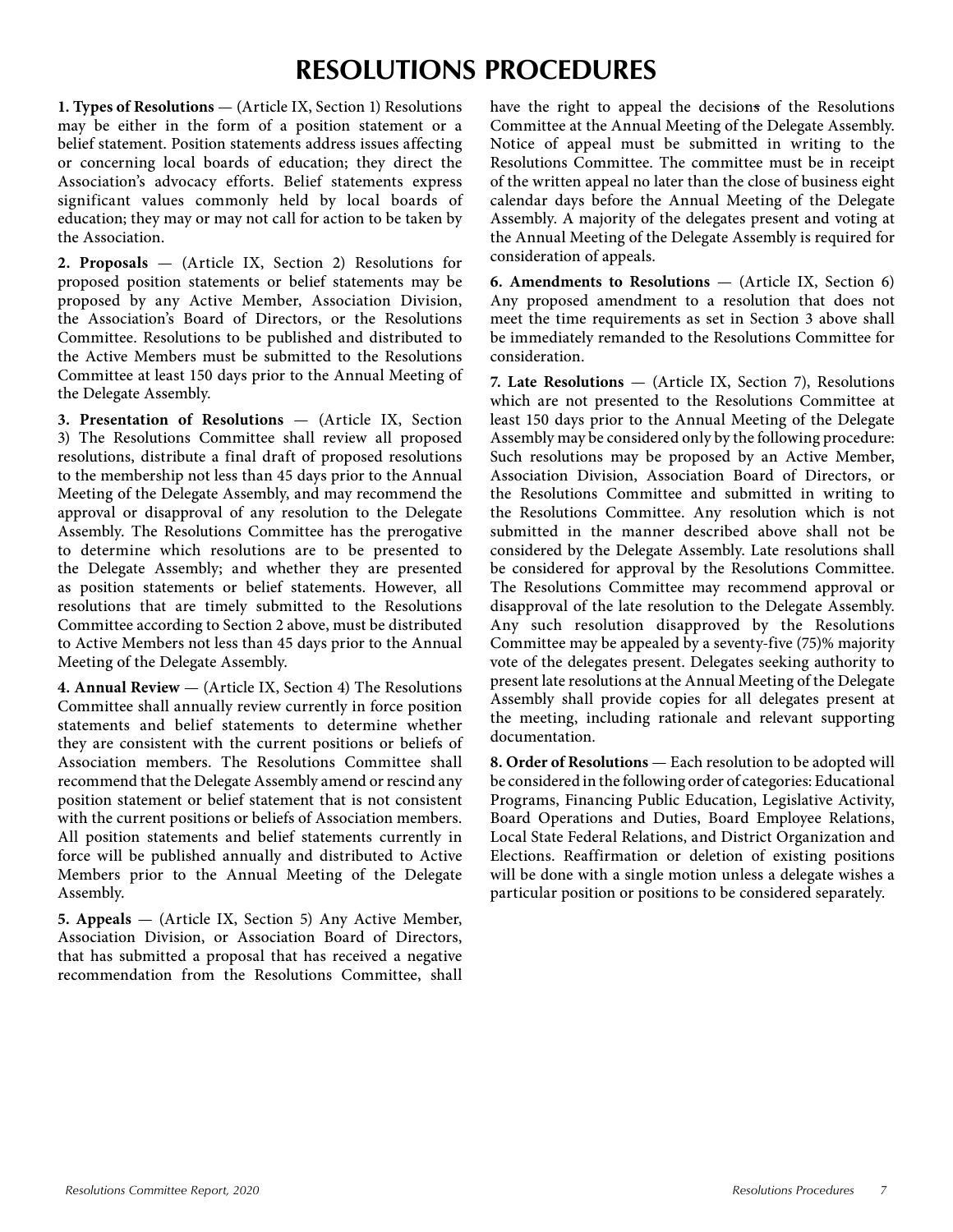## **NOMINATING COMMITTEE REPORT**

## **AUGUST 2020**

The 2020 Nominating Committee proposes the following officer slate for Delegate Assembly consideration, 10 a.m., Saturday, November 14, 2020.

> President – Tom Neeley Morton CUSD 709

Vice President – Simon Kampwerth Jr. Peru ESD 124

## **2020 NOMINATING COMMITTEE MEMBERSHIP**

Joanne Osmond, Chair Immediate Past President

> Mark Christ O'Fallon THSD 203

Dennis Inboden Robinson CUSD 2

Sue McCance CUSD 3 Fulton Co

Sheila Nelson Cairo USD 1

Carla Joiner-Herrod Lindop SD 92

Marc Tepper, Alternate Kildeer-Countryside CCSD 96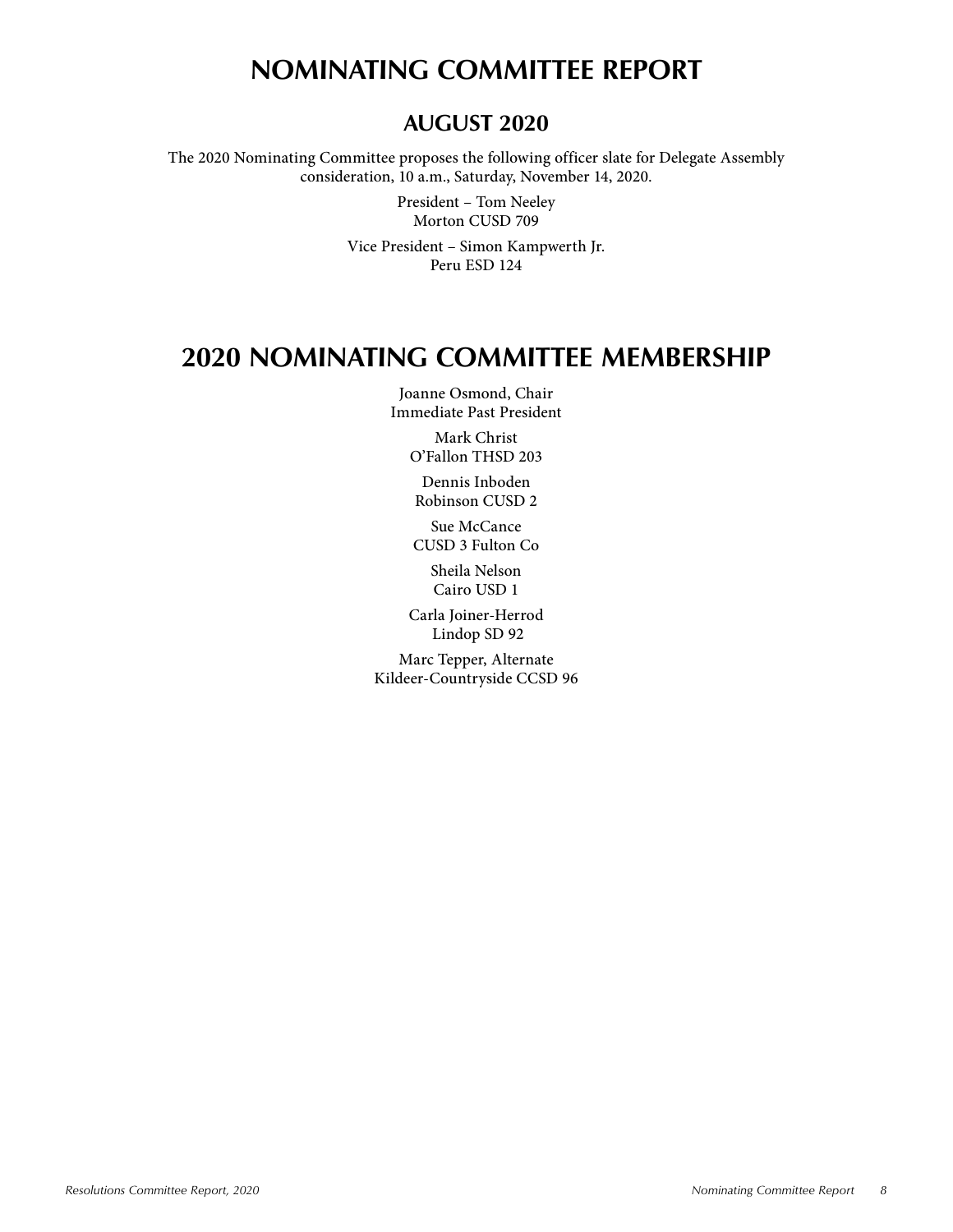### **FINANCING PUBLIC EDUCATION – STATE**

#### **1. Loan Program**

**Submitted by:** Grayslake Community High School 127

BE IT RESOLVED THAT the Illinois Association of School Boards shall request the State of Illinois establish a low-cost loan program for public school districts. This program will allow local dollars to flow more directly to students while providing relief to local taxpayers.

**District Rationale:** Due to the pandemic and economic downturns, school districts face significant reductions in revenue, while at the same time needing to invest significantly to keep students and teachers safe. Safe schools are integral to opening our economy. Because school districts can borrow far less easily than the State or Federal government, we request the State of Illinois establish a low-cost loan program for public school districts. This program will allow local dollars to flow more directly to students while providing relief to local taxpayers.

**Resolution Committee Rationale:** The submitting district explains that a program like this is needed because districts are likely going to see a reduction in revenue due to the economic downturn resulting from the pandemic, and that districts can borrow far less easily than the State or Federal governments. The district adds that this program will allow local dollars to flow more directly to students while providing relief to local taxpayers.

The State of Texas has a program that assists school districts with good credit ratings in obtaining low cost interest bonds. The program was established in 1854 and is mostly funded from royalties and mineral rights (oil and gas).

The Committee was concerned about the uncertainty of where funds would come from to create a program like this in Illinois. It was, however, recognized that there is a significant need for financial assistance for school infrastructure. The Committee questioned the idea of a loan program for funds districts could use to cover costs the State should be helping districts pay for.

The Resolutions Committee RECOMMENDS DO NOT ADOPT.

### **LEGISLATIVE ACTIVITY**

#### **2. Gun Storage**

**Submitted by:** Glen Ellyn SD 41; CCSD 93 (Carol Stream)

BE IT RESOLVED THAT the Illinois Association of School Boards shall support and advocate for legislation which strengthens child safe gun storage laws in the state of Illinois, requiring gun owners to store firearms, whether they are loaded or unloaded, in a securely locked container, if a person under the age of 18 is likely to gain access to the weapon without permission.

**District Rationale:** Illinois currently prohibits any person from storing or leaving his or her firearm unlocked and accessible to a minor under the age of 14 if that person knows or has reason to believe that the minor under the age of 14 who does not have a Firearm Owner's Identification (FOID) card is likely to gain access to the firearm and the minor causes death or great bodily harm with that firearm. Research indicates that strong child access prevention laws decrease unintentional shootings, suicides, and school shootings. Between 70% and 90% of guns used in school shootings perpetrated by shooters under the age of 18 were acquired from the home or the homes of relatives or friends. Furthermore, more than half of gun owners store at least one gun unsafely, without any locks or other safe storage measures. In fact, nearly a quarter of all gun owners report storing all of their guns in an unlocked location in the home. While some data suggests that gun owners with children in the home are slightly more likely than other gun owners to store firearms safely, roughly 4.6 million minors live in homes with loaded, unlocked firearms.

58% of school shooters were current or former students, staff, faculty, or school resource officers. Because these perpetrators are part of the school, they are also familiar with active shooter protocols within the district, and can plan accordingly. Illinois's current safe storage laws only apply to children up to age 14. A study by *Education Week*, whose findings were reported in an article in their magazine in April 2019 says, "Finally, schools can make it harder for students to act upon violent intent. Sensible security upgrades are part of this, but more important may be tackling the availability of guns. Our data show that 80% of school shooters get their guns from family members, most often parents and grandparents, since they are too young to purchase them themselves."

Knowing how school shooters gain access to their guns and the likelihood that they are familiar with the school and have easy access to guns compels us to advocate for raising the safe storage age limit to 18 to capture the school-aged population in our public K-12 schools.

**Resolution Committee Rationale:** The vast majority of IASB position statements deal directly with issues that happen inside of a school district. This proposal would be a departure from that practice, and the Committee questioned whether Association resources should be spent on a non-educational issue. While the committee considered the arguments of the submitting district on the potential impact on students, the majority of members felt this was not an issue for IASB's involvement.

The Resolutions Committee RECOMMENDS DO NOT ADOPT.

The submitting district has appealed the recommendation of the committee and will have an opportunity to bring the proposal to the Delegate Assembly.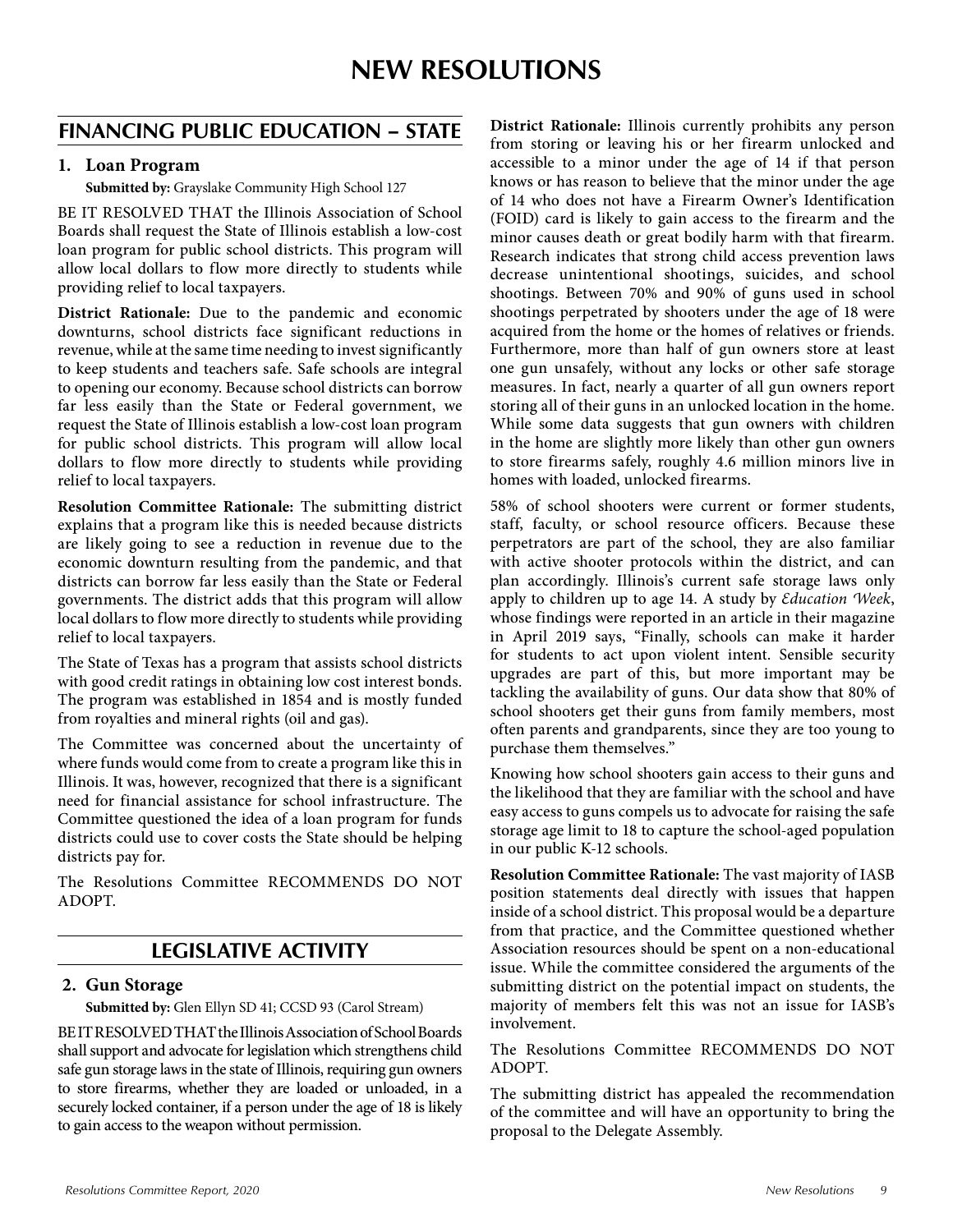#### **3. School Report Card**

**Submitted by:** Peoria SD 150

BE IT RESOLVED THAT the Illinois Association of School Boards shall support legislation that would direct the Illinois State Board of Education to prepare and disclose all available school report card data for the current academic year by June 1, of that year.

**District Rationale:** School boards, families, and other community stakeholders utilize school report card data to make decisions and assess progress from year to year. Standardized tests like NWEA are taken electronically throughout the year and the Illinois Assessment of Readiness (IAR) typically occurs in March. Graduation requirements and progress measures are evaluated in the lead up to the end of the school year. However, the public release of that data in the compiled school report card does not occur until late October of the following academic year. By this time in the following school year, evaluations have been completed, goals have been set and people have moved on, all without being informed by this critical data set. If that assessment data is to be useful at all for policy-making and community consideration it needs to be available electronically and promptly, like other public data sets.

**Resolution Committee Rationale:** The submitting district's rationale is sound regarding the information in the report card that affects planning for teaching and student learning. The philosophy that timely receipt of learning assessments is critical to effective student learning can also be found in current IASB position statements 1.08 Standardized Test Procedures and 1.09 Student Assessment. Both of these recommend a timeline more effective for schools to respond effectively to the learning needs of students.

Unfortunately, the Illinois State Report Card includes information that cannot be tabulated and reported until the close of the fiscal year, June 30. In addition to that, in many districts a June 1 deadline for this data would be impossible to meet to determine student placement and graduation completion criteria, as many students are finishing the last quarter after June 1.

The Resolutions Committee agreed that untimely information regarding student learning hinders the ability of schools to meet the learning needs of students, but also felt that the report card would not be the best way to expedite assessment results for the purposes stated. IASB staff and committee members agreed to continue work to address this issue in other ways.

The Resolutions Committee RECOMMENDS DO NOT ADOPT.

### **BOARD – EMPLOYEE RELATIONS**

#### **4. Pre-K Teacher Licensure Submitted by:** Avoca 37

BE IT RESOLVED THAT the Illinois Association of School Boards shall advocate for legislation mandating the Illinois State Board of Education require pre-service teachers seeking licensure in the areas listed compete at least one undergraduate level literacy education course solely dedicated to scientifically proven methods of reading instruction. Before being granted licensure in the following areas, individuals must receive a passing score on the Foundations of Reading Exam. Licensure areas that should meet these requirements are: Early Childhood Education, Early Childhood Special Education, Elementary Education, English Language Arts, Middle Grades Language Arts, Reading Specialist, Reading Teacher, Special Education, and Speech Language Pathologist.

**District Rationale:** In the 2019 National Assessment of Educational Progress report, only 34% of Illinois 4th graders and 35% of Illinois 8th graders taking the test scored as "Proficient or Above" for their grade level. Low literacy level can be a lifelong obstacle to success, academically and economically. Such an obstacle not only correlates to behavioral challenges and higher dropout rates for students, but in the long term low literacy represents a challenge for communities' and broader economic success in Illinois. For too long, despite there being clear scientifically supported evidence on how to teach our youngest students to read successfully, teacher education programs in Illinois have failed to provide pre-service teachers the appropriate coursework. These methods are clearly identified by long standing scientific research and include but are not limited to: phonemic awareness, phonics, spelling, decoding, and comprehension.

In a 2020 study conducted by the National Council on Teacher Quality 43% of university teacher education programs in Illinois earned a "D" or "F" grade for how they prepared students to teach scientifically proven methods for reading. "Not only does Illinois not do well, but there are no signs of improvement and that runs counter to what we're seeing in many states," said Kate Walsh, president of the National Council on Teacher Quality. "It's extremely frustrating to see. Kids aren't learning how to read and what is more damaging to your life than not learning that essential skill?"

The most effective path to ensure that teachers in Illinois are trained in the scientifically proven methods of reading instruction so that the future of Illinois students, communities, and the economy is more secure than it is today.

**Resolution Committee Rationale:** Teacher Preparation programs that anticipate having a self-contained environment usually have reading courses as a part of their curriculum, however, with the passage of Public Act 101-0220 the requirement that teacher candidates pass a test of basic skills to receive a Professional Educator License was eliminated. Now, skills in the area of Reading are only tested for content endorsements.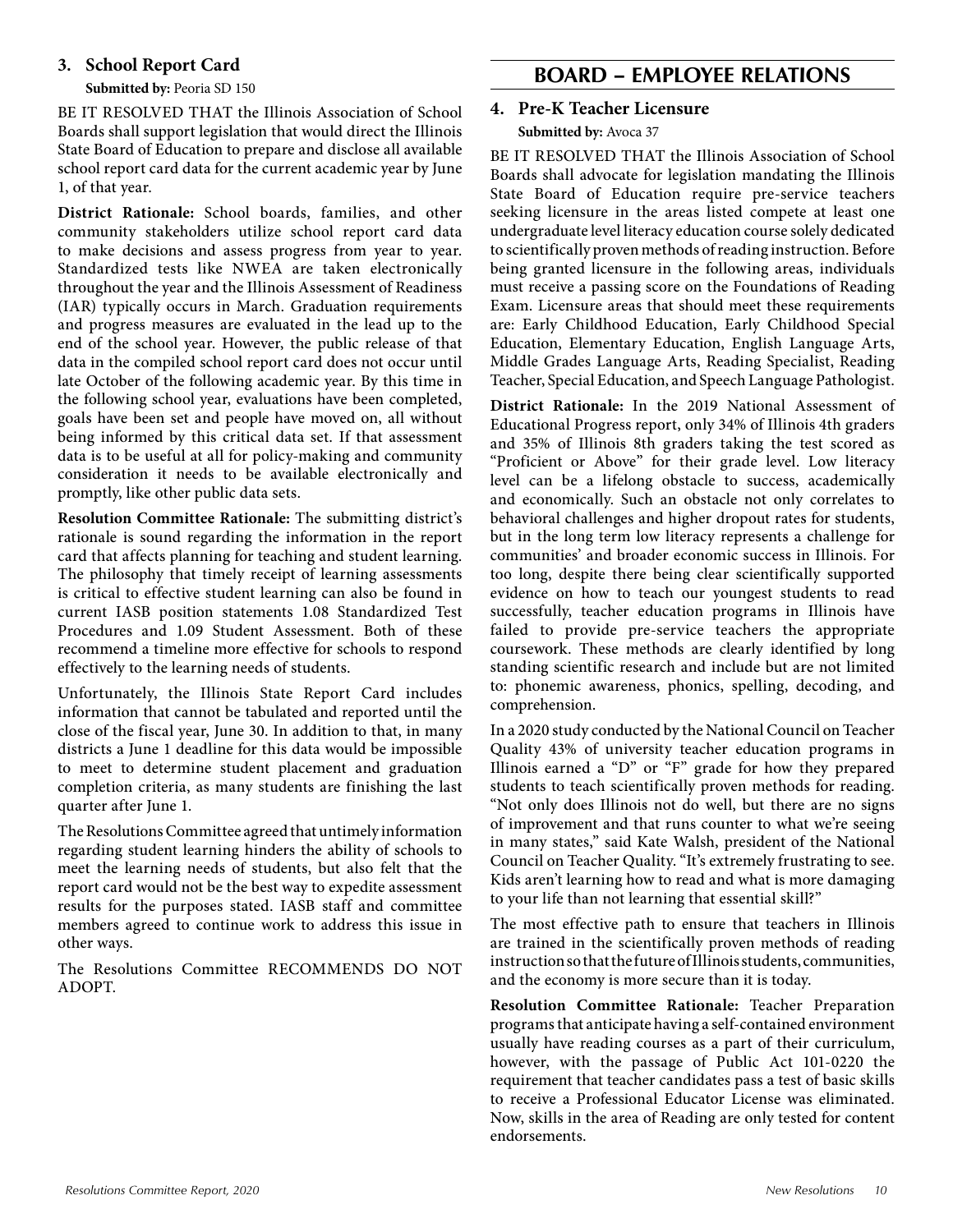Historically, IASB has not taken positions on teacher education programs at universities. School districts have the authority to include the criteria it desires when posting teacher vacancy positions. If a school district desires this additional accreditation, it could require it. Committee members were also concerned that by statutorily increasing standards for teacher licensure and adding new testing requirements could have an adverse effect in filling teaching positions in some areas of the state. This would be even more problematic given the current teacher shortage situation. Lastly, the original resolution seems to add a mandate, which traditionally IASB advocates against opting for local flexibility instead.

The Committee supported the concepts within the original resolution. However, it was noted that the language of the original resolution was too rigid in its approach.

The Resolutions Committee RECOMMENDS DO NOT ADOPT.

The submitting district has appealed the recommendation of the Committee and will have an opportunity to bring the proposal to the Delegate Assembly.

The Committee did approve the following replacement language for this resolution:

BE IT RESOLVED THAT The Illinois Association of School Boards shall support initiatives in teacher preparation programming that prepare teachers to be trained in scientifically proven methods of reading instruction that promote student literacy.

#### **5. Teacher Shortage**

Submitted by: Altamont CUSD 10

BE IT RESOLVED THAT the Illinois Association of School Boards shall support efforts to direct the Illinois State Board of Education to expand the issuance of provisional teacher licenses to all curricular areas.

**District Rationale**: The State of Illinois is currently experiencing a shortage of teachers to meet the educational needs of its students and communities. This shortage of teachers is having an impact across the state, particularly in rural areas. This shortage is hitting certain curricular areas especially hard, as those areas have typically been the targets of reductions by school districts to meet the ever increasing costs of education. With the coming state mandate that will raise the minimum teacher's salary to \$40,000 beginning in 2022, this problem will become even greater for rural schools whose budgets are limited by local property values and strained by state requirements.

The Illinois State Board of Education (ISBE) has taken steps to alleviate this problem by issuing temporary licensure for certain curricular areas. With a prescribed number of hours in a related field and a bachelor's degree from an accredited institution, a person may qualify for a provisional license to teach in these curricular areas for up to five years, with another five-year renewal possible if the district has not been

able to successfully fill the position. Currently, our district has taken advantage of this provision to provide our students with educational opportunities in Industrial Technology, and the program is flourishing.

However, ISBE has not extended the provisional license option to enough curricular areas. In accessing any of the available job placement boards it becomes clear that there is a dramatic statewide shortage of licensed teachers in curricular areas such as Foreign Language, Physical Education, and Special Education. Our district has had the good fortune of finding licensed teachers in those areas in the past, but we were unable to fill an open position in Physical Education for the past school year, and have had zero licensed applicants for our open Spanish position. Each of those positions has had interested parties who would otherwise meet the Provisional License requirement of the State Board of Education, but Illinois does not offer a Provisional License in those curricular areas.

**Resolutions Committee Rationale**: The Illinois State Board of Education has streamlined the requirements for qualified teachers to earn short-term approvals and endorsements in high-demand areas. Among the changes, short-term approvals returned in 2015 in response to feedback from school districts that emergency credentials were needed in all content areas to staff unfilled classrooms. The short-term approval is now available in all areas and grade spans, except in driver's education and special education. The short-term emergency approval allows individuals who have met some, but not all, of the requirements for the Learning Behavior Specialist I endorsement to begin teaching special education.

The submitting district specifically mentioned not being able to fill positions in the areas of Physical Education, Foreign Language, and Special Education. Both the Short-Term Approval for Teachers at All Grade Levels and the Short-Term Emergency 25.48 licensure options allow for filling the specific areas of need. Most can be filled with candidates with the minimum requirements of a valid Professional Educator License (PEL) endorsed in a teaching field, and official transcripts showing completion of nine hours of coursework in the subject area to be taught. Both licenses are valid for three years which allows for candidates to work towards the requirements for the corresponding endorsement during the validity period. Unfortunately, these licenses will not be issued after June 30, 2023.

The approved resolution reflects a change agreed upon by the submitting district and the Committee so it encompasses all school districts. Originally, the resolution was directed only towards rural schools.

The Resolutions Committee RECOMMENDS DO ADOPT.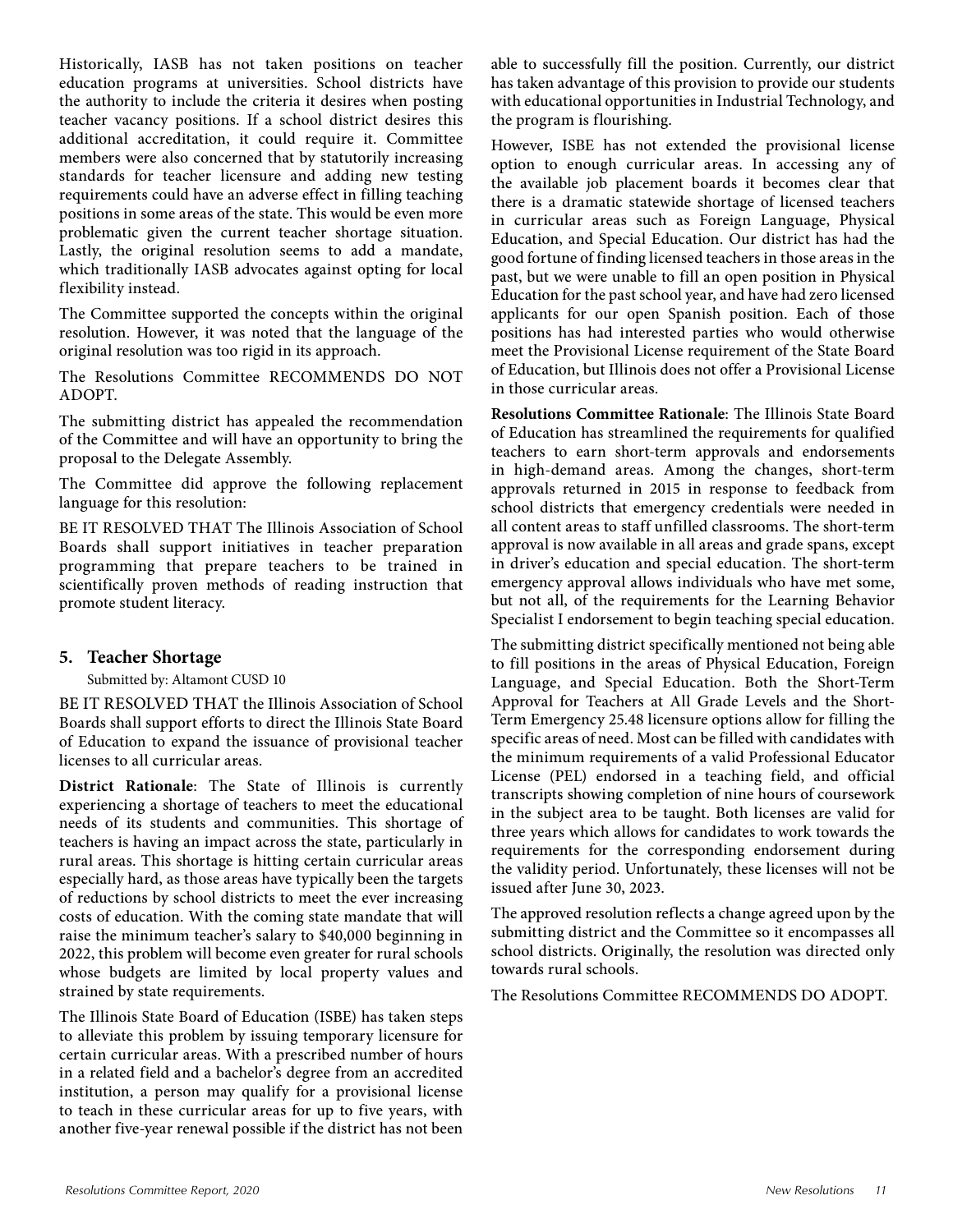### **LOCAL – STATE – FEDERAL RELATIONS**

#### **6. E-Learning on Election Day**

**Submitted by:** Naperville CUSD 203

BE IT RESOLVED THAT the Illinois Association of School Boards shall support and encourage legislation that would allow school districts to use an e-learning day or remote learning day in lieu of closing a school or the district on an election day, during a public health response requiring use of a school, or on any other day during which a school is mandated to be used for a public function during school hours.

**District Rationale:** School safety is a significant concern among districts across the state of Illinois. Many schools are currently used as polling places where the general public can easily access areas of the school where students are learning, which presents a potential security risk. Moreover, school districts are required to cover the cost of any enhanced security required on election days. Additionally, with the need to respond to the COVID-19 pandemic, it is becoming increasingly likely that schools may take on roles in public heath activities such as locations for vaccination drives. Therefore, this resolution allows the district to shift schools being used not only for elections, but for any mandated public function, to use e-learning or remote learning to prevent any scheduled or unforeseen disruptions in student learning and to minimize additional safety and security concerns on those days.

**Resolutions Committee Rationale:** The submitted resolution asks the Illinois Association of School Boards (IASB) to support legislation that allows school districts to use e-learning or remote learning days for any days that a school is required to be used for a public function during school hours, specifically when schools are used as election polling places.

School districts have been struggling with the requirement to be a polling place for elections held on school days for many years. Now that legislation has been adopted to allow school districts to hold e-Learning and remote learning for students, not requiring them to be in the school building, there are options afforded to school districts to keep students and staff safe, provide a place for required or requested public gatherings, and still provide student learning. Naperville CUSD 203 and the Committee concurred that it is critical for school districts to have the ability to consider this option but not be required to utilize e-learning or remote learning days to accommodate use of facilities by entities outside the school.

Additionally, school calendars that establish student contact days, vacation days, and other holidays are negotiated with the bargaining unit before the school year begins. E-learning or remote learning options demand much preparation and buy-in by staff, parents, and students, and it should not be assumed that schools are available to provide that type of learning at-will without sufficient notice for the school district and staff to consider implications.

The Resolutions Committee RECOMMENDS DO ADOPT.

#### **7. Local control Pandemic**

Submitted by: New Berlin CUSD 16

BE IT RESOLVED THAT the Illinois Association of School Boards shall encourage members of the U.S. Congress, the Illinois General Assembly, related administrative agencies, and state and federal courts to take a regional approach in response to national health emergencies.

**District Rationale**: During the most recent COVID-19 pandemic, the State had decision-making authority over pandemic closures, openings, and other guidelines despite the difference in prevalence amongst differing counties. Scott County, which had zero (0) reported cases, and Pike County, which had (1) reported case, were required to follow the same school closures as Chicago, which had 48,742 reported cases at the time, and surrounding Cook County, which had 34,843 reported cases. It would be less disruptive for students in lesser affected areas if their district or regions could determine whether a school closing was appropriate under the circumstances.

**Resolutions Committee Rationale**: The submitting district expressed concern that there were significant differences in the prevalence of COVID-19 cases in many areas of the state compared to Chicago and the surrounding communities, yet all areas of the state were subjected to the same closure requirements and restrictions despite those differences.

IASB has historically supported local control with a Position Statement named as such since 1976, and agreed that a standalone position for this specific situation was warranted.

The Resolutions Committee RECOMMENDS DO ADOPT

#### **8. Local Control Pandemic**

**Submitted by: Edwards County CUSD 1** 

BE IT RESOLVED THAT the Illinois Association of School Boards shall support and advocate for schools to open back up and allow local school boards and the administration to make decisions based upon what is best for the school and school community during this COVID-19 pandemic.

**District Rationale:** The safety and protection of our students and school personnel is one of our most important and top priorities, and:

- Local school districts should have the ability to make decisions based upon the best interest of their students in all circumstances, and;
- There may be justifiable reasons when short term statewide or region wide school closures are appropriate, and;
- Bordering states are beginning to open up to more normal settings, and;
- Illinois still has extremely restrictive social gathering guidelines in place, and;
- There will be potentially dire consequences for Illinois Schools if schools remain closed and are not allowed to open for the 2020-2021 school year, and;
- Families are already planning to home school their children,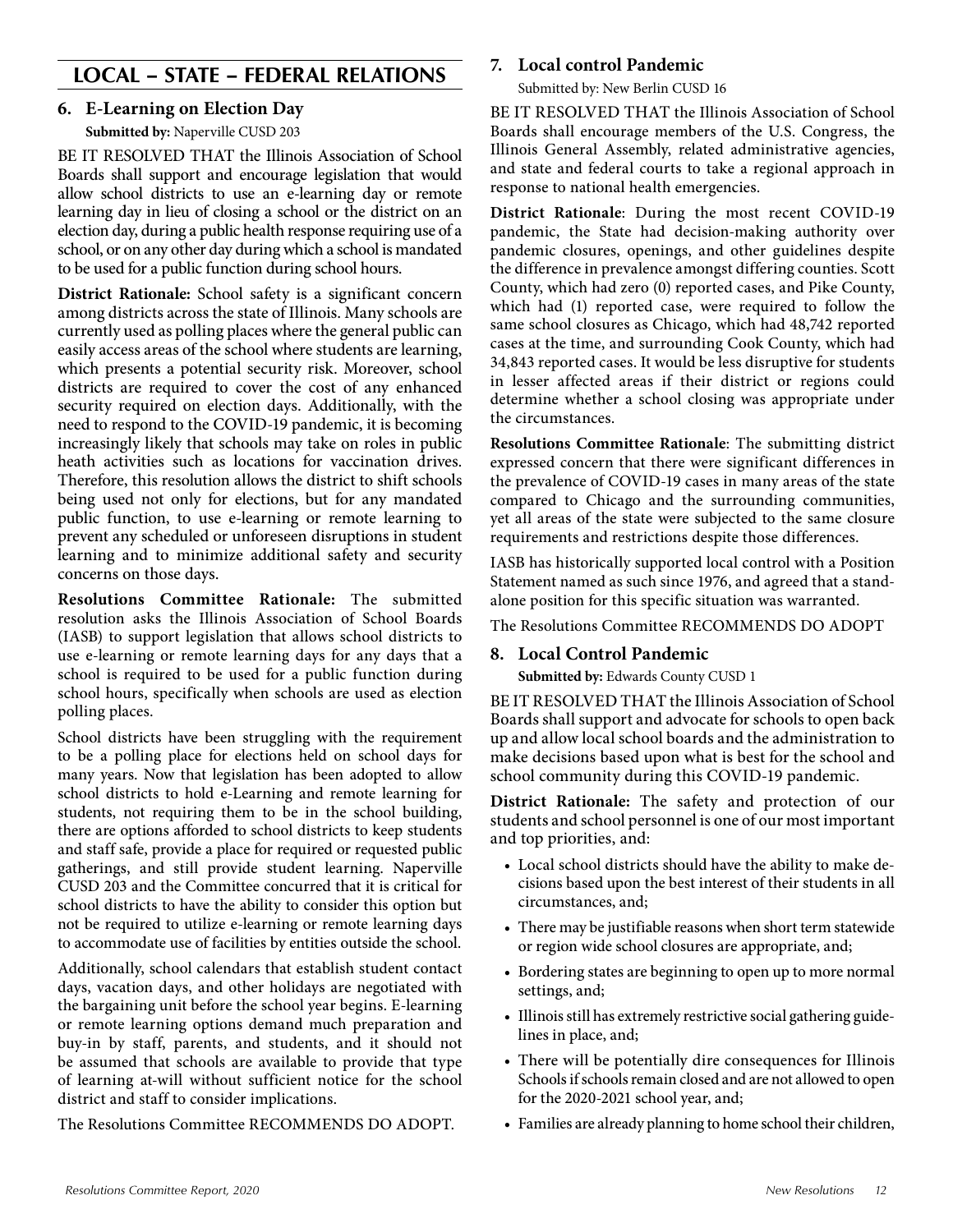or move to a bordering state to avoid remote learning, and;

- Students are missing educational, social, and co-curricular experiences by not being in school, and;
- Student athletes are having their athletic careers stripped away from them while other States are making allowances and resuming sports, and;
- Seniors are making preparations to attend college outside of Illinois due to the uncertainty in the State while other states are making provisions and arrangements for in-person instruction in tandem with online learning, and;
- The financial wellbeing of Illinois Schools has been turned upside down as a result of the State shutdown, and as a result Illinois schools are falling further from the Adequacy

## **REAFFIRMATION OF EXISTING POSITIONS**

ADOPT.

#### **EDUCATION PROGRAMS**

**9. Position Statement 1.16 Renewal of Charters Submitted by:** Woodland CCSD 50

THE ILLINOIS ASSOCIATION OF SCHOOL BOARDS SHALL urge adoption of legislation that allows for participation of the host school district in the charter school renewal process for State Authorized Charter Schools.

**District Rationale:** Once the charter school is authorized by the State over the objection of the local school board, the school board loses all opportunity to participate in the 5-year renewal proceedings. The local school board lacks any opportunity for meaningful input, participation, or challenge related to the renewal process, despite funding 100% of the charter school (millions of dollars annually). It is akin to taxation without representation. Local control must be honored.

**Resolutions Committee Rationale:** The resolution would reaffirm current Position Statement 1.16.

The issue presented in the resolution would only apply to the districts that "host" a state authorized charter school. State authorized charter schools are charter schools run by an entity of the State of Illinois and in existence over the opposition of local school districts. State authorized charter schools present fiscal challenges to local school districts because they receive per capita tuition dollars from Illinois that were originally designated for the host district.

The Resolutions committee RECOMMENDS DO ADOPT.

### **10. Position Statement 1.17 Charter Schools – At-Risk Students**

Submitted by: Woodland CCSD 50

Target, and;

ment crisis in Illinois.

THE ILLINOIS ASSOCIATION OF SCHOOL BOARDS SHALL urge the adoption of legislation that defines the special expectations of State Authorized Charter Schools to educate at-risk students, including the requirement that the State Authorized Charter School's program and operations be specifically designed to attract and service at-risk students, and that the State Authorized Charter School be required to report to the public its progress in achieving these expectations.

• If Illinois Schools are not allowed to open and operate somewhat normal in August, many staff members potentially will be laid off, adding to the already enormous unemploy-

**Resolution Committee Rationale:** The submitted resolution

Since it is so similar, and as the Committee voted a "Do Adopt" motion on that, the recommendation for this resolution was "Do Not Adopt" so as not to have duplicate resolutions. The Resolutions Committee RECOMMENDS DO NOT

addresses an issue very similar to Resolution 7.

**District Rationale:** The State Charter School Commission and the Illinois State Board of Education have failed to hold charter schools accountable for balanced enrollment of at-risk students at State Authorized Charter Schools. The Commission and ISBE have taken the position that while the School Code requires charter schools to place a "special emphasis" on educating at-risk students, such language is aspirational and not a requirement. Without a legislative cure, State Authorized Charter Schools are allowed to perpetuate discriminatory practices to deter at-risk student enrollment (students who need and deserve a premium of resources), while receiving 100% of the local tuition rate.

**Resolutions Committee Rationale:** The resolution would reaffirm current Position Statement 1.17.

In the Charter School Article of the Illinois School Code, the General Assembly declares one of the purposes of charter schools is, "to increase learning opportunities for all pupils, with special emphasis on expanding learning experiences for at-risk pupils." One major issue with charter schools applying the expectation of the law is the lack of a clear definition of "at-risk" students. "At-Risk" is defined differently in various sections of law and administrative rules.

The Resolutions Committee RECOMMENDS DO ADOPT.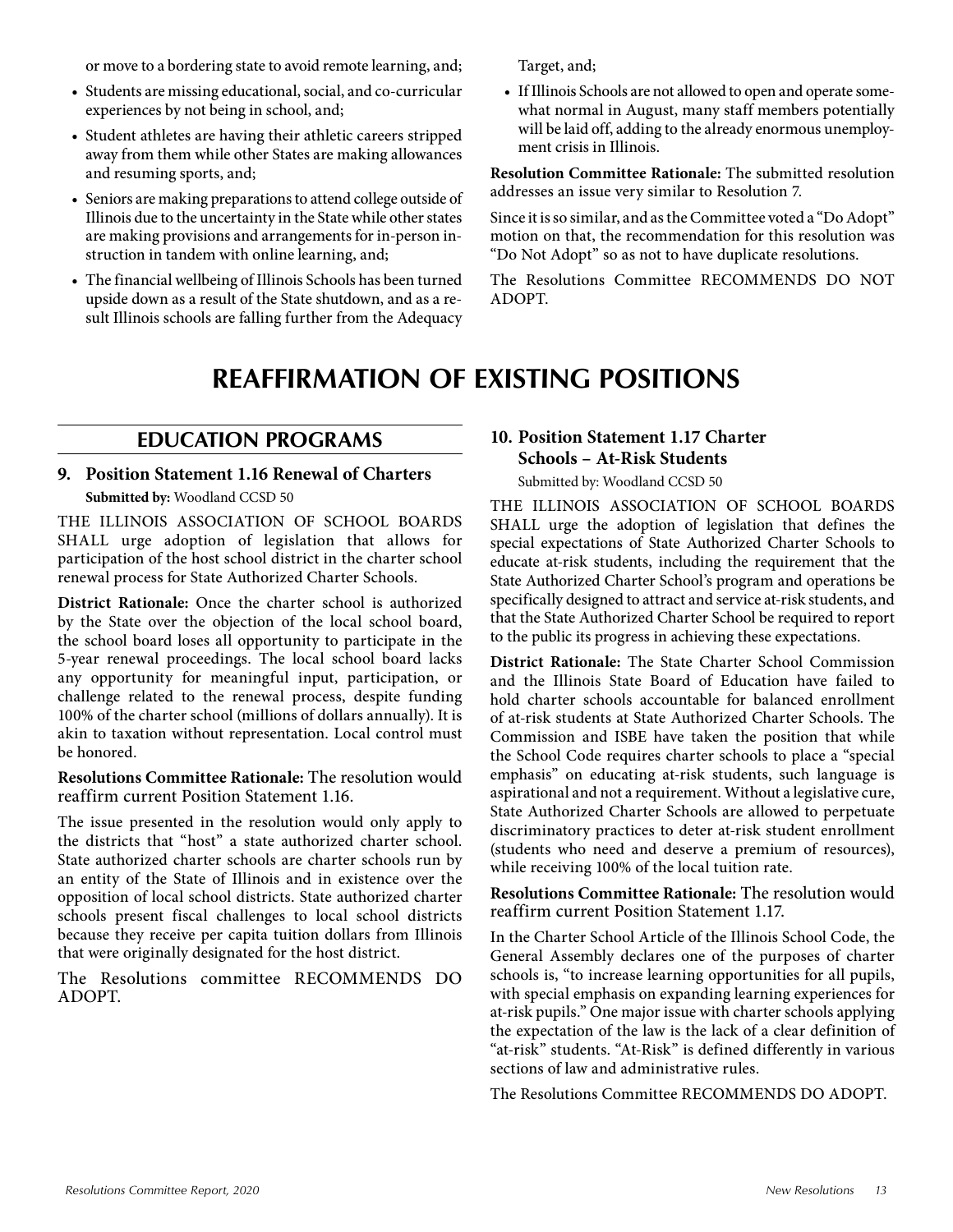### **FINANCING PUBLIC EDUCATION – STATE**

#### **11. Position Statement 2.27 State Authorized Charter School Funding**

Submitted by: Woodland CCSD 50

THE ILLINOIS ASSOCIATION OF SCHOOL BOARDS SHALL urge adoption of legislation which would create a new methodology for the funding of State Authorized Charter Schools which would not have a negative financial impact on the host district, particularly in the spirit of evidence based funding. With respect to State authorized virtual charter schools, further limit the withholding of State funds from host school districts in proportion to the per pupil expenditure used for building maintenance, classroom supplies, transportation, safety and security, and other costs unique to "brick and mortar" schools. For all Stateauthorized charter schools, require that proof of continuing enrollment and attendance be submitted quarterly, with prorated refunds to the host school district upon withdrawal of students from the charter school.

#### **District Rationale:**

- 1. The loss of students from the school district to the charter school does not equate to a proportionate reduction in host district expenses. Charter schools are the opposite of the consolidation theory. Educating the same number of students with additional facilities, additional administration and additional staff – all without additional funding from the State – is unsound.
- 2.The diversion of 100% of a school district's "per capita tuition charge" means that school boards and local

taxpayers pay for 100% of charter school tuition, despite opposing the creation of the charter school. Local control must be honored and restored.

- 3.The State assumes no financial responsibility for the charter school, despite opening the school over the objection of the local school board. The State oversees the operations of the school; thus it should bear responsibility for the funding of the school.
- 4.The current funding model erodes the values and the intent of evidence-based-funding (EBF) for school districts and ensures that State Authorized Charter Schools receive all the benefits of EBF, even if the student body at the charter school is vastly different. Effectively, charter schools can receive a funding windfall by receiving 100% of the local tuition rate, while not being required to provide the same/similar services and operations to the same student population.

**Resolutions Committee Rationale:** The resolution would reaffirm current Position Statement 2.27.

State-authorized charter schools continue to be a major issue as "host" districts have to scramble to find a way to deal with fewer revenues from the State of Illinois while still providing a quality education to the students they serve.

Current law takes state funding from a local district and distributes it to a state authorized charter school. If the local school district looked to raise revenue and provide additional resources to students from local sources, the state-authorized charter schools would receive an even larger share of the local districts' state funding.

The Resolutions Committee RECOMMENDS DO ADOPT.

## **NEW BELIEF STATEMENTS**

#### **12. Equity**

**Submitted by:** Indian Prairie SD 204

**The Illinois Association of School Boards** urges its member districts and the leadership of member districts to integrate the principles of equity and inclusion in school curriculum, policies, programs, and operations, ensuring every student is welcomed and supported in a respectful learning environment.

**District Rationale:** The School Board Association, representing the State of Illinois, must have as part of its Belief Statements its unequivocal and uncompromising belief that equity must be a priority and, within each district, that must begin with the local Board of Education. The principles should be found in the entire educational spectrum, as the value of each student must be affirmed in all facets of their school experience. If our board leaders provide the example, then the probability is enhanced that the inherent dignity and equal rights of each student will be recognized.

**Resolutions Committee Rationale:** The submitted resolution would add a new Belief Statement.

Currently, IASB does not have a Belief Statement that mentions diversity, equity, or inclusiveness. With the importance and timeliness of the ideas of equity and inclusion, it is appropriate that member districts are asking for IASB to be a source of direction.

The Committee supported the concept that the Illinois Association of School Boards needs to be an equity and inclusiveness leader in the area of education for the state of Illinois.

The Resolutions Committee RECOMMENDS DO ADOPT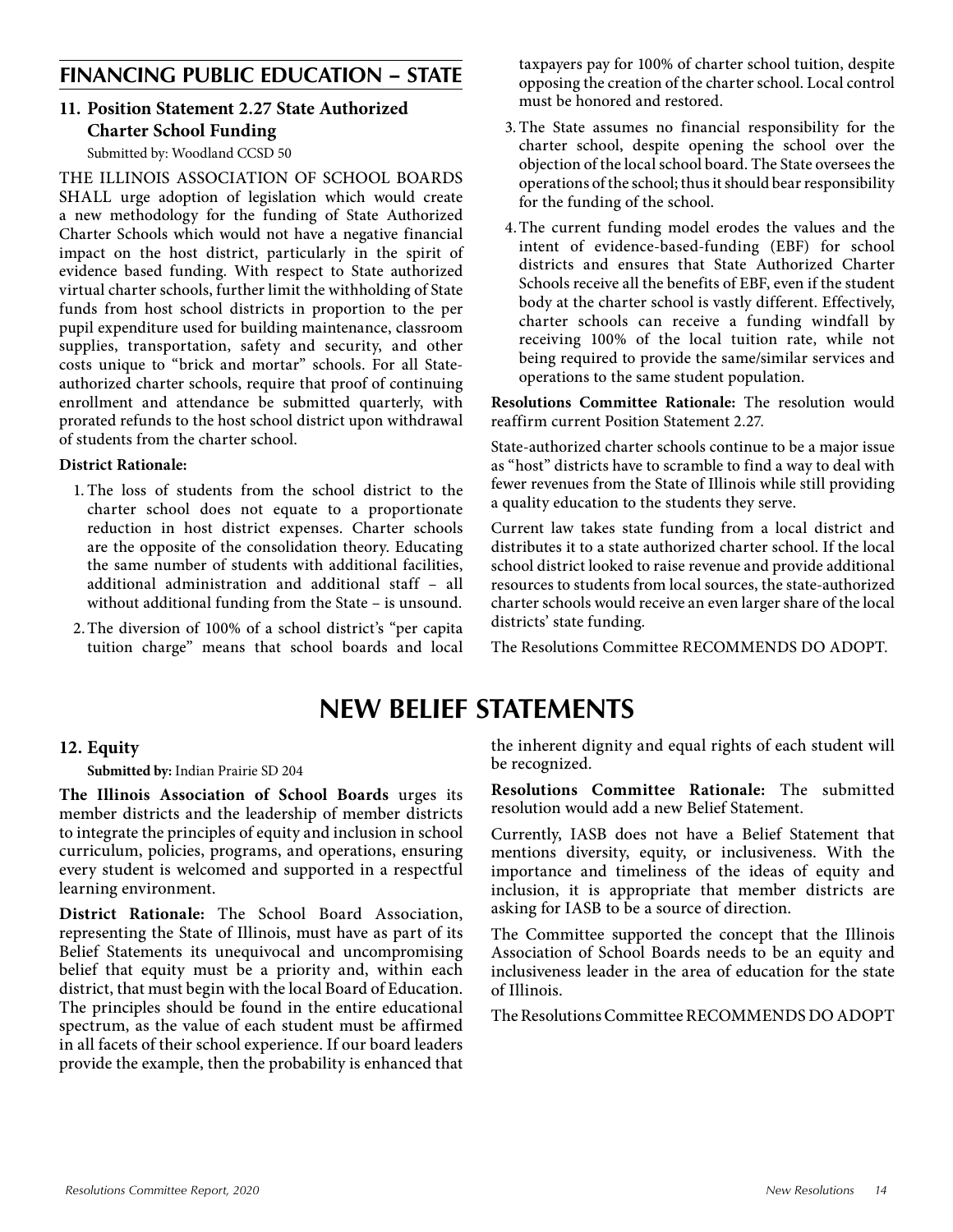## **POSITION STATEMENTS DELETIONS AND AMENDMENTS**

#### **1.02 Curricular Material Determination**

The Illinois Association of School Boards shall support the right and responsibility of each local school board to determine its curricular content including opposing any mandated Curriculum. that comes from the Common Core Standards. (Adopted 1981; Amended 1983, 1988, 2001, 2013)

**Rationale**: Amend. The Common Core Standards are no longer implemented in Illinois.

#### **1.15 Virtual Charter Schools**

The Illinois Association of School Boards shall encourage the Charter School Commission Illinois State Board of Education to develop regulations that ensure State-authorized virtual charter schools meet the full needs of Illinois students and follow the intent of current State laws prohibiting the use of public funds for profit-driven educational firms. Examples of such regulations might include, but not be limited to, the following:

- Assurance of student access to teachers, including information regarding teacher accessibility, teacher/ student ratio, and amount of teacher/student contact time
- Evidence of the social-emotional well-being of students, such as information regarding opportunities for peer interaction and collaboration, adult advisory resources, and protocols to prevent bullying or other inappropriate online behavior
- Not-for-profit entities that sponsor virtual charter schools shall be in existence for at least one year before submitting a virtual charter school proposal and operate under the Open Meetings Act and the Freedom of Information Act once a charter school has been approved
- Entities proposing virtual charter schools are limited to submitting a proposal to only one school district per year
- Members of the not-for-profit board that proposes a virtual charter school must demonstrate a direct link to the community in which it is proposing a charter school, through either residency, employment, or education
- Funding for State authorized virtual charter schools shall be reduced proportionately to reflect annual State aid prorations, as well as per pupil expenditure used for building maintenance, classroom supplies, transportation, and other costs unique to the services provided by a "brick and mortar" school. (Adopted 2013)

**Rationale:** Amend. The Charter School Commission has been abolished and those duties and responsibilities were transferred to the Illinois State Board of Education. The opening statement is sound on its own and hypothetical examples are not necessary.

#### **1.19 Data Equity**

The Illinois Association of School Boards shall support legislation allowing non-unit districts to enter into agreements to share student data to the same extent and with the same ease as unit districts. (Adopted 2014)

**Rationale:** Delete. After further research on the issue, it was found that dual districts can share such data with each other to better align curricula and other programs under current law and practices.

#### **2.01 Priority And Support**

The Illinois Association of School Boards shall urge the Governor and General Assembly of Illinois to establish education as the number-one priority of state government, to increase funding of education to such levels as would be necessary to implement the constitutional requirement that the state have primary responsibility for financing the system of public education, including full funding of the Evidence-Based Funding formula. of educational reform, and to adjust the state aid formula to offset increased inflationary costs. (Portions Adopted 1973, 1977, and 1986; Amended 1988; Reaffirmed 2000, 2004, 2006, 2012, 2014)

**Rationale:** Amend. The position needs to be updated with the adoption and implementation of the new funding formula.

#### **2.07 Contracting Driver's Education**

The Illinois Association of School Boards shall support legislation authorizing school districts to provide a comprehensive driver's education program through contract. Such contracts shall be made with properly authorized persons or agencies and may include provisions calling for the use of school property. (Adopted 1982)

**Rationale:** Delete. The driver's education law and the mandate waiver law now allow for school districts to contract out for driver's education services for students – albeit with some limitations on the school district and some restrictions and mandates on the private contractor providing the service.

#### **2.11 State Aid Payments**

The Illinois Association of School Boards shall support legislation that requires the State of Illinois to make general state aid funding formula payments to school districts, on a monthly basis, during the entitlement year in which they are appropriated. Furthermore, the Illinois Association of School Boards shall support legislation that requires the State of Illinois to pay interest at the current legal rate on any payments which are late. (Adopted 1991; Reaffirmed 2000, 2014; Amended 2011)

**Rationale:** Amend. The position needs to be updated with the adoption and implementation of the new funding formula.

#### **2.13 Heat Days Funding**

The Illinois Association of School Boards shall strongly support legislation to totally fund "heat" days for our schools. (Adopted 1996)

**Rationale:** Delete. Over the years, the Illinois State Board of Education has given more flexibility to local school districts regarding school closings related to weather and other emergencies.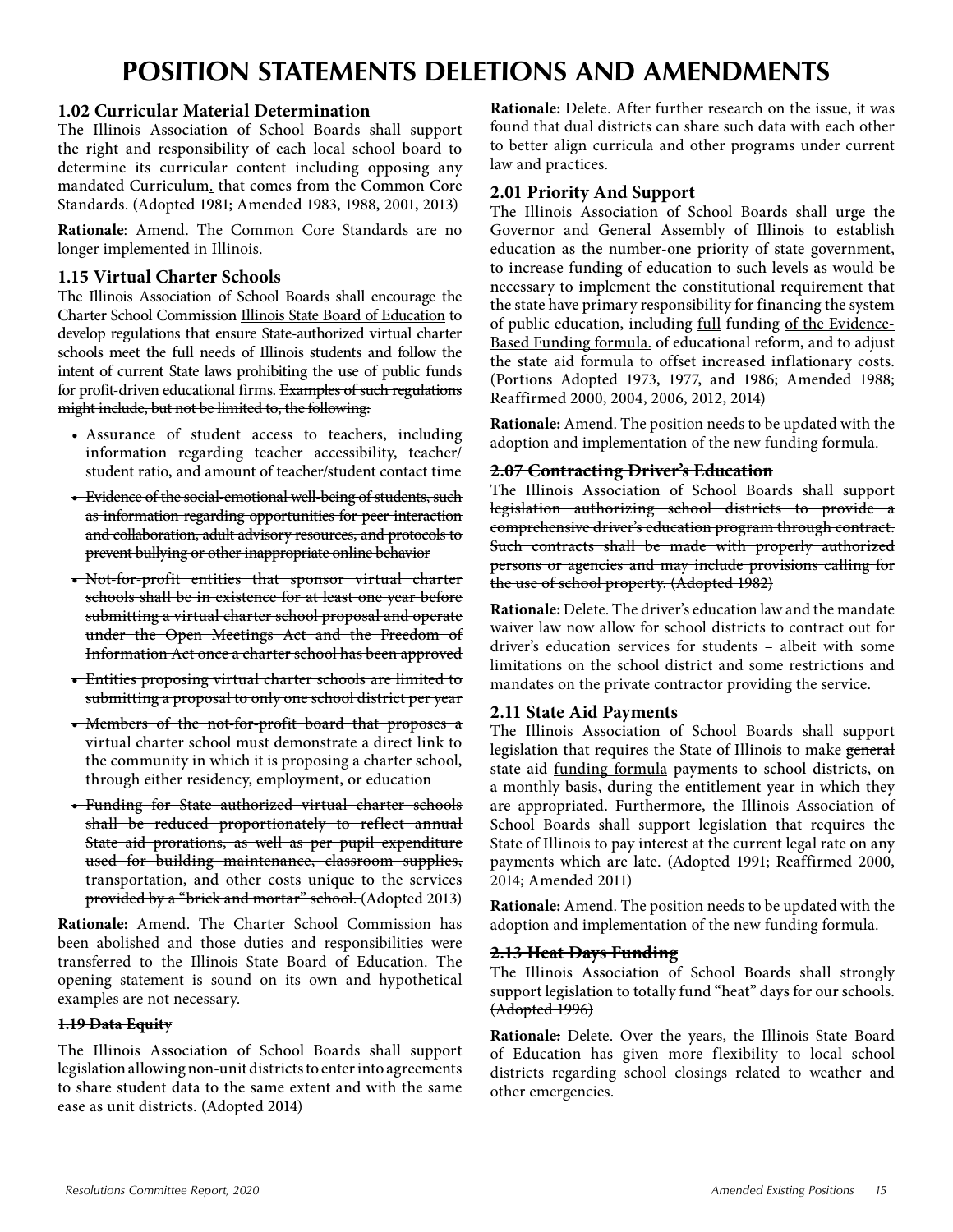#### **2.19 School Funding And Taxation Reform**

The Illinois Association of School Boards shall actively support the general concepts regarding school funding reform, property tax relief, and tax reform identified in the legislative outline prepared by the Center for Tax and Budget Accountability in June of 2004. Legislation resulting from that legislative outline shall be supported by the Illinois Association of School Boards provided that oppose school funding and tax reform proposals unless the State guarantees that the payment of property tax relief grants will be made in a timely fashion with no loss of funds to the school district and that school districts have continued access to local property tax revenues through levies and referenda. the legislation meets the criteria outlined in the IASB Position Statement 2.37 — School Finance Reform.

#### (Adopted 2004; Amended 2005; Reaffirmed 2014)

**Rationale:** Amend. The Center for Tax and Budget Accountability plan for school funding reform was never approved. Instead, the Evidence-Based Funding Model was put in place. There do continue to be proposals considered that would prevent access to property tax revenues by local school districts so this portion of the position is still relevant.

#### **2.25 Multi-County School District GSA Offset**

The Illinois Association of School Boards shall support legislation to modify the GSA (General State Aid) Formula calculation for multi-county PTELL (Property Tax Extension Limitation Law) school districts which have lost GSA experienced a loss of state aid for current and prior years due to an estimate of Equalized Assessed Value (EAV) utilized by the county providing the limiting rate to the Illinois State Board of Education (ISBE) for use in calculating a District's base funding minimum GSA. (Adopted 2010)

**Rationale:** Amend. The position needs to be updated with the adoption and implementation of the new funding formula.

#### **2.29 Clock Hours Vs. Minutes**

The Illinois Association of School boards shall research the impact and viability of moving from a methodology of required days of student instruction to minutes of student instruction as necessary to compensate for minutes of instruction lost due to school closures caused by disaster, flood, extreme weather conditions, evacuations, or other events beyond the control of the school district. (Adopted 2016)

**Rationale:** Delete. The position statement calls for IASB to research the impact of this methodology, which IASB staff did. Further, with the enactment of the Evidence-Based Funding Model in fall of 2017, the long-standing "clock hour" provision was eliminated to give school districts more flexibility in how they provided educational programs to students. In 2019, the legislature re-instated the clock hour provision over the opposition of IASB. In 2020, with the pandemic health emergency and the shut-down of schools, more changes were made to the clock hour provision – especially regarding remote learning and e-learning programs.

#### **2.37 Property Tax Cap — GSA Calculation**

The Illinois Association of School Boards shall support legislation to modify the General State Aid Formula state aid calculation for school districts subject to PTELL (Property Tax Extension Limitation Law) such as that they are not penalized when successfully passing an operating fund rate increase referendum. (Adopted 2008)

**Rationale:** Amend. The position needs to be updated with the adoption and implementation of the new funding formula.

#### **2.39 School Finance Reform**

#### **Evidence-Based Funding Model**

The Illinois Association of School Boards believes that adequate funding must be provided for each student in order to guarantee the opportunity for an appropriate public education, and therefore supports the Evidence-Based Funding Model for state aid distribution. This funding model meets the following principals supported by IASB:

Education funding should It takes into account the cost associated with delivering quality, research-based programming, geographic conditions, and student needs. Fully funding districts would ensures adequate funding for districts to locally determine and deliver appropriate and effective educational experiences to every student.

IASB supports the need for transparency and dissemination of information, regarding the impact of proposed education funding reforms as they are developed, formally proposed, considered, and enacted. Additionally, IASB will utilize the following criteria to evaluate proposals for school finance reform:

- 1. The state's funding of public education should It provides for a stable, reliable, and predictable commitment of revenue.
- 2. State funding levels for public education should be It is a function of the actual cost of providing an appropriate education based on research, data, and current best practices.
- 3. Adequate funding should be sought through the addition of new state revenues for public education.
- 4. Any funding formula developed by the General Assembly shall It places high priority upon achieving the goal of equity in providing financial resources to local school districts.
- 5. Increased state funding for public education should It does not reduce the access of school districts to the local property tax base.
- 6. In the distribution of state funds to local school districts: Funding a. funding differentials for various levels of schooling are appropriate only if based on verified costs;
	- b. consideration should be Consideration is given to regional differences in the cost of providing an appropriate education;
	- c. the method of calculating The calculation of the number of students coming from disadvantaged backgrounds should be based on current, verifiable data;
	- d. size of school district is important only to the extent that a district provides an appropriate education.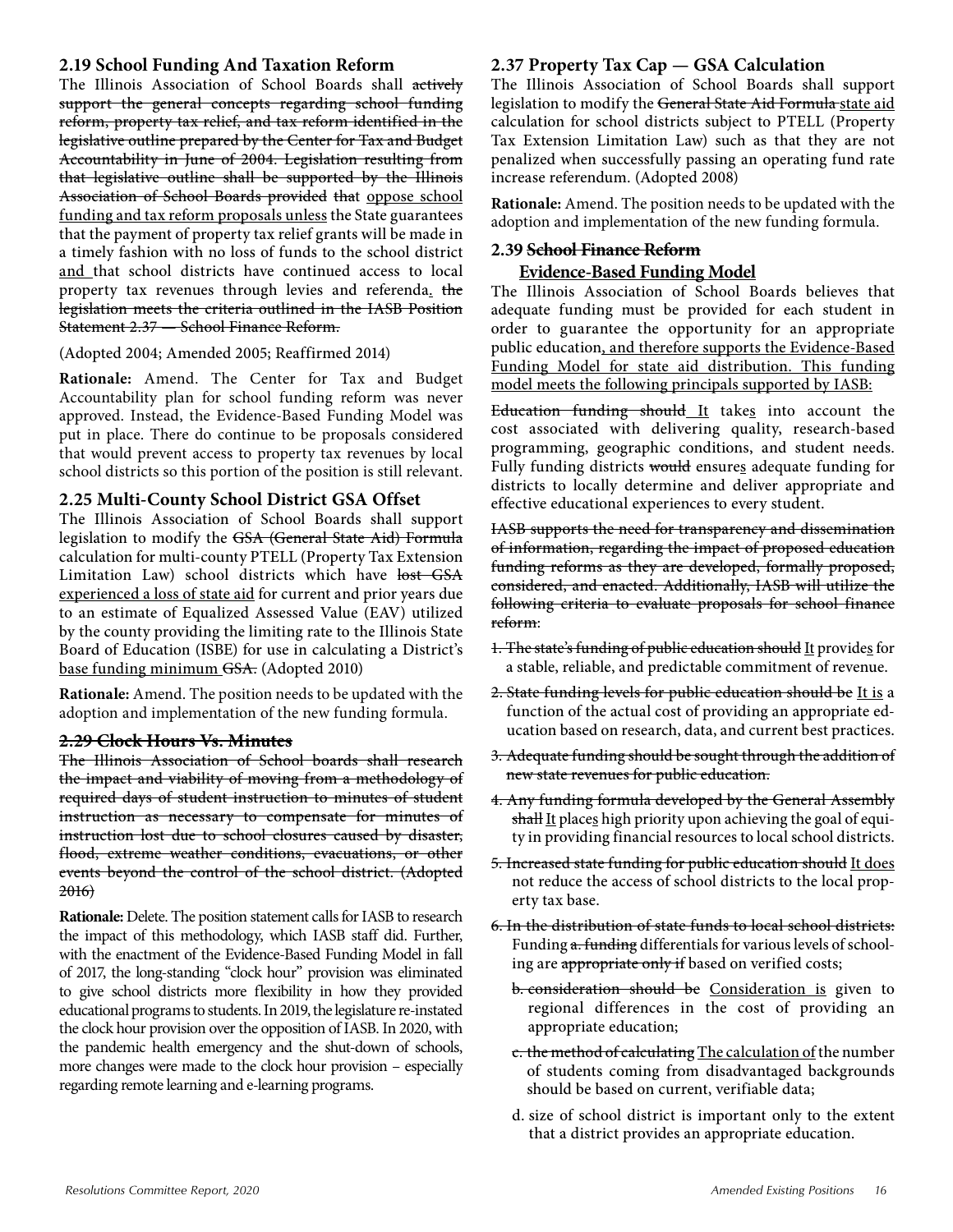- 7. A specified local tax effort should be is required to qualify for state aid.
- 8. Authority for changing a district's aggregate tax levy should be is retained by the local board of education.
- 9. Taxing authority without referendum for unit districts in all funds should be equal to the sum of the taxing authority in dual districts.

24

- 10. Funding should not be tied to mandated training of local Boards of Education. In order to obtain substantial new state revenues for funding an appropriate education, the following considerations should have an impact on any proposal for school finance reform:
	- a. A legitimate level and type of accountability will be needed.
	- b. The physical plant needs of Illinois' school districts should be addressed.
	- c. Taxpayer equity and relief, including uniform tax assessment and procedures as well as tax relief for limited fixed income and disabled citizens, should be provided. (Adopted 1990; Amended 1996, 2008, 2014, 2016; Reaffirmed 2001, 2012)

**Rationale:** Amend. The position needs to be updated with the adoption and implementation of the new funding formula.

#### **4.01 Attention Deficit Disorder**

The Illinois Association of School Boards shall encourage the Illinois State Board of Education (ISBE) to continue to study Attention Deficit Hyperactivity Disorder and methods to accurately identify and meet the educational needs of children with this disorder. Further, IASB shall seek clarification of state policies and categories of special education to provide for consistency in special education placement and disseminate relevant information from the ISBE to local school districts. (Adopted 1992)

**Rationale:** Delete. The position calls for IASB to "encourage" the ISBE to study the issue – that has been done. Further, much has been learned on this matter since 1992 and many changes have taken place in addressing these students.

#### **4.04 School Board Member Training**

The Illinois Association of School Boards shall oppose any legislation that includes a provision for additional requirements or expansion of mandatory training of school board members. IASB encourages local boards of education to model continuous improvement by pursuing all professional development and training opportunities. IASB, with its unique combination of expertise and resources, is uniquely in the position to be the primary agency responsible for school board member training and professional development as recognized by Article 23 of the School code, and any such legislation requiring school board member training shall specifically list IASB as a training provider. (Adopted 2008; Amended 2012)

**Rationale:**Amend. Mandatory school board member training has been the law for several years and, at the time, IASB helped draft the language knowing passage was probable despite IASB opposition, so the essentials of board governance were the required training subjects. There is a concern that an endless list of new topics could be added if IASB membership is not vigilant.

#### **5.03 Collective Bargaining**

The Illinois Association of School Boards shall strongly oppose legislation that diminishes the local school board's ability to collectively bargain with employees and shall encourage the General Assembly, the Illinois State Board of Education, and the State Superintendent to refrain from passing legislation and the Illinois State Board of Education or State Superintendent of Schools from promulgating administrative rules or issuing guidance documents that tips the balance of the bargaining process in favor of employee bargaining units. The Association shall continue to oppose any change in the collective bargaining law which fails to protect the rights of students, employees, taxpayers, and boards of education and their administrative staffs. (Adopted 1981; Amended 1985, 2001; Reaffirmed 2012)

**Rationale:** Amend. Neither the Illinois State Board of Education nor the State Superintendent of Schools can pass legislation, but they have attempted to do this through these other channels.

#### **5.06 ESP Contracts**

The Illinois Association of School Boards shall support legislation that allows local school boards to determine locally all contractual arrangements for education support personnel. (Adopted 1990)

**Rationale:** Amend. It is suggested the title be changed to more accurately reflect the content of the position statement.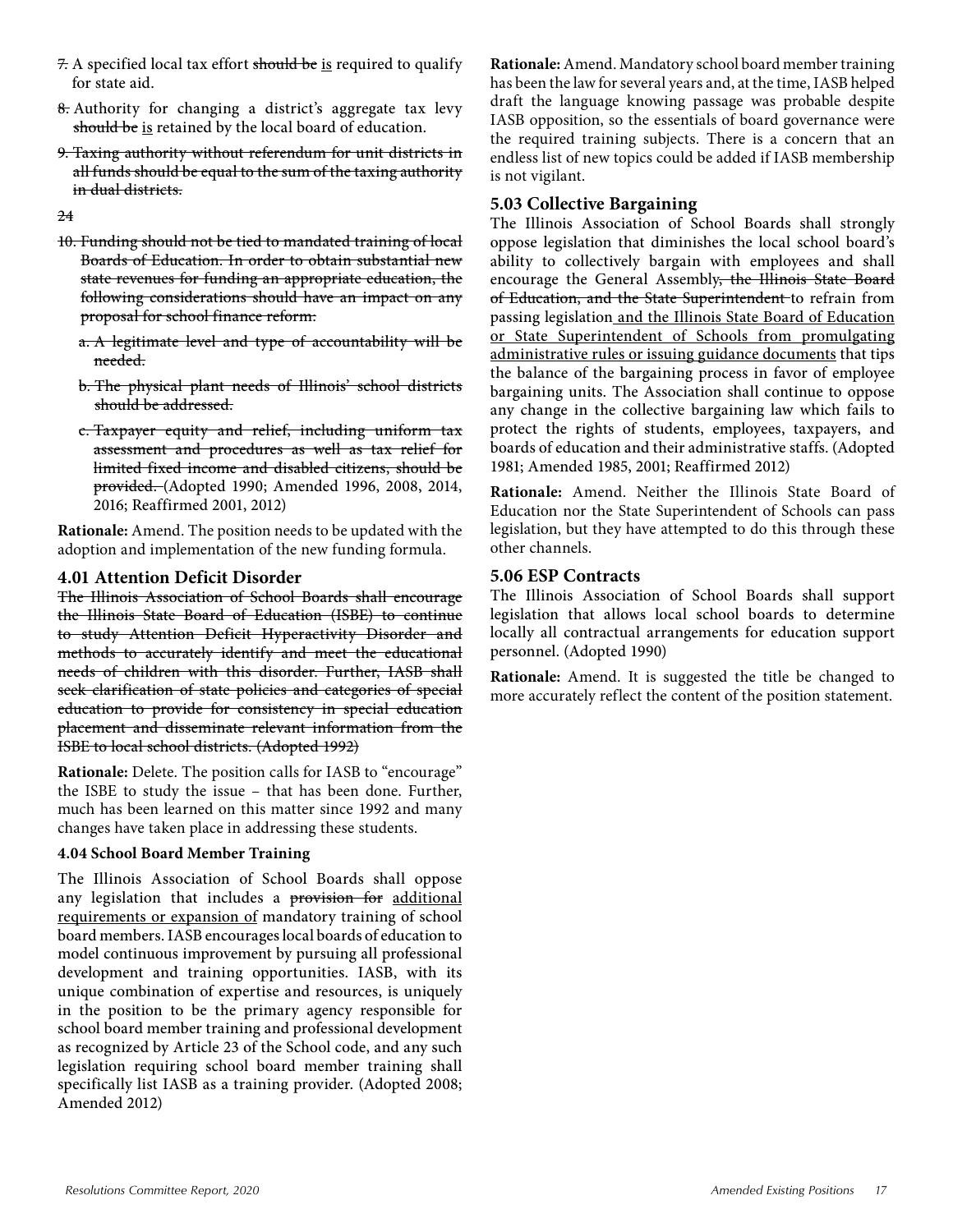#### **5.09 IMRF Qualification**

The Illinois Association of School Boards shall support legislation that would amend the Illinois Municipal Retirement Fund (IMRF) laws for non-certified school staff to change, at each local district's option, the number of minimum hours an employee would work to qualify for IMRF from the current 600-hour standard to a 1,000-hour standard. This change would only be for new employees after the effective date of the legislation. (Adopted 1994)

**Rationale:** Delete. There has been no desire for change to this standard in over 25 years and this issue has not been raised again by IASB membership since then.

#### **6.05 State Board Of Education Membership**

The Illinois Association of School Boards shall participate in the development of legislation amending Section 105 ILCS 5/1A with a goal of insuring fair representation on the State Board of Education from all geographic areas of Illinois. (Adopted 1999)

**Rationale:** Delete. Since 1999, the statute regarding the makeup of the Illinois State Board of Education has been amended to assure geographical and political balance. Board members must be apportioned so that the City of Chicago, suburban Chicago counties, and downstate must be represented. There are also at-large members to assist with this balance. Further, some members must be from the educator community.

#### **6.09 Students On Public Aid**

The Illinois Association of School Boards shall seek and support legislation to mandate that students of families receiving State/Federal financial assistance (e.g. welfare, AFDC) maintain "regular" attendance as a stipulation for receipt of same. (Adopted 1995)

**Rationale:** Amend. The terms given as examples are obsolete.

#### **6.10 School Holidays — Local Option**

The Illinois Association of School Boards shall support legislation that would allow local school districts the authority to decide whether to observe legal holidays as a day of nonattendance for students. (Adopted 1996)

**Rationale:** Delete. Local school districts may decide whether to observe holidays by applying through the mandate waiver process through the Illinois State Board of Education. Such waivers are routinely requested – and approved – by the ISBE each year.

#### **6.13 Support Services To Private Schools**

The Illinois Association of School Boards shall support modifications in the Illinois Intergovernmental Agreement Act to allow public school districts to work together in a time and cost efficient manner to provide support services to private schools as required by the U.S. Supreme Court rendered in the case of Agostini v. Felton, 65 U.S.L.W. 4526. (U.S. June 23, 1997) (Adopted 1997)

**Rationale:** Delete. This issue has not been brought up by IASB membership in over 20 years.

#### **6.23 PARCC Testing Results**

The Illinois Association of School Boards shall petition the Illinois State Board of Education to fairly report discrepancies in the scoring of state required standardized testing: 1) between paper and pencil versus electronic results AND 2) within the electronic testing method. Further, that such discrepancies will be made public so that schools may provide said information to parents and media when the testing results are reported as required under state law. (Adopted 2017)

**Rationale:** Delete. The PARCC test is no longer administered in Illinois.

#### **7.10 Board Vacancy Filings**

The Illinois Association of School Boards shall support legislation to increase the timeline to fill a school board vacancy from 45 days to 60 days to allow school boards more time to fill such vacancies. (Adopted 2014)

**Rationale:** Delete. IASB was successful in passing legislation to meet this objective.

### **BELIEF STATEMENTS**

4. The Illinois Association of School Boards believes that a comprehensive restructuring is needed in the way public schools are funded in Illinois and that IASB should be an active partner in responsible grassroots initiatives for school funding reform.

**Rationale:** Delete. A comprehensive restructuring of education funding took place with the adoption of the Evidence-Based Funding Model. Further, school funding is adequately covered in position statements 2.01, 2.19, and 2.39.

7. The Illinois Association of School Boards supports teacher salaries which are performance-based, market-sensitive, professionally competitive, and which are tied to an effective evaluation system.

**Rationale:** Delete. Position statement 5.02 adequately covers the issue of teacher salaries.

9. The Illinois Association of School Boards believes that local boards of education should be prepared for possible public health crises (such as an Avian Flu pandemic) and other public safety concerns. IASB should obtain the most recent and accurate information from the pertinent federal, state, and local agencies and disseminate such information to school districts throughout the State. School districts are encouraged to adopt proactive pandemic preparedness strategies. IASB also encourages school participation in the National Fire Protection Association's campaign for fire escape planning and practice among our member families and citizens.

**Rationale:** Amend. The example given is dated and any new example given would likely eventually be viewed the same. The last sentence does not address the same subject and detracts from the main statement.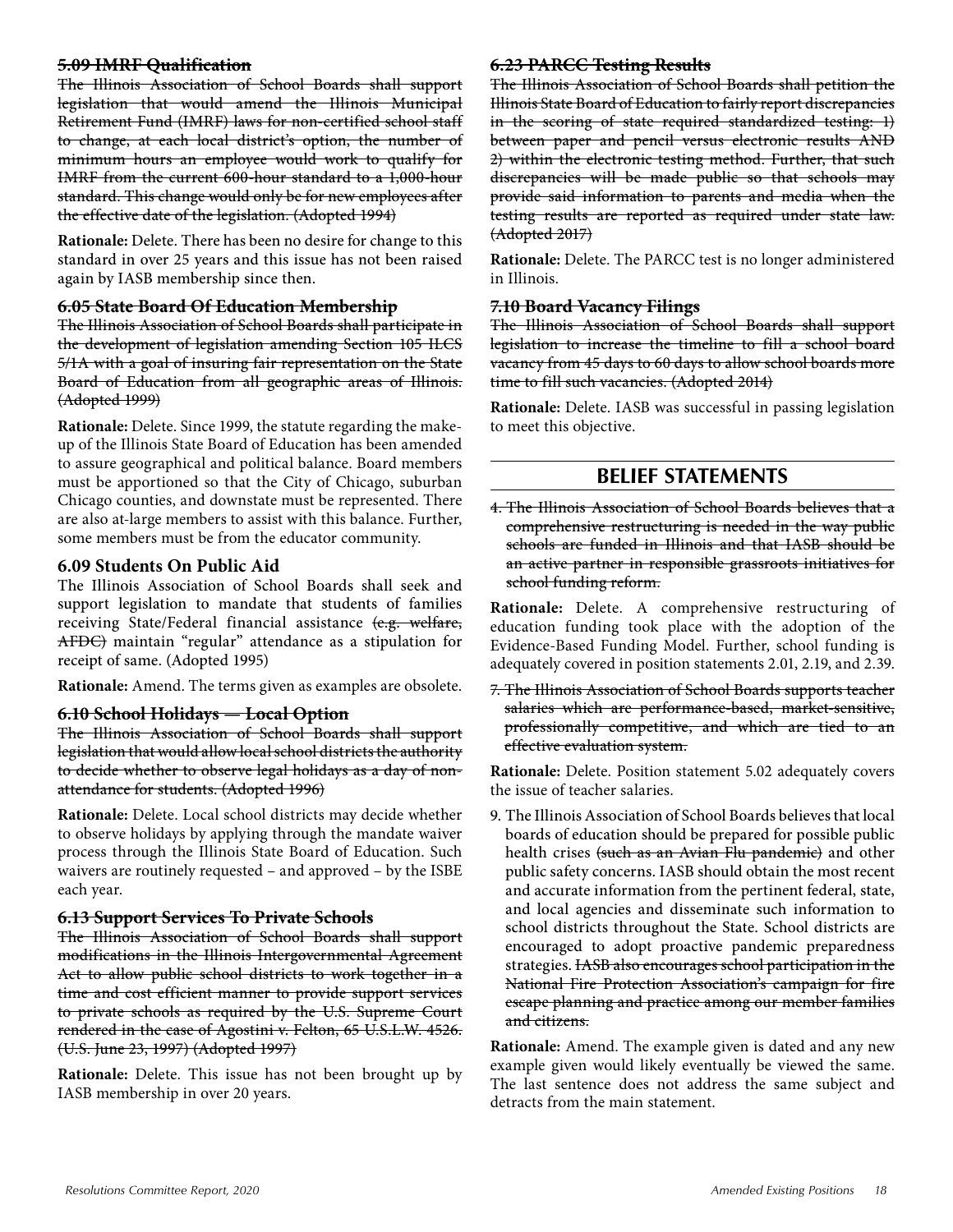10. The Illinois Association of School Boards urges local boards of education to provide education programs on awareness of the advantages of wearing bicycle helmets when riding bicycles.

**Rationale:** Delete. Legislation was enacted in 2018 that requires school districts to provide education to students in grades K-8 on safe bicycling.

11. The Illinois Association of School Boards urges its member districts to limit career exploration activities to non-school attendance days or to school-run career days. In addition, the Association believes Take-Your-Daughter-to-Work Day should be designated for a nonattendance day and should also consider working to make this day non-gender specific.

**Rationale:** Delete. The issue of "Take-Your-Daughter-To-Work Day" seems to have taken care of itself as it has not been brought up by IASB membership in years.

The Resolutions Committee RECOMMENDS DO ADOPT on all proposed deletions and amendments.

## **CURRENT POSITIONS**

### **EDUCATIONAL PROGRAMS**

#### **1.01 Educational Programs**

The Illinois Association of School Boards urges its member districts to develop educational programs to maximize educational opportunities for students by fully utilizing teacher and staff potential, community resources, and physical facilities. The goal of each district shall be to serve the interest, talents, and needs of each child through an outstanding well-balanced program. The Association shall also encourage its members to increase their awareness of the Mental Health Code (405 ILCS 49/15) which supports developments and implementation of a plan to incorporate social and emotional standards as part of the Illinois Learning Standards. (Adopted 1959; Amended 1988, 2009)

#### **1.02 Curricular Material Determination**

The Illinois Association of School Boards shall support the right and responsibility of each local school board to determine its curricular content including opposing any mandated curriculum that comes from the Common Core Standards. (Adopted 1981; Amended 1983, 1988, 2001, 2013)

#### **1.03 Physical Education**

The Illinois Association of School Boards shall support modifications to existing state mandates which shall allow boards of education to establish time requirements and appropriate exemptions for physical education at the K-12 level. (Portions Adopted 1982, 1986; Reaffirmed 1984, 1987; Amended 1988, 1995, 2013)

#### **1.04 P. E. Exemption for Show Choir**

The Illinois Association of School Boards shall attempt to have legislation passed that would amend 105 ILCS 5/27-6 of the School Code of Illinois to grant an additional exemption for students, grades 9-12, enrolled in an ongoing Show Choir program for credit. (Adopted 2012)

#### **1.05 Student Retention And High School Completion**

The Illinois Association of School Boards shall urge Congress and the Illinois General Assembly to commit the appropriate resources and develop programs that would reduce the dropout rate throughout the state of Illinois with specific emphasis on early intervention in the elementary level and continuous intervention at the secondary school level to facilitate graduation. (Adopted 1986; Amended 2003)

#### **1.06 Preschool Programs**

The Illinois Association of School Boards shall support full funding of early childhood programs operated by public schools as a priority with legislation providing new monies for both staffing and infrastructure costs associated with early childhood programs for preschool children, at-risk infants and toddlers, and grants for parental training. (Adopted 1986; Amended 2001, 2006, 2007, 2016)

#### **1.07 Discipline For Special Education Students**

The Illinois Association of School Boards shall develop and implement a legislative agenda at the Federal and State levels which urges the adoption of legislation easing the legal restrictions imposed on local school boards for disciplining students enrolled in special education programs, including the suspension and expulsion of such students, and providing for a less restrictive access to records of transferees due to expulsion. (Adopted 1994; Amended 1995)

#### **1.08 Standardized Test Procedures**

The Illinois Association of School Boards shall urge the Illinois State Board of Education to contract with a national testing company to develop a state assessment test that will test the Illinois Learning Standards on a yearly basis in compliance with, and only testing those areas required by, the federal Every Student Succeeds Act. Further IASB shall support legislation to:

- Require that the test be given no later than October of each year with results received by local school districts no later than December of that same year;
- Provide that assessments include both an annual overall performance measure as well as a system of formative classroom-level assessments that are linked to desired standards;
- Require that the test will remain the same for 10 years with only changes in the test items to maintain security;
- Require that the cut scores be set before the test results are tabulated, leaving the score ranges the same from year to year and from grade to grade; and
- Expedite and fully fund test development and implementation of an appropriate assessment instrument for English language learners. (Adopted 2002; Amended 2003, 2008, 2016; Reaffirmed 2011)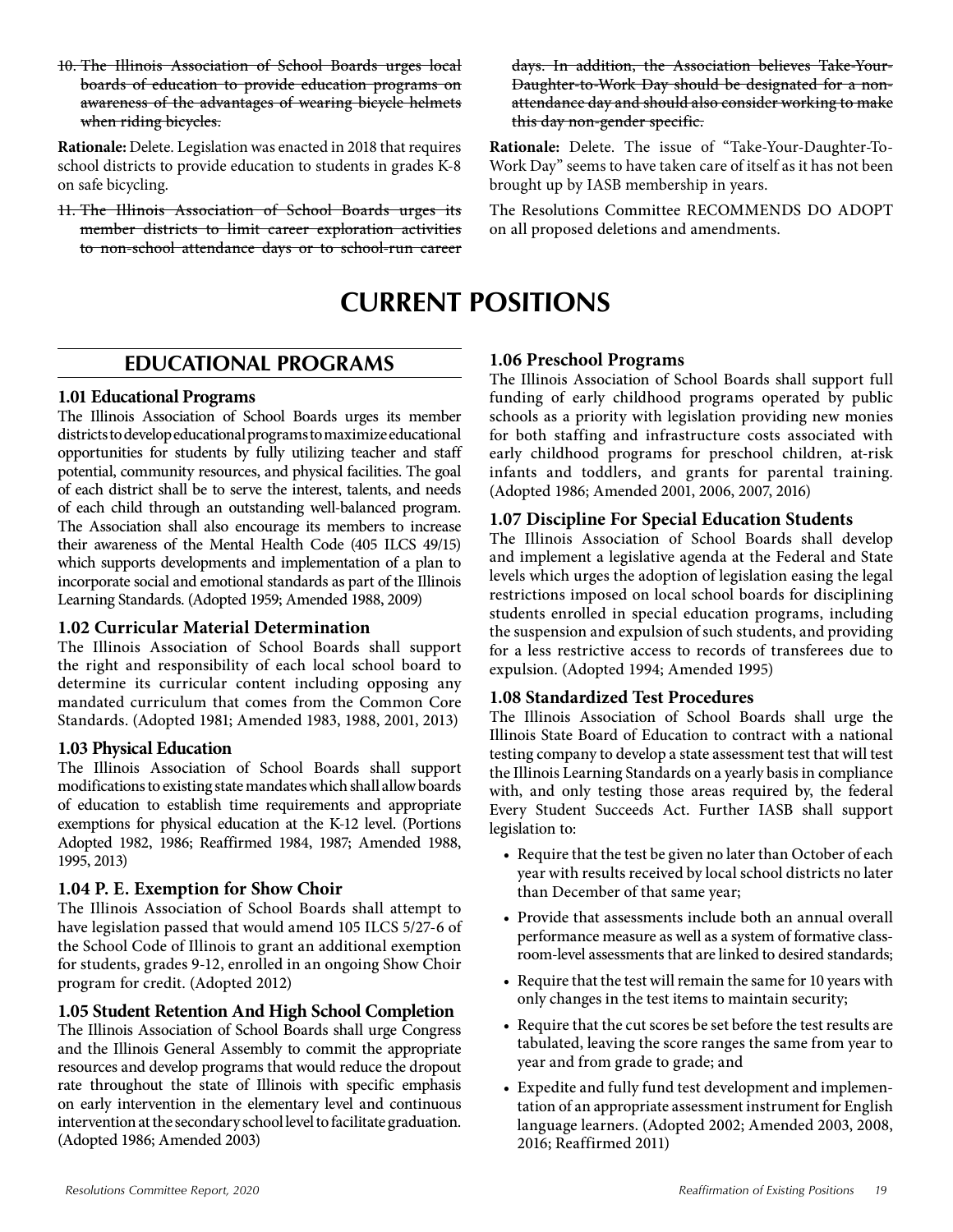#### **1.09 Student Assessment**

The Illinois Association of School Boards shall support legislation that will modify required State student assessments so testing does not go beyond what is required by federal law, and that prohibits the Illinois State Board of Education from pursuing activities designed to expand student assessment without legislative approval. Further, the Association shall support efforts to modify the Illinois and federal student assessment processes so that they will:

- Reduce costs to schools, the state and therefore taxpayers;
- Enhance student achievement;
- Increase student instructional time;
- Facilitate test score comparability within and across state lines;
- Fairly test students who are English language learners so that their academic progress can be accurately assessed regardless of their fluency;
- Return test results in a manner that will allow school districts to maximize student learning;
- Comply with the federal accountability mandate tied to testing;
- Maintain a needed emphasis on the Illinois Learning Standards; and
- Develop a reporting process that reflects a school's progress beyond simply student assessment scores. (Adopted 2002; Amended 2008; Reaffirmed 2011)

#### **1.10 Every Student Succeeds Act – Military Recruitment**

The Illinois Association of School Boards shall work with the National School Boards Association and other coalitions to urge Congress and the General Assembly of Illinois to, regarding the Every Student Succeeds Act, replace the opt-out burden on parents with an opt-in provision with regard to the requirement of secondary schools to disclose student information to military recruiters. (Adopted 2005; Amended 2016)

#### **1.11 School Attendance Days**

The Illinois Association of School Boards shall support a policy variance by the Illinois State Board of Education to allow Unit School Districts the option to stagger the start and end date of schools within their district based on developmental and educational appropriateness, without penalty to state aid appropriations, provided that all students in the district meet required student attendance requirements. (Adopted 2004)

#### **1.12 Funding For Differentiated Instruction**

The Illinois Association of School Boards shall seek administrative and legislative actions calling for the provision of separate and sufficient new monies to support programs of differentiated instruction for those students identified as having exceptional talents and abilities, permitting these students to reach their potential. Such student talents and abilities may be in areas that expand beyond the core curricula. To ensure efficiency and productivity in the

implementation of these programs, school districts should be provided sufficient flexibility in the acquisition and expenditure of such State funds. (Adopted 2007)

#### **1.13 Bilingual Education Options**

The Illinois Association of School Boards shall request the Illinois State Legislature to pass legislation to amend the current Illinois School Code to make Transitional Bilingual Education optional and not mandatory. (Adopted 2008)

#### **1.14 Student Academic Placement**

The Illinois Association of School Boards shall support local school district and parent collaboration, evaluation, and decision-making regarding the grade-level placement of students based upon their academic, social, and emotional maturity and readiness to advance. When parental advancement requests deviate from normal school advancement, school districts maintain the authority to evaluate and place students. (Adopted 2010; Reaffirmed 2011)

#### **1.15 Virtual Charter Schools**

The Illinois Association of School Boards shall encourage the Charter School Commission to develop regulations that ensure State-authorized virtual charter schools meet the full needs of Illinois students and follow the intent of current State laws prohibiting the use of public funds for profitdriven educational firms. Examples of such regulations might include, but not be limited to, the following:

- Assurance of student access to teachers, including information regarding teacher accessibility, teacher/student ratio, and amount of teacher/student contact time
- Evidence of the social-emotional well-being of students, such as information regarding opportunities for peer interaction and collaboration, adult advisory resources, and protocols to prevent bullying or other inappropriate online behavior
- Not-for-profit entities that sponsor virtual charter schools shall be in existence for at least one year before submitting a virtual charter school proposal and operate under the Open Meetings Act and the Freedom of Information Act once a charter school has been approved
- Entities proposing virtual charter schools are limited to submitting a proposal to only one school district per year
- Members of the not-for-profit board that proposes a virtual charter school must demonstrate a direct link to the community in which it is proposing a charter school, through either residency, employment, or education
- Funding for State authorized virtual charter schools shall be reduced proportionately to reflect annual State aid prorations, as well as per pupil expenditure used for building maintenance, classroom supplies, transportation, and other costs unique to the services provided by a "brick and mortar" school. (Adopted 2013)

#### **1.16 Charter School — Renewal Of Charters**

The Illinois Association of School Boards shall urge adoption of legislation that allows for participation of the host school district in the charter school renewal process for State Authorized Charter Schools. (Adopted 2019)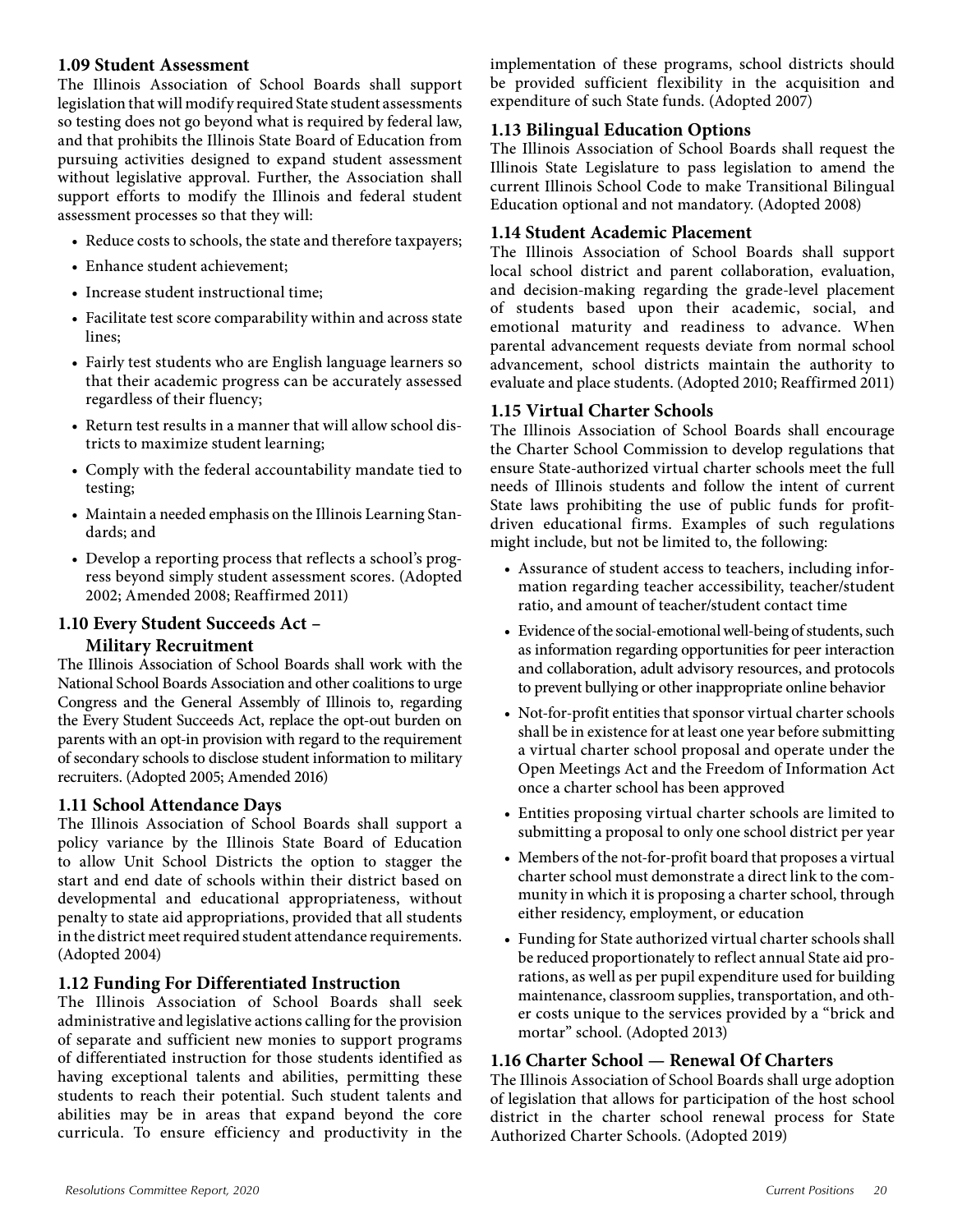#### **1.17 Charter Schools — At-Risk Students**

The Illinois Association of School Boards shall urge the adoption of legislation that defines the special expectations of State Authorized Charter Schools to educate at-risk students, including the requirement that the State Authorized Charter School's program and operations be specifically designed to attract and service at-risk students, and that the State Authorized Charter School be required to report to the public its progress in achieving these expectations. (Adopted 2019)

#### **1.18 Student Discipline Practices**

The Illinois Association of School Boards shall oppose legislative and rulemaking initiatives that enact statewide student discipline policies. IASB encourages school districts to consider policies and procedures that develop sound discipline practices which may

- Ensure a safe, responsive, and effective instructional environment
- Strive to meet the social, emotional, and behavioral needs of all Illinois students
- Strive to expedite investigations in response to alleged student misconduct and communicate findings and determinations to parents/guardians. (Adopted 2014)

#### **1.19 Data Equity**

The Illinois Association of School Boards shall support legislation allowing non-unit districts to enter into agreements to share student data to the same extent and with the same ease as unit districts. (Adopted 2014)

#### **1.20 Longitudinal Data Systems**

The Illinois Association of School Boards shall support legislation allowing local districts to enter into the necessary student data-sharing agreements to build, maintain, and utilize local longitudinal data systems in order to improve their student outcomes including college and career success. (Adopted 2014)

### **FINANCING PUBLIC EDUCATION — STATE**

#### **2.01 Priority And Support**

The Illinois Association of School Boards shall urge the Governor and General Assembly of Illinois to establish education as the number-one priority of state government, to increase funding of education to such levels as would be necessary to implement the constitutional requirement that the state have primary responsibility for financing the system of public education, including the funding of educational reform, and to adjust the state aid formula to offset increased inflationary costs. (Portions Adopted 1973, 1977, and 1986; Amended 1988; Reaffirmed 2000, 2004, 2006, 2012, 2014)

#### **2.02 Funding Sources**

The Illinois Association of School Boards shall support the enactment of additional sources of state revenue if, after thorough examination of state funding priorities, it is determined that such additional taxes are necessary. (Adopted 1975; Reaffirmed 1987, 2014; Amended 1988)

#### **2.03 Funding Mandated Programs**

The Illinois Association of School Boards believes that legislation encroaching upon local and lay control of the public schools should be curtailed, and, therefore

- Shall oppose programs or services mandated by the Illinois General Assembly, the State Board of Education, or any other State agency, unless there is clear evidence of need for the mandate and the Illinois General Assembly provides non-local revenues to fully fund the additional costs of those programs;
- Shall urge the members of the General Assembly to strictly comply with the State Mandates Act, including specifying and labeling in the descriptions of legislation containing unfunded mandates that such mandates occur, and to refrain from passing any legislation which contains an exemption from the Act, and urge the Governor to veto any such legislation that may reach the Governor's desk;
- Shall urge State agencies and commissions that adopt regulations accompanying legislative mandates to specify required outcomes and criteria for determining compliance, and allow local districts to determine the specific methods and procedures by which required outcomes will be accomplished. Required time lines for accomplishment should reflect consideration of the human and material resources and amount of deliberation and development necessary to accomplish the mandate;
- Shall support legislation that causes all statutory and regulatory educational mandates to sunset if sufficient funding is not provided to implement such mandates and requirements. Local school districts may choose to continue to implement the mandated programs voluntarily until such time that the General Assembly appropriates the funding necessary to cover the costs of the required programs. (Adopted 1976; Amended 1988, 1989, 2001, 2005, 2013; Reaffirmed 1980, 1991, 1994, 1999, 2002, 2009, 2014)

#### **2.04 Funding Special Education Programs**

The Illinois Association of School Boards shall urge the Congress of the United States to adequately fund Public Law 94-142 (Individuals with Disabilities Education Act) commensurate with the mandates required by the Act; and

- Shall strongly encourage the State of Illinois to totally fund with new monies, in a timely manner, the extra costs of educating children with special needs including transportation and accessibility costs;
- Shall seek changes in current practice to fund local districts for special education professional personnel at 51% of the prior year's average salary for such professionals; and
- Shall continue to oppose any requirement that local public school districts pay room and board costs for any handicapped child placed in private facilities. (Portions adopted 1977, 1980, 1986; Portions Reaffirmed 1985, 1986, 2002; Amended 1988, 2000, 2001)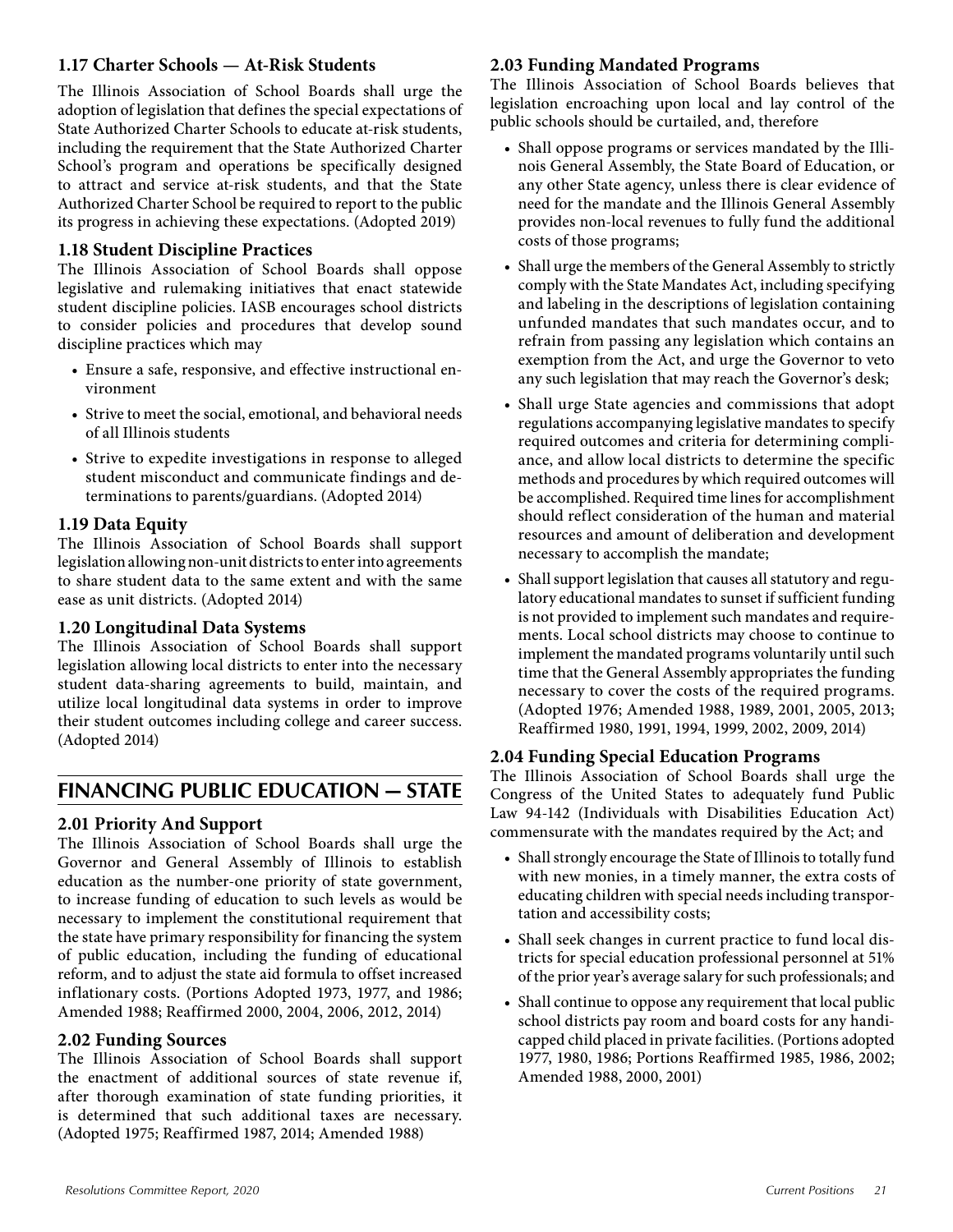#### **2.05 Corporate Personal Property Replacement Tax**

The Illinois Association of School Boards shall oppose any attempt to reduce the Corporate Personal Property Replacement Tax revenues provided by the current Act. (Adopted 1981)

#### **2.06 Impact Aid (Student Housing)**

The Illinois Association of School Boards shall support legislation reinstating Impact Aid to school districts where there are students residing in housing provided on state property from which no property taxes are received. The Impact Aid shall be based on the number of students generated from the state property. (Adopted 1986)

#### **2.07 Contracting Driver's Education**

The Illinois Association of School Boards shall support legislation authorizing school districts to provide a comprehensive driver's education program through contract. Such contracts shall be made with properly authorized persons or agencies and may include provisions calling for the use of school property. (Adopted 1982)

#### **2.08 Tax Assessment Schedules**

The Illinois Association of School Boards shall seek and support legislation to promote the beneficial realignment of tax assessment dates and school levy deadlines. (Adopted 1988; Reaffirmed 1998)

#### **2.09 Permissive Rate Equalization**

The Illinois Association of School Boards shall urge the Illinois General Assembly to equalize taxing authority without referendum of dual and unit districts in all funds so that the unit districts' authority would be equal to the sum of the dual districts' tax rate. (Adopted 1981; Amended 1986; Reaffirmed 1988)

#### **2.10 Residential Placement Costs**

The Illinois Association of School Boards shall inform the General Assembly and Governor's Office that children who are wards of the State create a significant impact on local school district budgets when they are placed in temporary shelters and foster homes. Further, the State shall provide 100% of the cost of these placements. The Association:

- Shall work to increase the financial incentives to those local school districts which provide alternatives to residential placement for those students;
- Shall initiate and support legislation that will require the Department of Children and Family Services to involve local school districts in any plans for group placements of children in those districts and that funds for educating the placed youngsters must be earmarked (appropriated, planned for) in the agency's budget prior to finalizing any plan; and
- Shall seek and support legislation for the State of Illinois to provide funds to local school districts for purchasing or constructing additional classrooms that are required to provide instruction for students who reside in state facilities located within the district. (Adopted 1991; Amended 2001)

#### **2.11 State Aid Payments**

The Illinois Association of School Boards shall support legislation that requires the State of Illinois to make general state aid payments to school districts, on a monthly basis, during the entitlement year in which they are appropriated. Furthermore, the Illinois Association of School Boards shall support legislation that requires the State of Illinois to pay interest at the current legal rate on any payments which are late. (Adopted 1991; Reaffirmed 2000, 2014; Amended 2011)

#### **2.12 Capital Funding For School Construction**

The Illinois Association of School Boards shall actively work with the Illinois General Assembly and the Illinois State Board of Education to increase capital funding for public school infrastructure improvement and development. IASB shall advocate that the General Assembly study and consider additional forms of financial revenue for school construction needs, including but not limited to sales tax revenue. Any new revenue shall supplement current school construction funds, not supplant them. (Adopted 1994; Amended 1998, 2006; Reaffirmed 2007, 2014)

#### **2.13 Heat Days Funding**

The Illinois Association of School Boards shall strongly support legislation to totally fund "heat" days for our schools. (Adopted 1996)

#### **2.14 Summer School Funding**

The Illinois Association of School Boards shall support legislation to provide adequate funding to school districts to provide summer school "at-risk" academic programs. (Adopted 1996)

#### **2.15 Local Tax Collection And Distribution**

The Illinois Association of School Boards shall seek legislation to amend the tax code, or other prescriptive procedures, to minimize the punitive effects of delinquent collection and disbursement to districts of tax moneys raised by local levy. In the event tax monies are not collected or disbursed as required by State law, it shall be the county's obligation to reimburse the taxing district for any loss incurred. (Adopted 1996; Amended 1999)

#### **2.16 Tax Levy Amendments**

The Illinois Association of School Boards shall seek legislation to provide that a duly constituted Board of Education may submit an amended tax levy to avail itself of potential additional revenue through a change and increase in district EAV (Equalized Assessed Valuation), provided the original levy was properly filed on time, based upon the best information available at the time of filing, and the change in EAV has occurred since the filing of the original levy. (Adopted 1996)

#### **2.17 Alternative Schools**

The Illinois Association of School Boards shall support adequate State funding for regional alternative schooling programs. (Adopted 1997)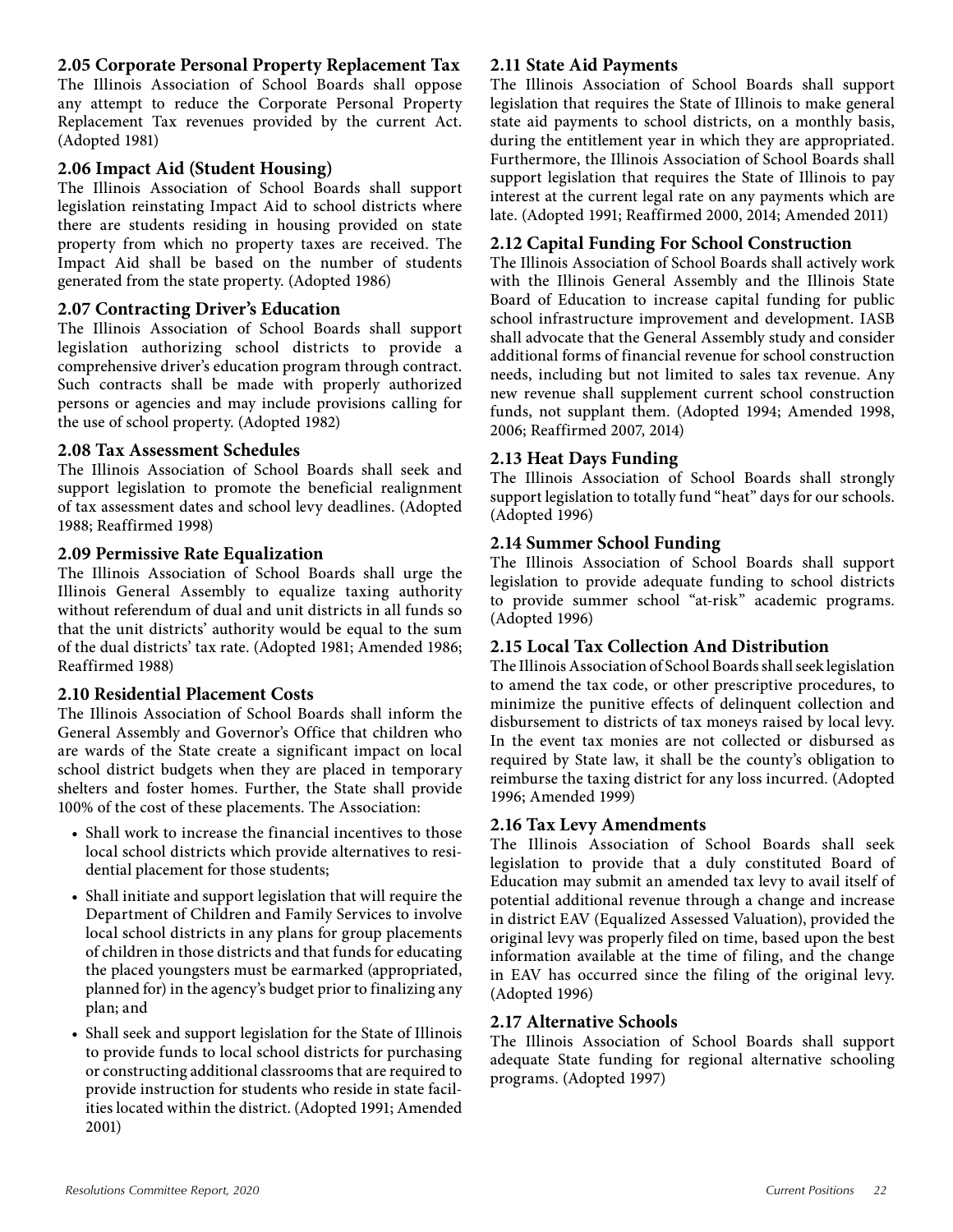#### **2.18 Tort Immunity Fund**

The Illinois Association of School Boards shall oppose legislation that seeks to limit a school district's legitimate use of the tort immunity fund. This includes amendments to the Local Government and Governmental Employees Tort Immunity Act that would prohibit the issuance of bonds or the levying of taxes by a school board to fund the costs of complying with equitable remedies or relief, or with an injunction agreed to by the school board or ordered by any court. (Adopted 1998)

#### **2.19 School Funding And Taxation Reform**

The Illinois Association of School Boards shall actively support the general concepts regarding school funding reform, property tax relief, and tax reform identified in the legislative outline prepared by the Center for Tax and Budget Accountability in June of 2004. Legislation resulting from that legislative outline shall be supported by the Illinois Association of School Boards provided that the State guarantees the payment of property tax relief grants will be made in a timely fashion with no loss of funds to the school district: school districts have continued access to local property tax revenues through levies and referenda the legislation meets the criteria outlined in the IASB Position Statement 2.37 – School Finance Reform. (Adopted 2004; Amended 2005; Reaffirmed 2014)

#### **2.20 School Construction Grant Program**

The Illinois Association of School Boards shall continue to support the current School Construction Grant Program and its provisions for grant applications, grant entitlements, grant awards, and local school district authority to select architects, engineers, contractors, and laborers. All school districts with an approved school construction grant entitlement shall be paid the amount of the entitlement in its entirety before a new school construction program can be implemented. School districts shall receive a priority ranking within 90 days of the end of the current year's application cycle. The Illinois State Board of Education shall priority rank, by grant year, all school districts that have been waiting for longer than 90 days for school construction grant funds. (Adopted 2006, Amended 2014, Reaffirmed 2015)

#### **2.21 School Construction Grant Index**

The Illinois Association of School Boards shall support legislation that would amend Section 5-5 of 105 ILCS 230 to calculate the grant index in the school construction program for each of those school districts that consolidate or join for a cooperative high school after July 1, 2006 and utilize whichever grant index is highest for the newly consolidated district or cooperative high school rather than a composite index of all districts involved. (Adopted 2006)

#### **2.22 Constitutional Amendment On School Funding**

The Illinois Association of School Boards shall support passage of an amendment to the Illinois Constitution that would make education a fundamental right, would make it a paramount duty for the State to provide a thorough and efficient system of public education, and that would provide that the State has the preponderant financial responsibility for financing the system of public education. (Adopted 2006; Reaffirmed 2007, 2014)

#### **2.23 Non-Resident Student Tuition**

The Illinois Association of School Boards shall support legislation to allow legally enrolled students who have become non-residents of the district to attend the school as a non-resident student, tuition-free, only until the end of the grading period in which the student was determined to be a non-resident. The legislation should allow students who are seniors in high school, and legally enrolled on the first day of school to continue in the district, tuition free, only until the end of that school year. (Adopted 2007; Reaffirmed 2008)

#### **2.24 ISBE Oversight Agreement**

The Illinois Association of School Boards shall work to modify state statutes governing Illinois State Board of Education (ISBE) school district oversight panels or finance authorities. Statutory changes should include, but not be limited to, the following:

- Unless called for by the local school district, an oversight panel or finance authority shall not be imposed without a rigorous set of criteria proving the school district will not or cannot serve the needs of its students, staff, and community;
- Clear benchmarks and goals shall be included in the establishment of an oversight panel or finance authority and once substantially met, the oversight panel or finance authority shall be dissolved;
- Bonding authority and issuance must remain the responsibility of the elected school board so that the duration of the oversight can be minimal;
- Progress toward benchmarks and goals must be reviewed and shared with the school district under oversight on a regular basis including any reasons or criteria for inability to make progress. Review should also recommend any modifications needed to achieve success;
- Due process and review by the Attorney General must be afforded school districts when appropriate; and
- ISBE authority to establish oversight panels or finance authorities shall not be broadened to facilitate imposition of a panel or authority or to expand their oversight once put in place. (Adopted 2009; Amended 2010)

#### **2.25 Multi-County School District GSA Offset**

The Illinois Association of School Boards shall support legislation to modify the GSA (General State Aid) Formula calculation for multi-county PTELL (Property Tax Extension Limitation Law) school districts which have lost GSA for current and prior years due to an estimate of Equalized Assessed Value (EAV) utilized by the county providing the limiting rate to the Illinois State Board of Education (ISBE) for use in calculating a District's GSA. (Adopted 2010)

#### **2.26 Categorical Reductions Prospective Only**

The Illinois Association of School Boards shall support legislation requiring that any reductions in line item funds for categorical payments which are subject to reimbursement by the State (e.g. transportation or special education) shall be prospective only and shall not affect such line item costs incurred by a school district prior to such reduction but not yet claimed or approved for reimbursement. (Adopted 2011)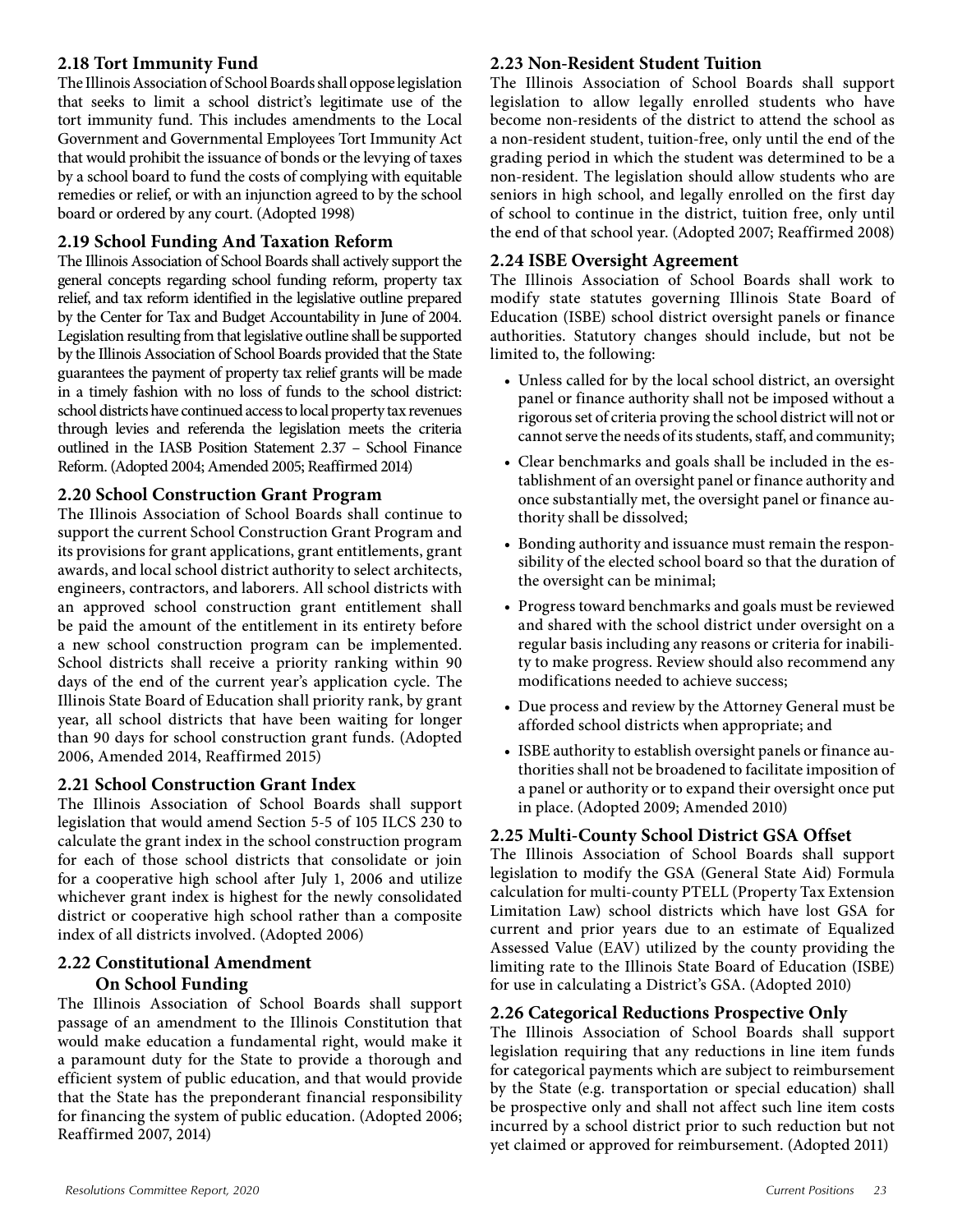#### **2.27 State Authorized Charter School Funding**

The Illinois Association of School Boards shall urge adoption of legislation which would create a new methodology for the funding of State Authorized Charter Schools which would not have a negative financial impact on the host district. With respect to State authorized virtual charter schools, further limit the withholding of State funds from host school districts in proportion to the per pupil expenditure used for building maintenance, classroom supplies, transportation, safety and security, and other costs unique to "brick and mortar" schools. For all State-authorized charter schools, require that proof of continuing enrollment and attendance be submitted quarterly, with prorated refunds to the host school district upon withdrawal of students from the charter school. (Adopted 2012; Amended 2013, 2014; Reaffirmed 2016, 2017, 2018)

#### **2.28 Special Education Student Transportation Cost**

The Illinois Association of School Boards shall support legislative, administrative, or legal remedies to limit and equalize cost for Special Education Student Transportation. (Adopted 2014)

#### **2.29 Clock Hours Vs. Minutes**

The Illinois Association of School boards shall research the impact and viability of moving from a methodology of required days of student instruction to minutes of student instruction as necessary to compensate for minutes of instruction lost due to school closures caused by disaster, flood, extreme weather conditions, evacuations, or other events beyond the control of the school district. (Adopted 2016)

#### **2.30 School Safety Grant Program**

The Illinois Association of School Boards shall advocate for the creation and funding of a school safety grant program at the state level that would assist school districts in the hiring of School Resource Officers (SROs) or school security personnel for the protection of students and staff. SROs in this instance shall meet the definition in section 10-20.67 of the School Code. School security personnel may include off-duty law enforcement officers or a law enforcement officer who has retired within the previous five years. School security personnel may carry a firearm in a school if they continue receiving the same ongoing firearm training as active police officers. Priority in the distribution of grants shall be based on both geography (school districts with lengthy response times from first responders) and financial need (Tier I and Tier II districts based on the Evidence-Based Funding Model in that order) would receive priority in the awarding of the grants. (Adopted 2019)

#### **FINANCING PUBLIC EDUCATION — LOCAL**

#### **2.31 Property Tax Assessment And Collection**

The Illinois Association of School Boards shall oppose the assessment and collection of property taxes at the statewide level. (Adopted 1987)

#### **2.32 Property Tax Base**

The Illinois Association of School Boards shall oppose any reduction in a district's access to local property tax revenue and shall oppose legislation that would erode the property tax base to educate children in the state of Illinois. (Adopted 1987; Amended 1988, 2001; Reaffirmed 2005, 2006, 2016)

#### **2.33 Standing On Tax Appeals**

The Illinois Association of School Boards shall support legislative action to enable public school districts, in Cook County specifically, to (1) receive notices of assessment appeals in excess of \$100,000; (2) become participants in assessment reduction proceedings at the administrative and judicial levels; and (3) allow the refund to be credited toward future property tax payments. Further, IASB urges that the necessary resources be made available in order to facilitate the timely processing of property tax appeal proceedings. (Adopted 1975; Amended 1988, 2000, 2005, 2006; Reaffirmed 1985)

#### **2.34 Tax Increment Financing**

The Illinois Association of School Boards shall support changes in the current Tax Increment Financing statute that will model adoption procedures after those established for Enterprise Zones, continue to provide definitions for terms such as "blighted" used in the statute, develop procedures for disbanding TIF areas that do not produce anticipated growth, remove the requirement that all taxing bodies participate equally, to be monitored by the TIF Joint Review Board at each of its scheduled meetings, reduce the financial impact of the TIF area so that the percentage loss of Equalized Assessed Valuation (EAV) involved in the TIF will not exceed twice the average loss of EAV to each taxing body, limit its use in new residential development, and make the recommendation of the Joint Review Board binding. (Adopted 1986; Amended 1990, 1997; Reaffirmed 2006, 2016)

#### **2.35 Site Development**

The Illinois Association of School Boards supports requiring builders and subdividers to dedicate land for school purposes or to make cash payments in lieu of such dedications and to allow cash payments to be used for operational expenses. (Adopted 1971; Amended 2004)

#### **2.36 Property Tax Cap**

The Illinois Association of School Boards shall oppose any limitation which would require school boards to have to go to referendum to gain authorization to extend taxes to limits previously authorized by the voters. The Association shall support legislation designed to:

• Exempt the districts in counties under the Property Tax Extension Limitation Law (PTELL) from the restrictions of the tax cap in their Fire and Life Safety, IMRF, Social Security and Tort Immunity funds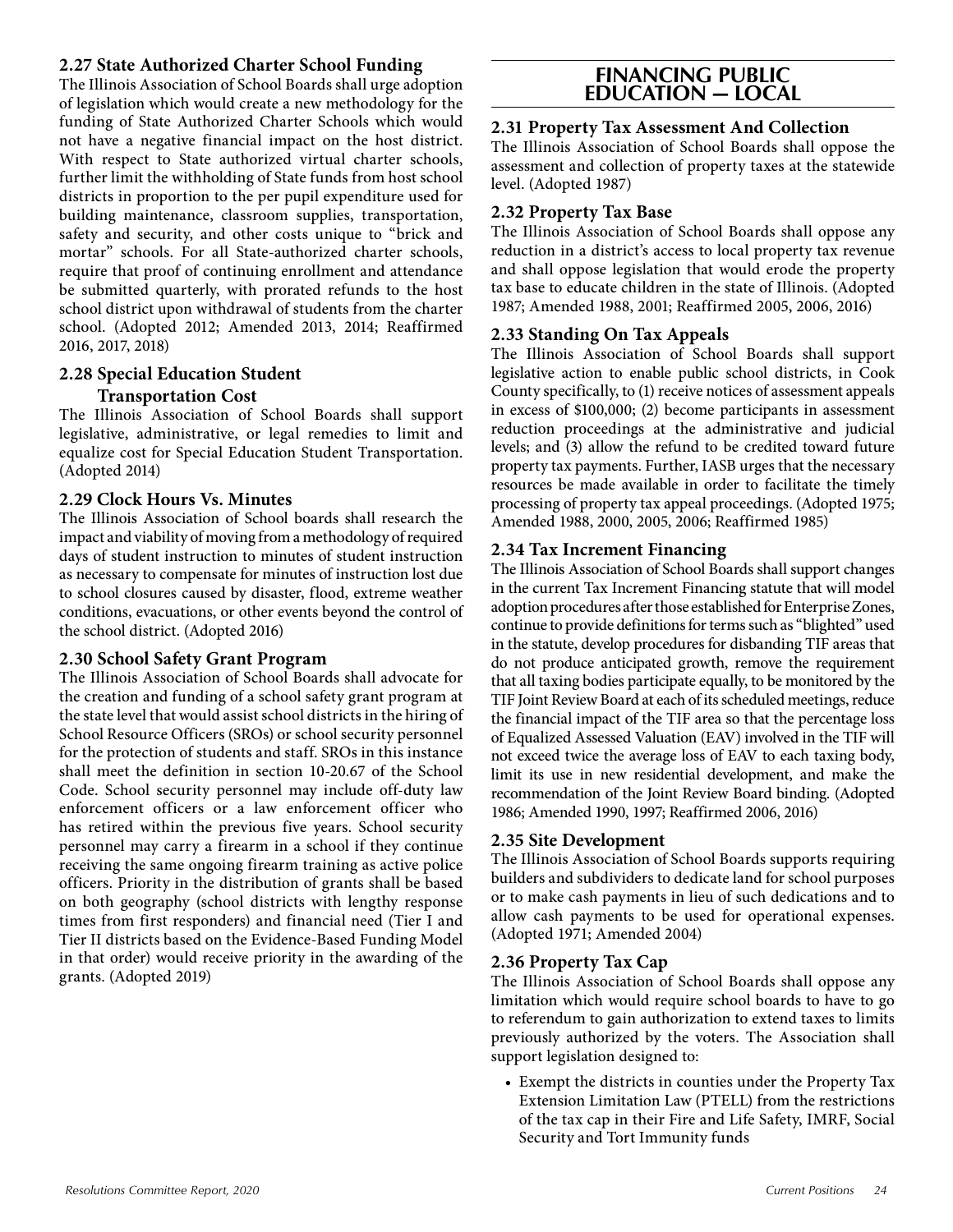- Base the property tax cap on the Employment Cost Index (ECI) rather than the Consumer Price Index;
- Base any such index (CPI or ECI) on a method for calculating average over time to lessen the unpredictability of tax capped local resources; and
- To establish a "floor" to PTELL to ensure that the allowable percentage increase in
- The extension cannot be less than the allowable percentage increase in the 1998 levy year. (Adopted 1990; Amended 2001, 2002, 2006, 2009; Reaffirmed 1991)

#### **2.37 Property Tax Cap – GSA Calculation**

The Illinois Association of School Boards shall support legislation to modify the General State Aid Formula calculation for school districts subject to PTELL (Property Tax Extension Limitation Law) such as that they are not penalized when successfully passing an operating fund rate increase referendum. (Adopted 2008)

#### **2.38 Property Tax Classification**

The Illinois Association of School Boards shall oppose any reduction in real estate assessment for residential property which is not offset on a one-to-one ratio. (Adopted 1991; Reaffirmed 2016))

#### **2.39 School Finance Reform**

The Illinois Association of School Boards believes that adequate funding must be provided for each student in order to guarantee the opportunity for an appropriate public education. Education funding should take into account the cost associated with delivering quality, research-based programming, geographic conditions, and student needs. Fully funding districts would ensure adequate funding for districts to locally determine and deliver appropriate and effective educational experiences to every student.

IASB supports the need for transparency and dissemination of information, regarding the impact of proposed education funding reforms as they are developed, formally proposed, considered, and enacted. Additionally, IASB will utilize the following criteria to evaluate proposals for school finance reform:

- 1.The state's funding of public education should provide for a stable, reliable, and predictable commitment of revenue.
- 2.State funding levels for public education should be a function of the actual cost of providing an appropriate education based on research, data, and current best practices.
- 3.Adequate funding should be sought through the addition of new state revenues for public education.
- 4.Any funding formula developed by the General Assembly shall place high priority upon achieving the goal of equity in providing financial resources to local school districts.
- 5.Increased state funding for public education should not reduce the access of school districts to the local property tax base.
- 6.In the distribution of state funds to local school districts:
	- a. Funding differentials for various levels of schooling are appropriate only if based on verified costs;
	- b.Consideration should be given to regional differences in the cost of providing an appropriate education;
	- c. The method of calculating the number of students coming from disadvantaged backgrounds should be based on current, verifiable data;
	- d.Size of school district is important only to the extent that a district provides an appropriate education.
- 7.A specified local tax effort should be required to qualify for state aid.
- 8.Authority for changing a district's aggregate tax levy should be retained by the local board of education.
- 9.Taxing authority without referendum for unit districts in all funds should be equal to the sum of the taxing authority in dual districts.
- 10.Funding should not be tied to mandated training of local Boards of Education.

In order to obtain substantial new state revenues for funding an appropriate education, the following considerations should have an impact on any proposal for school finance reform:

- a.A legitimate level and type of accountability will be needed.
- b.The physical plant needs of Illinois' school districts should be addressed.
- c. Taxpayer equity and relief, including uniform tax assessment and procedures as well as tax relief for limited fixed income and disabled citizens, should be provided. (Adopted 1990; Amended 1996, 2008, 2014, 2016; Reaffirmed 2001, 2012)

#### **2.40 Changes In School Accounting Practices**

The Illinois Association of School Boards shall oppose legislation or rulemaking proposing cosmetic and costly changes in the school accounting practices or fiscal year, including but not limited to, mandatory accrual basis accounting, major program determination, depreciation allocation, and management's discussion and analysis. (Adopted 1992; Amended 2003)

#### **2.41 Tax Law And Assessment Practices**

The Illinois Association of School Boards shall support legislation to create uniformity and equality in Illinois property tax laws regarding assessment practices. (Adopted 1993; Reaffirmed 2002)

#### **2.42 Impact Fees For Residential Development**

The Illinois Association of School Boards shall participate in the development and passage of statewide enabling legislation allowing local boards of education to impose residential development impact fees with the option of local municipal control through intergovernmental cooperation. (Adopted 1994; Reaffirmed 1996, 1998)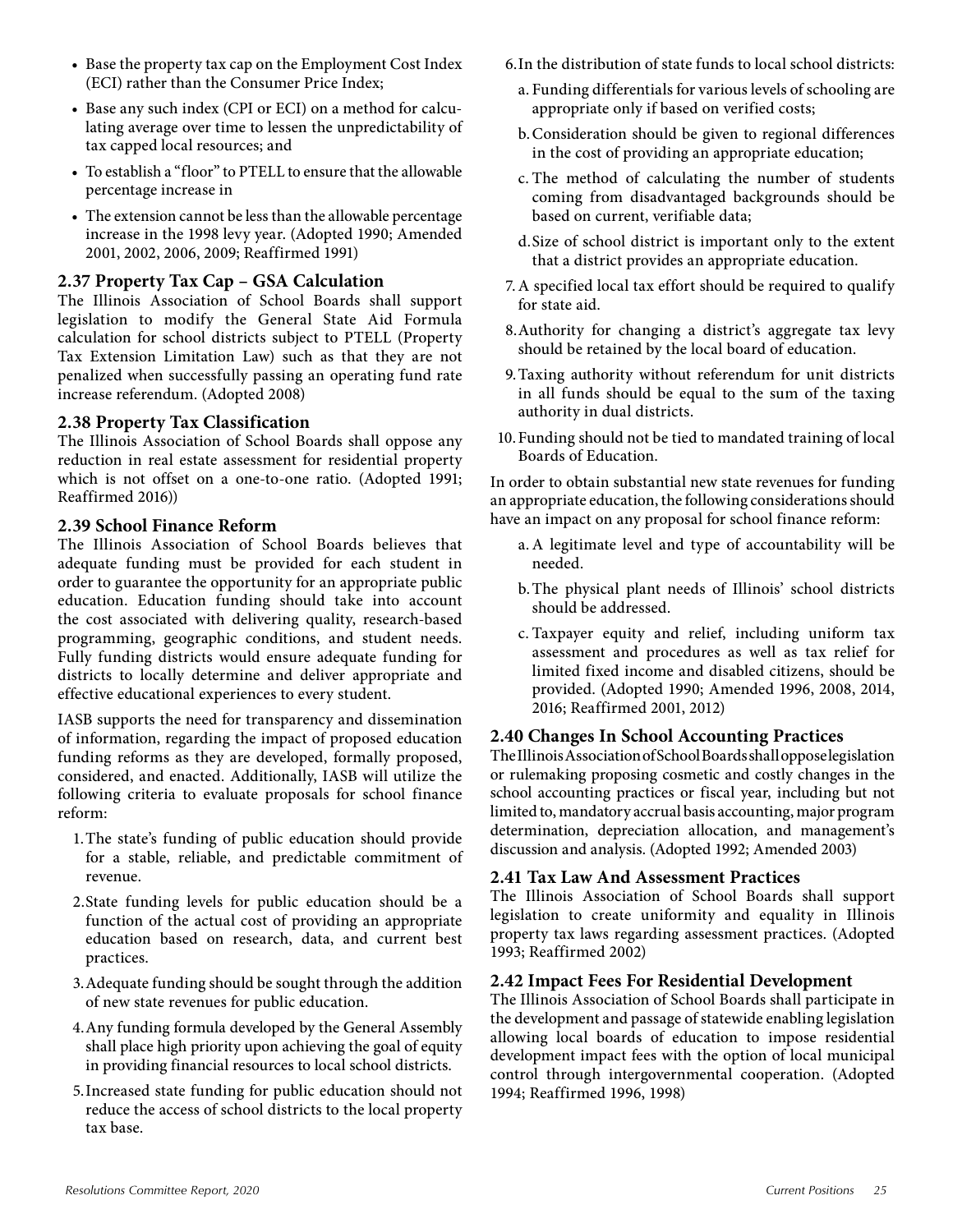#### **2.43 Bond And Interest Levy**

The Illinois Association of School Boards shall attempt to have legislation passed that would permit a school district to increase the bond and interest levy to recover taxes lost from an adverse Property Tax Appeal Board Decision, that caused the district to expend operating funds to amortize debt. (Adopted 1994)

#### **2.44 Local Taxes On School Districts**

The Illinois Association of School Boards shall support legislation that would exempt public schools from all taxes imposed by state, federal, and units of local government. They shall not seek to deprive or deplete public schools of their funds. Each public school district shall be issued its own district's State and Federal Tax Exemption Identification Number for such exemption. It shall be the responsibility of the taxing body to notify the agency collecting the tax of its exemption and assure its implementation. (Adopted 1996; Reaffirmed 2001, 2008; Amended 2004)

#### **2.45 Property Tax Rate Increases**

The Illinois Association of School Boards shall support legislation that would require that new property tax rates levied immediately following successful passage of tax rate increases be used as the calculating rate and extended as required under the School Code (105 ILCS 5/17-3.2). (Adopted 2002)

#### **2.46 Property Tax Cap Expiration**

The Illinois Association of School Boards shall support a change in State law to create a four-year sunset on the implementation of the Property Tax Extension Limitation Law (PTELL) in each county in which PTELL has been enacted. The four-year sunset would also apply to the enactment of PTELL in any county approving PTELL after the effective date of the legislation. Any desire to extend PTELL beyond the four years would require the County Board to again place the question on the ballot and receive a positive majority of votes in the next general election. (Adopted 2004; Reaffirmed 2006, 2007)

#### **2.47 Truth In Taxation**

The Illinois Association of School Boards shall seek a modification in the Truth in Taxation Notice that reflects the natural economic appreciation effect of changes in property values when reporting the percentage increase or decrease over the previous year's tax levy. (Adopted 2006)

#### **2.48 Sales Tax For School Districts**

The Illinois Association of School Boards shall advocate that the General Assembly study and consider legislation allowing school districts access to additional forms of financial revenue, both state and local sources, including but not limited to, sales tax revenue. Further, any form of additional revenue for schools must provide that school districts determine the fund(s) in which to place the additional revenue. (Adopted 2006)

#### **2.49 Abatements For Home Builders**

The Illinois Association of School Boards shall support legislation to amend the Illinois Property Code (35 ILCS 200/18-165, et seq.) to enable Boards of Education to develop

criteria for awarding abatements of school property tax to individual homebuilders. Said legislation shall provide rural school boards that are struggling with declining enrollments and loss of assessed valuation with a tool to stimulate the growth of both tax base and population base of their districts. (Adopted 2008)

#### **2.50 PTELL – Debt Service Extension Base**

The Illinois Association of School Boards shall support legislation to modify the Debt Service Extension Base (DSEB) formula established by the Property Tax Extension Limitation Law (PTELL) to allow the limited number of school districts that do not have DSEB to have one established for them creating more equity among districts affected by the PTELL and equal opportunity in school funding. (Adopted 2011)

#### **2.51 PTELL – No Penalty For Under Levy**

The Illinois Association of School Boards shall support legislation (currently House Bill 1341) that allows school districts to levy an amount less than the Property Tax Extension Limitation Law (PTELL) formula would allow without penalty in future years. This would require that when a district "under" levies, that the full allowable extension amount be tracked and made accessible in future years. (Adopted 2012)

#### **2.52 EAV Adjustments – Timely Notification**

The Illinois Association of School Boards shall support legislation to require timely notification between county assessors of substantial adjustments to assessed values for a taxing district that has assessed property in multiple counties. (Adopted 2011)

#### **2.53 Pension-Normal Cost Shift**

The Illinois Association of School Boards recognizes that legislation to sensibly resolve Illinois' current pension crisis must be fully compliant with prevailing actuarial scientific standards in order to achieve fully-funded and sustainable pension funds. The Illinois Association of School Boards therefore shall not support a "cost-shift" to local districts as a true sensible solution to the pension burden. (Adopted 2013)

#### **2.54 School Facility Occupation Tax**

The Illinois Association of School Boards shall support an amendment to State Statute 55 ILCS 5/5-1006.7 School Facility Occupation Tax, to include the purpose to purchase or lease technology to aid instruction, education, or efficiency of the school district. (Adopted 2014)

#### **2.55 Tax Increment Financing**

The Illinois Association of School Boards shall support changes to the Tax Increment Financing statute to include the following: a municipality cannot reset a TIF district, which would extend the life of the TIF beyond the 23 years. (Adopted 2014; Reaffirmed 2016)

#### **2.56 Energy Savings Funding And Borrowing**

The Illinois Association of School Boards shall recommend to the legislature that a bill be passed that allows districts to borrow or otherwise obtain money without referendum for the sole and specific purpose of purchasing and installing energy saving equipment relating to the utility usage (water, gas and electricity). (Adopted 2018)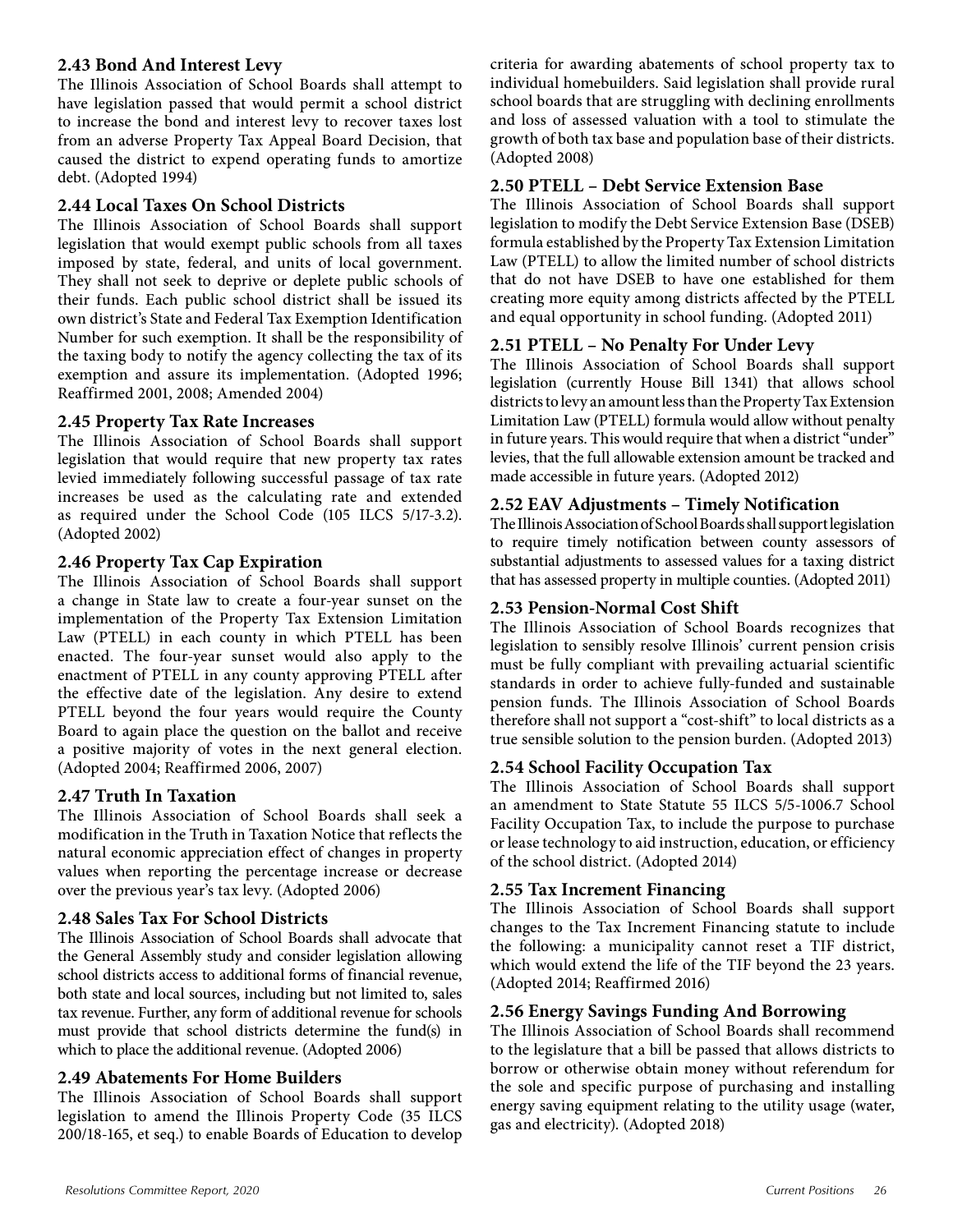#### **FINANCING PUBLIC EDUCATION — FEDERAL**

#### **2.57 State And Local Federal Tax Deduction**

The Illinois Association of School Boards shall work with the National School Boards Association and other coalitions to defeat any legislation or regulation that would eliminate the federal income tax deduction for state and local taxes. (Adopted 1985)

#### **2.58 E-Rate Discount Program**

The Illinois Association of School Boards shall urge Congress and the Federal Communications Commission to continue to support discount programs, including but not limited to the "E-Rate" program created in the Telecommunications Act of 1996, to provide affordable Internet access, distancelearning, and other educational programs for school districts and libraries. (Adopted 1998)

#### **FINANCING PUBLIC EDUCATION — OTHER**

#### **2.59 Non-Public School Funding**

The Illinois Association of School Boards opposes payment of state funds directly or indirectly to non-public elementary and secondary schools. Specifically, the Association is opposed to the use of any form of "Educational Voucher", "Tax Deduction" and "Tax Credit" plan at the state or national level. (Portions Adopted 1970, 1975, 1982; Amended 1988; Reaffirmed 2006, 2012)

#### **2.60 Non-Public Student Reporting**

The Illinois Association of School Boards shall support legislation to require that non-public schools receiving the benefit of public funds or services, submit to the Illinois State Board of Education an annual report including the names, ages, and addresses of all students enrolled in their schools. (Adopted 1980)

#### **2.61 Transportation For Private School Students**

The Illinois Association of School Boards shall pursue and support legislation amending 105 ILCS 5/29-4 of the Illinois Compiled Statutes (School Code) to require schools other than public to conform to public school attendance dates and times as needed to minimize busing costs, or pay the additional costs as a result of scheduling differences in busing students attending those schools. (Adopted 1995)

#### **2.62 Tax Exempt Bond Use**

The Illinois Association of School Boards shall oppose any reduction by the Federal Government in the amount of tax exempt bonds which can be issued. In addition to this continuing opposition, IASB shall explore alternatives available should such limitation be forthcoming at the Federal level. This would include but not be limited to income tax credits for individuals, commercial bonds property casualty companies, etc., to provide incentives within the State of Illinois for the purchase of said bonds. (Adopted 1989)

#### **2.63 Life Safety Fund Use**

The Illinois Association of School Boards shall support legislation that allows the State Board of Education to approve the use of monies generated from the health/life safety tax levy or the sale of health/life safety bonds for building projects that, while not specifically listed as a State Board approved project, will directly result in the improved safety of the students and/or community. Specifically, such funds shall be eligible to cover the costs for the following purposes: 1) repair or replacement of property such as school sidewalks, driveways, parking lots, and playground equipment, in instances when a specific safety hazard is demonstrated by a licensed architect or engineer; 2) mandated alterations to facilities and school property pursuant to requirements of the Federal Americans with Disabilities Act; and 3) to provide air conditioning and climate control in the classrooms, and to provide for the lease and/or purchase of air-conditioning equipment under the tax for leasing (including lease purchase and installment purchase) of educational facilities. (Adopted 1989; Reaffirmed 1991; Amended 1993, 2006)

#### **2.64 State And Federal Grant Carryover**

The Illinois Association of School Boards shall encourage the state and federal governments to remove restrictions on grant programs which currently require local school districts to return grant fund balances back to the state. (Adopted 1991)

## **LEGISLATIVE ACTIVITY**

#### **3.01 Board Member Involvement**

The Illinois Association of School Boards shall continue its legislative involvement and encourage increased legislative activity by local school board members at the district, division, and state levels while providing leadership in guiding those board members in their efforts to seek public support of legislation essential to good school government. (Portions Adopted 1974, 1981; Amended 1988; Reaffirmed 2006)

#### **3.02 Candidate Support**

The Illinois Association of School Boards shall actively encourage and assist school board members to effectively evaluate positions of legislative candidates relative to public education and to support those candidates who have demonstrated understanding and support for the principles of school management to ensure the best education for public school students in Illinois. (Adopted 1975; Reaffirmed 1986; Amended 2006)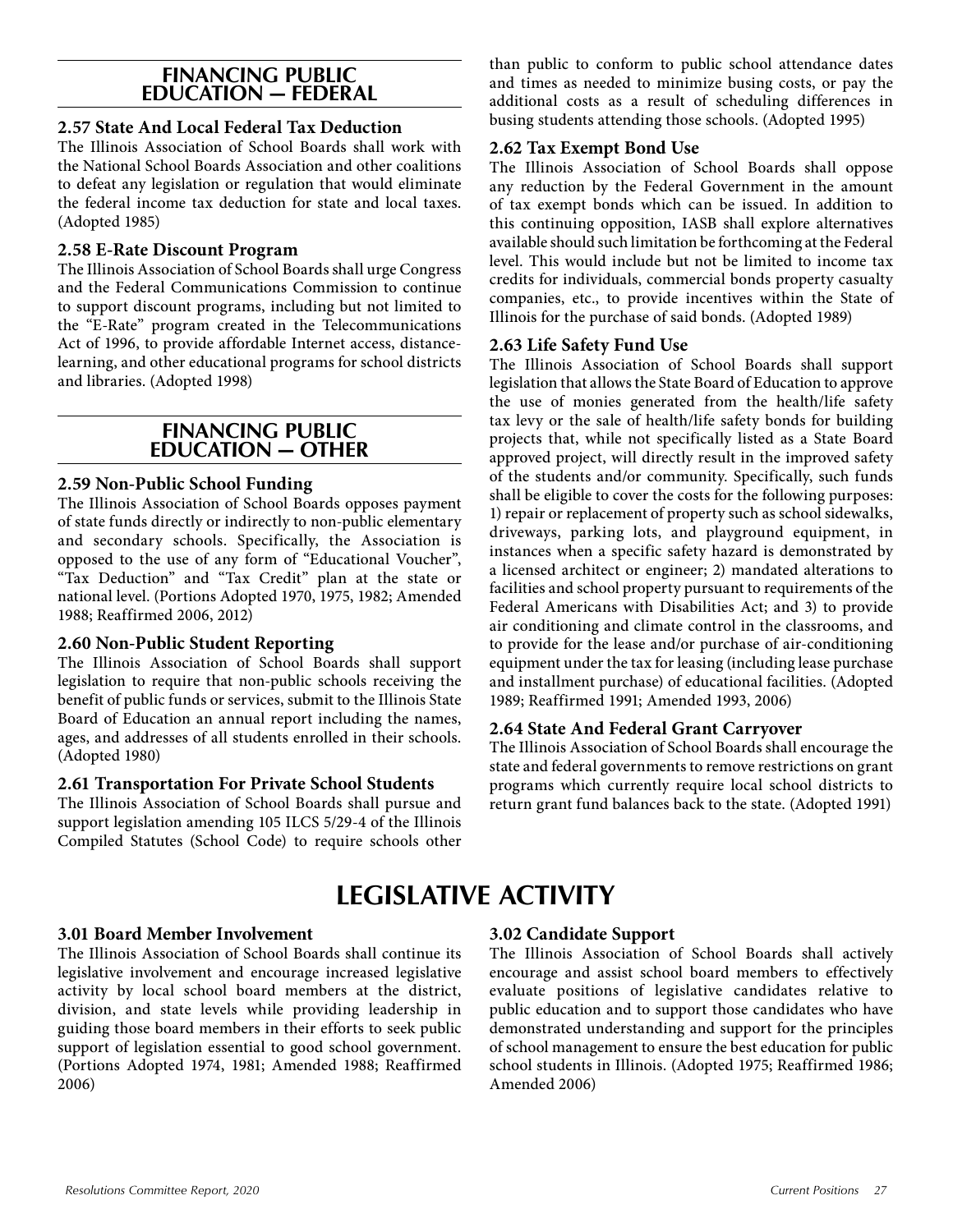#### **3.03 Limited Bill Introductions**

The Illinois Association of School Boards shall encourage the Illinois General Assembly to limit the quantity of legislation introduced in each two-year period to allow time for each bill to be researched, debated, and thoroughly investigated before action by the General Assembly. (Adopted 1987; Reaffirmed 2012)

#### **3.04 General Assembly Rules**

The Illinois Association of School Boards shall support changes in the operating procedures of the Illinois General Assembly which would promote maximum exchange of information between legislators and interested citizens and ensure enlightened debate on the merits of all proposed bills and take the action necessary to prevent legislation from being changed by amendments which are not germane to the original purpose of the bill, or establish a time limit for such amendments sufficient to avoid last minute changes in the final weeks of a legislative session. (Portions Adopted 1980, 1984; Amended 1988; Reaffirmed 2012)

#### **3.05 Effective Date And State Board**

#### **Rules And Regulations**

The Illinois Association of School Boards shall encourage the Illinois General Assembly to allow a minimum of one-year lead time for implementation of any regulation or legislation increasing costs in public schools. Any such changes to existing educational programs should not be implemented until the final regulations have been adopted by the State Board of Education. (Adopted 1981; Amended 1993; Reaffirmed 2012)

#### **3.06 Data Utilization**

The Illinois Association of School Boards shall support legislation requiring the State Board of Education and the State Superintendent to base rules, regulations, and recommendations regarding legislation affecting public schools on empirical research, which shall be made available to the Illinois General Assembly and the interested public. (Adopted 1987)

#### **3.07 Local Legislative Visits**

The Illinois Association of School Boards shall support and encourage each local Board of Education throughout the State of Illinois to make a "good faith" effort to initiate, undertake, and make an in-person visit with their local legislators in order to discuss specific issues and proposed legislation affecting local school districts. Further resolve that conducting any such visits will be part of any Awards Program adopted by IASB that recognizes outstanding leadership and development activities by local Boards of Education. (Adopted 1995; Reaffirmed 2006)

#### **3.08 Elected State Board Of Education**

The Illinois Association of School Boards shall support legislation or other appropriate action requiring that the members of the Illinois State Board of Education be elected on a regional basis. (Adopted 2002)

#### **3.09 Budget Stability For School Districts**

The Illinois Association of School Boards shall support legislation requiring the Illinois General Assembly to determine the amount of funding for educational entitlements and General State Aid no later than March 31 (3 months prior to the start of the budget year) and enact a biennial budgetary cycle. Once the amount of funding for educational entitlements is determined, the General Assembly shall be required to vote on the funding in a stand-alone piece of legislation. (Adopted 2010; Reaffirmed 2011; Amended 2012, 2016)

#### **BOARD OPERATIONS AND DUTIES**

#### **4.01 Attention Deficit Disorder**

The Illinois Association of School Boards shall encourage the Illinois State Board of Education (ISBE) to continue to study Attention Deficit Hyperactivity Disorder and methods to accurately identify and meet the educational needs of children with this disorder. Further, IASB shall seek clarification of state policies and categories of special education to provide for consistency in special education placement and disseminate relevant information from the ISBE to local school districts. (Adopted 1992)

#### **4.02 Self-Insure Risk**

The Illinois Association of School Boards shall propose legislation which would allow school districts, by board resolution, to self-insure the risk previously covered by surety bonds. (Adopted 1993)

#### **4.03 Board Member – Travel Reimbursement**

The Illinois Association of School Boards shall support legislation which will allow members of Boards of Education to be reimbursed for mileage for school board meetings held in compliance with the Illinois Open Meetings Act and for events regarding school district staff. Mileage reimbursement would be paid at the federally allowable travel reimbursement rate. (Adopted 2008)

#### **4.04 School Board Member Training**

The Illinois Association of School Boards shall oppose any legislation that includes a provision for mandatory training of school board members. IASB encourages local boards of education to model continuous improvement by pursuing all professional development and training opportunities. IASB, with its unique combination of expertise and resources, is uniquely in the position to be the primary agency responsible for school board member training and professional development as recognized by Article 23 of the Illinois School code, and any such legislation requiring school board member training shall specifically list IASB as a training provider. (Adopted 2008; Amended 2012)

#### **4.05 Statement Of Affairs**

The Illinois Association of School Boards shall support legislation that allows a school district to publish any notice, agenda, record, or other information or material required by law electronically instead of in a newspaper. (Adopted 2016)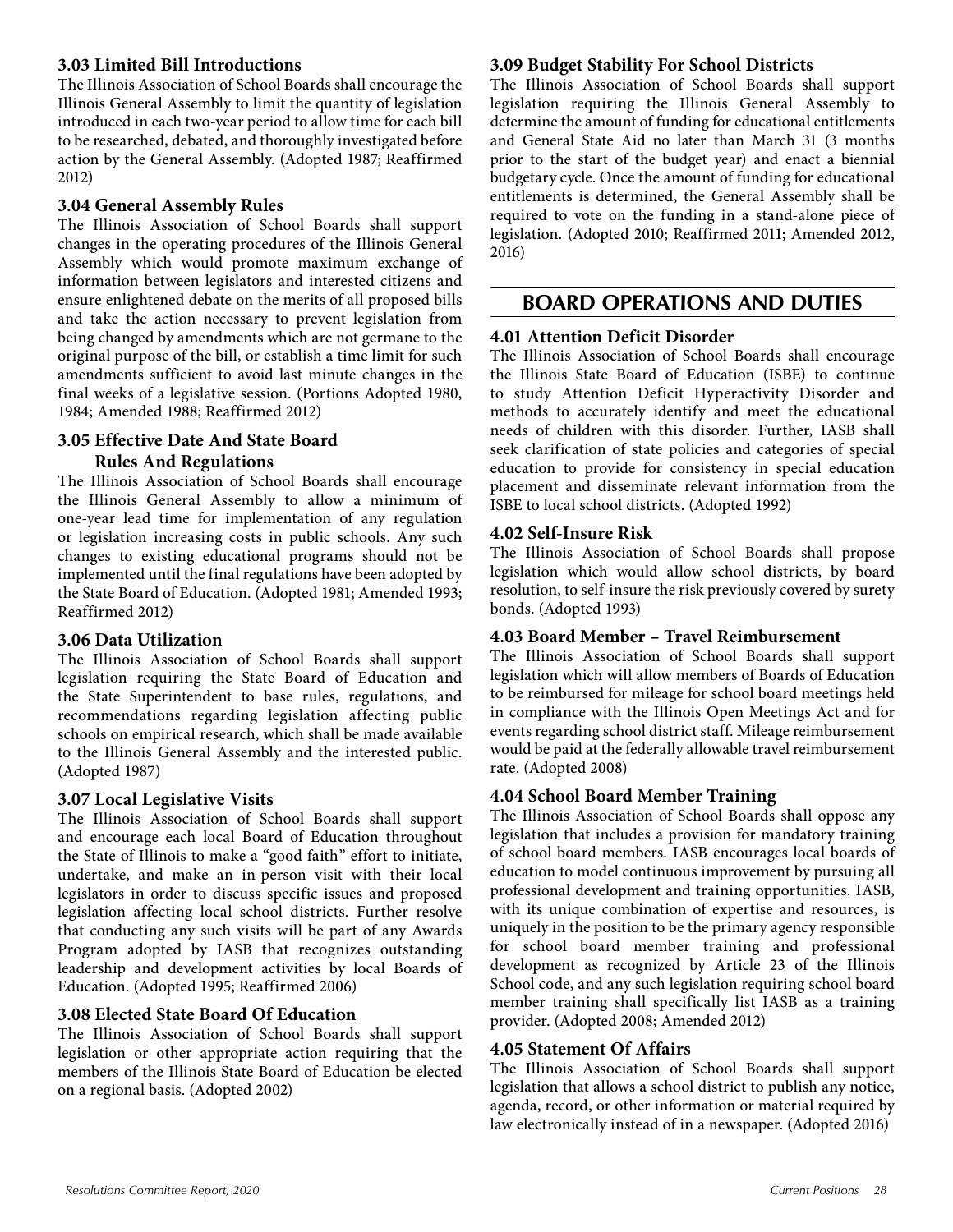#### **4.06 Business Enterprises – Minority Owned**

The Illinois Association of School Boards shall support legislation amending sections of statute that regulate contracting out for services to allow school districts to consider any goals set to address social responsibility, including preferences for businesses owned by minorities, women, persons with disabilities, and veterans, in selecting companies to service contracts. (Adopted 2019)

### **BOARD – EMPLOYEE RELATIONS**

#### **5.01 Board Rights**

The Illinois Association of School Boards supports local boards of education's rights to determine and control, as duly elected representatives of the community, the employment, dismissal, and staff reduction of certificated and noncertificated employees. To this end, the Association shall support statutory rules and regulations changes that will:

- a. Enable the initial placement of employees on the salary schedule without regard to years of experience or graduate credit;
- b. Allow for greater flexibility in staffing patterns to improve efficiency and effectiveness of programs;
- c. Maintain the tenure rights of teachers in cooperatives in a single district but not in multiple districts; and
- d. Allow school districts to take action on reductions in force up to sixty calendar days following the date elementary and secondary appropriations bills become law. (Portions adopted 1976, 1979, 1980, 1983, 1984, 1988; Amended 1988, 1996, 2006, 2012; Reaffirmed 1992, 2011)

#### **5.02 Teacher Salaries (Length Of Contract)**

The Illinois Association of School Boards believes that teacher salaries should be determined at the local level; if teacher salary increases are legislatively mandated, they should be linked to an increase in the length of the teacher contract year for purposes to be determined locally. (Adopted 1985; Reaffirmed 2012)

#### **5.03 Collective Bargaining**

The Illinois Association of School Boards shall strongly oppose legislation that diminishes the local school board's ability to collectively bargain with employees and shall encourage the General Assembly, the Illinois State Board of Education, and the State Superintendent to refrain from passing legislation that tips the balance of the bargaining process in favor of employee bargaining units. The Association shall continue to oppose any change in the collective bargaining law which fails to protect the rights of students, employees, taxpayers, and boards of education and their administrative staffs. (Adopted 1981; Amended 1985, 2001; Reaffirmed 2012)

#### **5.04 Unemployment Compensation (Substitute Teachers)**

The Illinois Association of School Boards shall support legislation which would exempt substitute teachers from being eligible for unemployment compensation. (Adopted 1986; Reaffirmed 2012)

#### **5.05 Prevailing Wage Act**

The Illinois Association of School Boards shall work to repeal legislation that regulates wages of laborers, mechanics, and other workers employed by school districts and those under contract for work being done in school districts, or amend the Prevailing Wage Act to exempt school districts from its scope. (Adopted 1978; Amended 1982, 1990, 2011; Reaffirmed 1985, 1988, 1996, 2009, 2012, 2013, 2016)

#### **5.06 ESP Progressive Disciplinary Procedures**

The Illinois Association of School Boards shall support legislation that allows local school boards to determine locally all contractual arrangements for education support personnel. (Adopted 1990)

#### **5.07 Illinois Educational Labor Relations Act**

The Illinois Association of School Boards shall support the proposed amendment to the Illinois Educational Labor Relations Act, Section 10, which provides that an employer's duty to bargain over specified matters does not include a duty to bargain over a decision to reduce the number of employees and the impact of a reduction of employees. (Adopted 1993; Reaffirmed 2012)

#### **5.08 Workers' Compensation Law**

The Illinois Association of School Boards shall actively support legislation to reduce the costs of Workers' Compensation. (Adopted 1993; Reaffirmed 2012)

#### **5.09 IMRF Qualification**

The Illinois Association of School Boards shall support legislation that would amend the Illinois Municipal Retirement Fund (IMRF) laws for non-certified school staff to change, at each local district's option, the number of minimum hours an employee would work to qualify for IMRF from the current 600-hour standard to a 1,000-hour standard. This change would only be for new employees after the effective date of the legislation. (Adopted 1994)

#### **5.10 Tenure Repeal**

The Illinois Association of School Boards shall seek reform of the School Code to eliminate contractual continued service for teachers as currently provided by 105 ILCS 5/24-11. (Adopted 1995; Reaffirmed 2012)

#### **5.11 School Employee Strikes**

The Illinois Association of School Boards shall strongly seek and support legislation forbidding public school employees from striking. The Association shall also work with legislators, the Illinois State Board of Education, and the teachers' unions to develop alternatives to striking, including mediation and binding arbitration. (Adopted 1996; Amended 2009; Reaffirmed 2012)

#### **5.12 Third Party Contracting**

The Illinois Association of School Boards shall strongly oppose legislation or rulemaking that regulates and restricts the ability of school boards to contract with third parties for the provision of non-instructional services. The Illinois Association of School Boards shall seek to repeal or amend the provisions of the School Code which unreasonably restrict the ability of school boards to enter into contracts with third parties for the provision of non-instruction services. (Adopted 2012)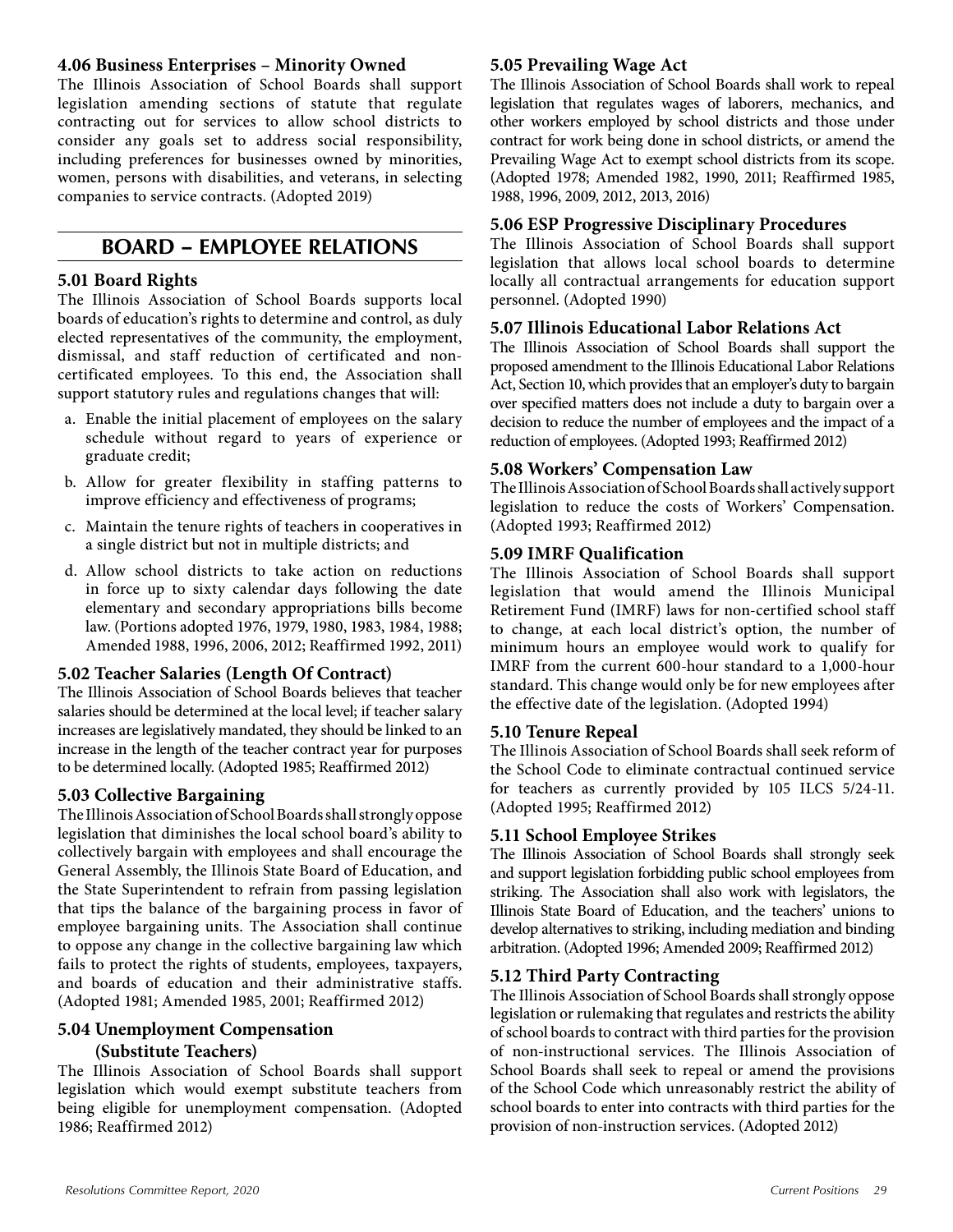#### **5.13 School District Police Force**

The Illinois Association of School Boards shall support legislation that would allow any school district who previously established a professional police force to re-establish a police force with all the duties and responsibilities of local law enforcement agencies. (Adopted 2019)

#### **5.14 Background Checks-Substitute Teachers**

The Illinois Association of School Boards shall support and encourage legislation that will develop a centralized process for Regional Superintendent Offices to submit certification results for each other to use in the hiring process for substitute teachers in their respective region. (Adopted 2019)

### **LOCAL – STATE – FEDERAL RELATIONS**

#### **6.01 Local Control**

The Illinois Association of School Boards shall take all appropriate action to encourage members of the U.S. Congress, the Illinois General Assembly, related administrative agencies, and state and federal courts to refrain from introducing, supporting or promulgating rules, regulations, and legislation which deprive local school districts of decisionmaking powers on matters in which there is not a clear and compelling state or national interest. In the event any such rule, regulation, or legislation is promulgated or adopted, the Association shall take all appropriate actions calling for amendment (s) to return the decision making powers back to the local school district. (Adopted 1976; Amended 2014; Reaffirmed 2006, 2012, 2014, 2016)

#### **6.02 Periodic Review Of State**

#### **And Federal Mandates**

The Illinois Association of School Boards shall support at the state and national level periodic review of all mandates, rules, and regulations affecting local districts. Such mandates, rules, and regulations should be broad in scope providing great flexibility in implementation, eased or reduced during periods when state supporting funds are unavailable or reduced, and eliminated if not of benefit to educational opportunities and outcomes. (Adopted 1981; Reaffirmed 1985; Amended 1988)

#### **6.03 Educational Labor Relations Board Procedures**

The Illinois Association of School Boards shall work with the Illinois Educational Labor Relations Board to increase its sensitivity to the need for timely decisions and establish criteria to identify matters in need of expedited attention. Further, the Association shall utilize the legislative process to remove statutory barriers to timely and expedited decisions and support legislation to enhance the decision making process. (Adopted 1989)

#### **6.04 State Board Communication**

The Illinois Association of School Boards shall continue to work with the Illinois State Board of Education to provide opportunities throughout the state each fiscal year to render local boards of education the time to express their concerns as well as to discuss their position on various pertinent educational issues. (Adopted 1982; Amended 1988)

#### **6.05 State Board Of Education Membership**

The Illinois Association of School Boards shall participate in the development of legislation amending Section 105 ILCS 5/1A with a goal of insuring fair representation on the State Board of Education from all geographic areas of Illinois. (Adopted 1999)

#### **6.06 Zoning Hearing Participation**

The Illinois Association of School Boards supports requiring planning commissions, zoning boards, and the governing bodies of the jurisdiction in which real estate developments or zoning changes are proposed to notify the school district affected about such proposals and hearings about them and, if any, about the effect of the proposed changes and developments before completing any action to approve or adopt such a change or development. (Adopted 1973; Reaffirmed 2006)

#### **6.07 Railroad Crossings**

The Illinois Association of School Boards urges the Illinois General Assembly, the Congress of the United States, state and federal commerce commissions, and railroad industries to continue working toward the installation of adequate warning devices at all railroad crossings maintained for public use in Illinois. (Adopted 1976; Reaffirmed 2006)

#### **6.08 ISBE Rules And Regulations Review**

The Illinois Association of School Boards shall encourage the Illinois State Board of Education to include school board members, administrators, and other practitioners on committees to review proposed rules and regulations. (Adopted 1990)

#### **6.09 Students On Public Aid**

The Illinois Association of School Boards shall seek and support legislation to mandate that students of families receiving State/Federal financial assistance (e.g. welfare, AFDC) maintain "regular" attendance as a stipulation for receipt of same. (Adopted 1995)

#### **6.10 School Holidays-Local Option**

The Illinois Association of School Boards shall support legislation that would allow local school districts the authority to decide whether to observe legal holidays as a day of nonattendance for students. (Adopted 1996)

#### **6.11 Home Schooling Policy**

The Illinois Association of School Boards shall support legislation to enact appropriate laws and policies to demonstrate that the education received by home-taught students is of sufficient quality to ensure appropriate transfer to schools that have current certification and recognition status from the Illinois State Board of Education. (Adopted 1996; Amended 1998; Reaffirmed 2000)

#### **6.12 Design Profession Selection**

The Illinois Association of School Boards shall support legislation in the Illinois General Assembly amending or repealing the Local Government Professional Services Selection Act, or any other applicable laws, rules, or regulations, to the extent necessary to permit Illinois school boards to solicit, and to permit licensed architects, engineers, and land surveyors to submit cost proposals for these professional services as part of a school board's design professional selection process. (Adopted 1997)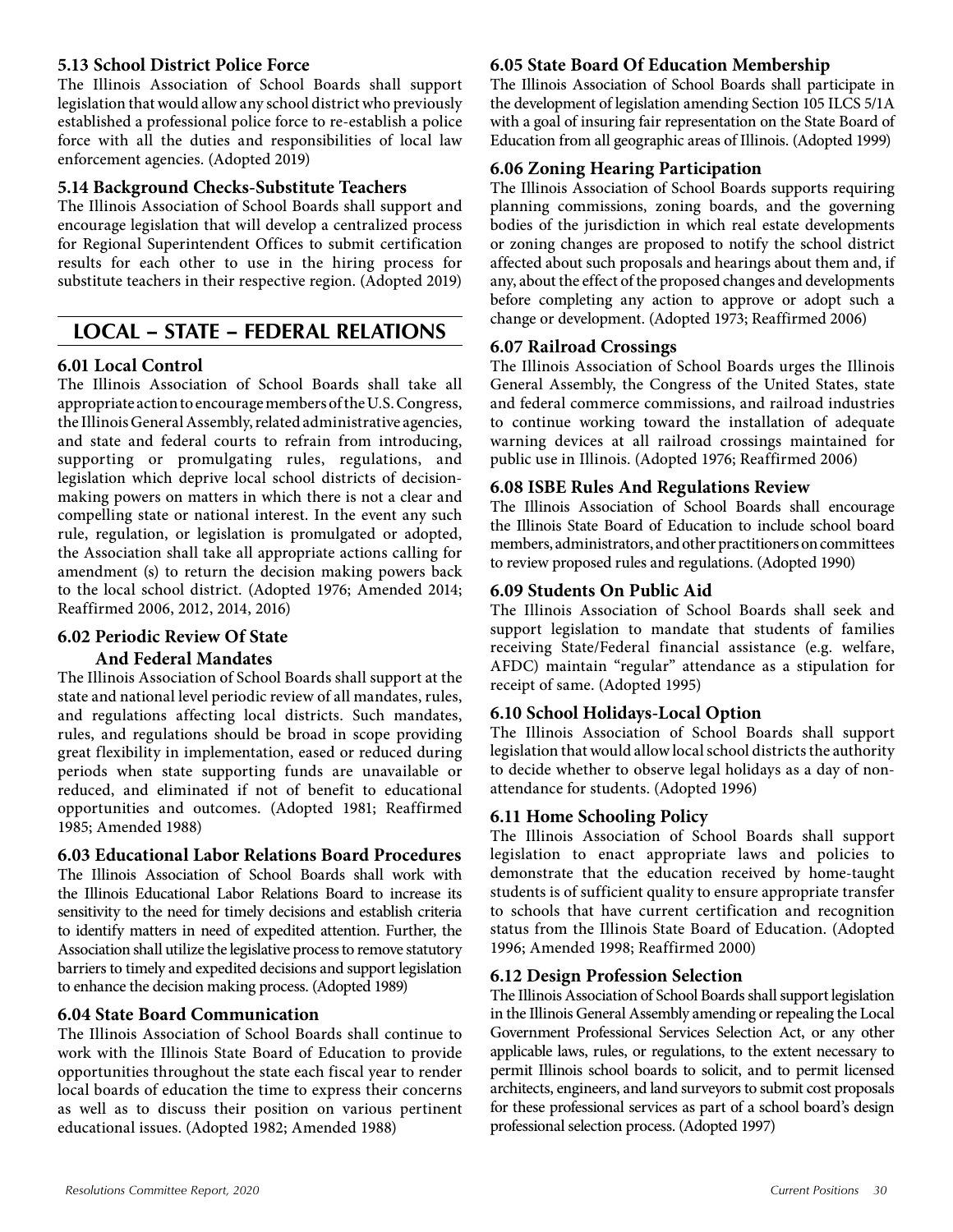#### **6.13 Support Services To Private Schools**

The Illinois Association of School Boards shall support modifications in the Illinois Intergovernmental Agreement Act to allow public school districts to work together in a time and cost efficient manner to provide support services to private schools as required by the U.S. Supreme Court rendered in the case of Agostini v. Felton, 65 U.S.L.W. 4526. (U.S. June 23, 1997). (Adopted 1997)

#### **6.14 Statutory Job Descriptions**

The Illinois Association of School Boards shall oppose legislation which allows job descriptions for employees of school district to be placed into state law. (Adopted 1997)

#### **6.15 Administrative Caps**

The Illinois Association of School Boards shall not support recent Illinois State legislation concerning Administrative Caps and Superintendent's Contracts as this legislation takes away local control from duly elected Boards of Education. Be it further resolved that IASB calls for the repeal of these provisions of PA 90-548 so that these provisions are again placed in the hands of local school boards. (Adopted 1998)

#### **6.16 Bilingual Education**

The Illinois Association of School Boards shall promote legislative action calling for the Illinois State Board of Education, the U.S. Department of Education and school districts to study the alignment of, and full financial support of, the implementation of second language, native language, and bilingual education programs. (Adopted 2004)

#### **6.17 Fair Labor Standards Act**

The Illinois Association of School Boards shall support legislation at both the Federal and State levels to exempt school district employees from overtime and salary regulations as described in the Fair Labor Standards Act. (Adopted 2005)

#### **6.18 Constitutional Convention Support**

The Illinois Association of School Boards shall actively participate in promoting a Constitutional Convention for the State of Illinois when the question is submitted to the voters in 2008 (or earlier, if submitted before) and shall begin planning strategy and marshalling resources for the promotion of a vote in favor of conducting the Constitutional Convention. (Adopted 2005; Reaffirmed 2006, 2007)

#### **6.19 Bidding Contracts-Local Bidders**

The Illinois Association of School Boards shall support legislation that allows the local Board of Education to award a contract, under certain circumstances, to a qualified bidder that may not be the lowest responsible bidder. The bid must not be more than 2% over the lowest responsible bid and the bidder must be considered a local contractor by the local Board of Education. (Adopted 2006)

#### **6.20 Freedom Of Information Act Changes**

The Illinois Association of School Boards shall support legislation to modify the Freedom of Information Act (FOIA) to facilitate school districts' compliance with the Act and to remove unnecessary burdens on units of local government. The legislative changes should:

- Increase allowable FOIA response time from five business days to 10 business days
- Exclude official school breaks in business day response time
- Allow denials for commercial purposes
- Allow denials for any request that is unduly burdensome
- Clarify language that would allow a request to be denied if it is unduly burdensome to the public body if the public body deems compliance with the request would result in excessive response costs
- Allow the imposition of reasonable fees regardless of the number of pages being provided
- Remove the balancing test between the public's interest and the employee's right to privacy in the privacy exception
- Expand the evaluation exemption to cover all school employees
- Exempt employment applications to protect the privacy of individuals that apply for high profile employment positions
- Delete provisions requiring public bodies to write a virtual legal opinion as to why they are claiming an exemption
- Delete provisions requiring public bodies to prepare a virtual legal pleading before being challenged for a denial
- Limit public bodies' liability by limiting a court's inquiry to violations of FOIA and not the content of information provided
- Force the Public Access Counselor to defend its decisions before a court of law if a public body is sued
- Allow public bodies to seek review of a binding opinion of the Public Access Counselor in the county in which they are located rather than just Sangamon or Cook Counties. (Adopted 2010)

#### **6.21 Homeless Student Transportation**

The Illinois Association of School Boards shall support legislation conforming Illinois law with federal law, specifically related to 105 ILCS 45 and the requirement for school districts to transport homeless students beyond district boundaries. (Adopted 2012)

#### **6.22 Mandate Cost And Periodic Review**

The Illinois Association of School Boards shall support modifications to the Illinois State Mandates Act (30 ILCS 805) that will strengthen the ability of the Illinois State Board of Education (ISBE) to accurately and sufficiently provide timely information on the costs of mandates including input from local elected boards of education. In addition, the mandates report required for other local governments shall be required of ISBE to provide timely, updated information on the impact of new mandates as they are enacted. (Adopted 2013; Reaffirmed 2014)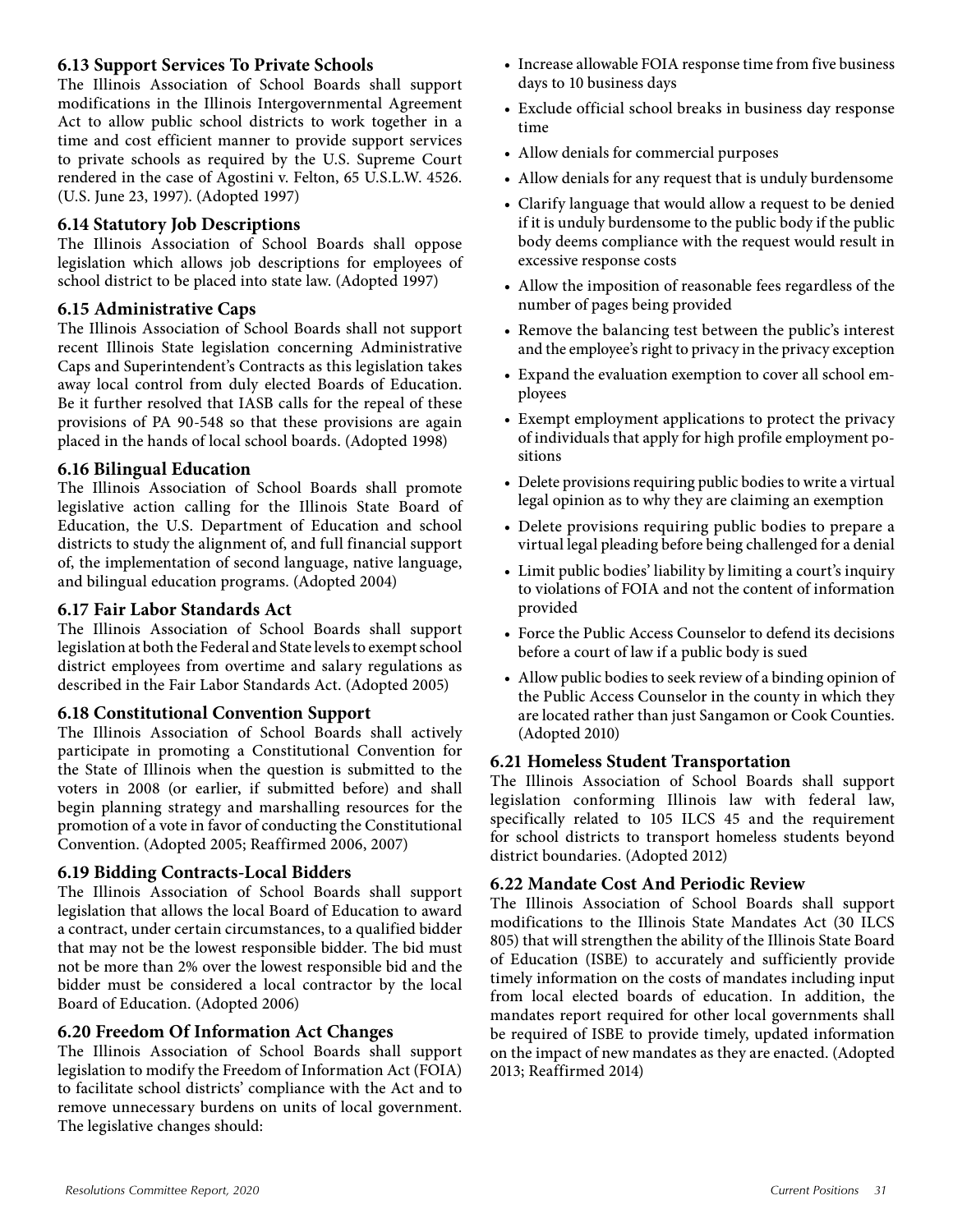#### **6.23 PARCC Testing Results**

The Illinois Association of School Boards shall petition the Illinois State Board of Education to fairly report discrepancies in the scoring of state required standardized testing: 1) between paper and pencil versus electronic results AND 2) within the electronic testing method. Further, that such discrepancies will be made public so that schools may provide said information to parents and media when the testing results are reported as required under state law. (Adopted 2017)

#### **6.24 School Safety — Traffic Zones**

The Illinois Association of School Boards shall urge adoption of legislation that urges increased traffic-calming measures in front of all schools that could include but not be limited to:

- 1. Reduced speed limits to 20 mph or less within one block of the school from any direction on all federally designated municipal routes or Illinois Department of Transportation designated local roads
- 2. Enhanced speed limit signs to increase motorist awareness
- 3. Increased police enforcement of school zones, where feasible for local law enforcement agencies
- 4. Other traffic-calming measures that mitigate speeds and cut-through traffic in neighborhoods (eg. striping, islands, speed bumps, etc.)
- 5. Removing the designation "during school hours when children are present" from traffic signs or implementing other warning systems to accommodate after-school activities and use of facilities (eg. playgrounds)

(Adopted 2019)

#### **DISTRICT ORGANIZATION AND ELECTIONS**

#### **7.01 District Reorganization**

The Illinois Association of School Boards favors school district reorganization and consolidation intended to facilitate educational improvement rather than changes in district organization based only on enrollment or geographical location. Further, IASB shall oppose any future attempts by the Legislature, Governor, and/or State Board of Education to mandate, by statute or rules and regulations, the reorganization and consolidation of school districts. Reorganization and consolidation studies should be initiated by local citizens. In addition, IASB shall oppose legislation containing financial incentives based solely on district size or organizational pattern intended to force school district consolidation or reorganization. (Adopted 1962; Amended 1985; Reaffirmed 2006)

#### **7.02 School District Reorganization**

#### **Voting Requirements**

The Illinois Association of School Boards shall seek, encourage, and support efforts for school district reorganization – in all forms – to include a requirement that before such reorganization is deemed passed, a majority vote of voters in each of the affected districts is necessary. (Adopted 1987; Amended 1988, 2006)

#### **7.03 Annexing District Requirements**

The Illinois Association of School Boards shall seek an amendment to Article 7 of The School Code providing that neither a petition initiated by the citizens of one school district nor a petition initiated by a local school board of education seeking to annex their entire school district or a portion of the school district above and beyond one (1) home to another should be permitted without the affirmative vote of the citizens of each of the school districts affected. Specifically, 105 ILCS 5/7-1 and 7-2 shall be amended to include the following language: "When a petition is initiated by two-thirds (2/3) of the registered voters in one school district seeking to annex said district in its entirety to another school district or school districts and the board of education of such receiving school district or school districts has not adopted a resolution agreeing to such annexation, such annexation, if approved by the regional board of school trustees, shall not become effective until it is approved in an election called for the purpose of voting on the question of the voters in each school district affected." (Adopted 1988; Amended 1996, 2006; Reaffirmed 2000)

#### **7.04 Detachment From Unit District**

The Illinois Association of School Boards shall oppose any efforts to amend the Illinois School Code to allow for less restrictive procedures for school districts to detach and form a new district. (Adopted 2005; Amended 2006)

#### **7.05 Public Question Voting Dates**

The Illinois Association of School Boards shall support legislation to repeal the statute in the Election Code, amended by Public Act 84-739, which became effective January 1, 1986, which restricts school districts from placing a public question on the ballot other than when voters are scheduled to cast votes for any candidates for nomination for, election to, or retention in public office. (Adopted 1986)

#### **7.06 School Ballot Format**

The Illinois Association of School Boards shall urge the State Legislature to review and revise the school ballot formats as established in section 9-12 of the School Code to more clearly identify for whom the voter is casting a ballot. (Adopted 2001)

#### **7.07 Election Schedules**

The Illinois Association of School Boards shall continue to support the non-partisan election of school board members at a non-partisan election. (Adopted 2003; Amended 2006)

#### **7.08 Polling Places In Schools**

The Illinois Association of School Boards shall support legislation that amends the Election Code to allow a school district to refuse to be used as a polling place during elections for student safety reasons. If a school building is used as a polling place, the safety of the children and staff should not be compromised, and voters must be physically separated from students when the school is in session. (Adopted 2007; Amended 2009)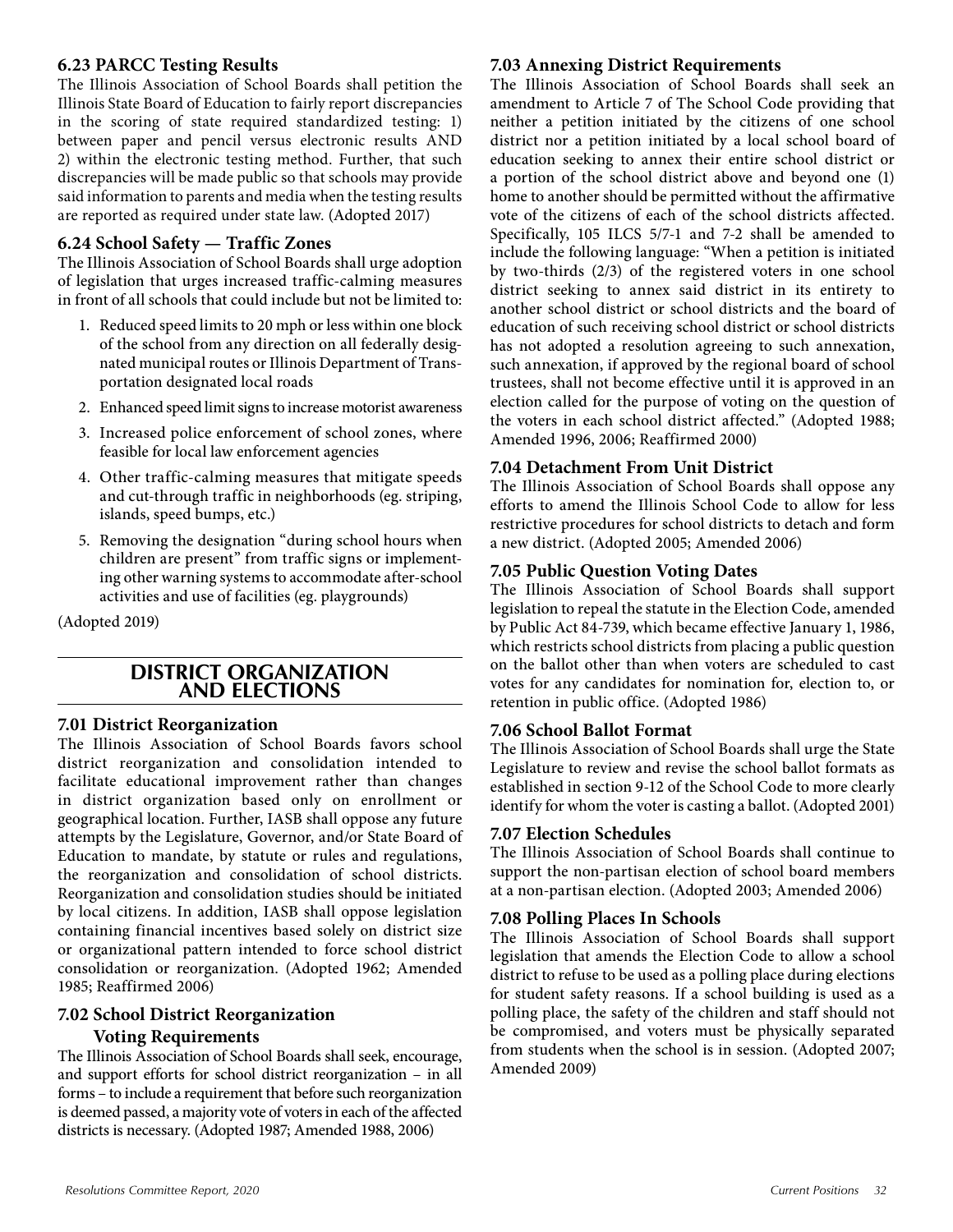#### **7.09 School As Polling Place Reimbursement**

The Illinois Association of School Boards shall support legislation that amends the Election Code and the School Code to mandate that the appropriate officer or board having responsibility for providing a polling place for the election reimburse the school district for any costs, included cost of security to ensure student safety, in acting as a polling place which estimated costs shall be provided to the appropriate officer or board in advance of any decision to use a particular public building in order to ensure the efficient use of public resources. (Adopted 2017)

#### **7.10 Board Vacancy Filings**

The Illinois Association of School Boards shall support legislation to increase the timeline to fill a school board vacancy from 45 days to 60 days to allow school boards more time to fill such vacancies. (Adopted 2014)

#### **7.11 School Board Elections – Seating New Members**

The Illinois Association of School Boards shall support legislation allowing newly elected candidates, who have been elected uncontested, to be sworn in or affirmed at the next regularly scheduled board meeting or special meeting, held at least 14 days after the Consolidated Election. (Adopted 2019)

#### **7.12 School Board Elections – Terms**

The Illinois Association of School Boards shall support legislation that all school districts having a population of not more than 500,000 shall serve four-year terms and be seated at the first board meeting held at least 14 days following the school board election. (Adopted 2019)